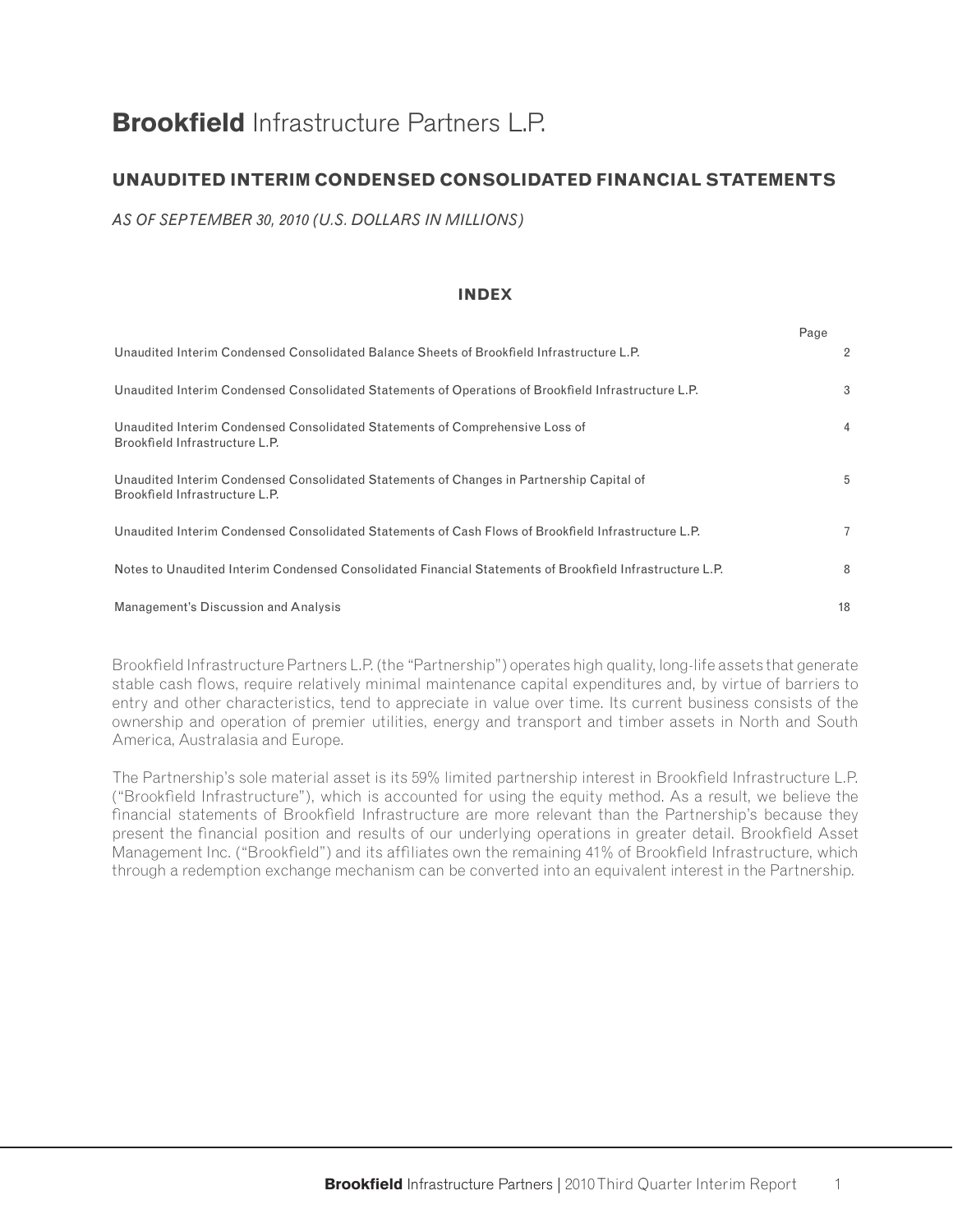# **UNAUDITED INTERIM CONDENSED CONSOLIDATED BALANCE SHEETS**

| <b>US\$ MILLIONS, UNAUDITED</b>        | September 30, 2010 |                | December 31, 2009 |                | January 1, 2009 |                |
|----------------------------------------|--------------------|----------------|-------------------|----------------|-----------------|----------------|
| <b>Assets</b>                          |                    |                |                   |                |                 |                |
| Current assets                         |                    |                |                   |                |                 |                |
| Cash and cash equivalents              | \$                 | 6              | \$                | 58             | \$              | 9              |
| Accounts receivable and other          |                    | 72             |                   | 18             |                 | 54             |
| Total current assets                   |                    | 78             |                   | 76             |                 | 63             |
| Cost accounted investment              |                    |                |                   |                |                 | 195            |
| Investments in associates (Note 4)     |                    | 1,784          |                   | 1,759          |                 | 877            |
| Property, plant and equipment (Note 5) |                    | 208            |                   | 205            |                 | 174            |
| Other assets                           |                    | $\overline{2}$ |                   | 4              |                 | 12             |
| Deferred taxes                         |                    | 13             |                   | 13             |                 | 13             |
|                                        | \$                 | 2,085          | \$                | 2,057          | \$              | 1,334          |
| Liabilities and partnership capital    |                    |                |                   |                |                 |                |
| <b>Current liabilities</b>             |                    |                |                   |                |                 |                |
| Accounts payable and other liabilities | \$                 | 52             | \$                | 22             | \$              | $\overline{7}$ |
| Corporate borrowings                   |                    | 17             |                   |                |                 | 140            |
| Non-recourse borrowings                |                    | 114            |                   | 114            |                 | 98             |
| Deferred tax liabilities               |                    | 7              |                   | $\overline{7}$ |                 | 10             |
| Preferred shares                       |                    | 20             |                   | 20             |                 | 20             |
| Redeemable partnership units           |                    | 809            |                   | 713            |                 | 169            |
| Partnership capital                    |                    |                |                   |                |                 |                |
| Retained (deficit) earnings            |                    | (161)          |                   | (28)           |                 | 180            |
| Accumulated other comprehensive income |                    | 131            |                   | 113            |                 | 170            |
| Partnership units                      |                    | 1,096          |                   | 1,096          |                 | 540            |
|                                        | \$                 | 2.085          | \$                | 2.057          | \$              | 1,334          |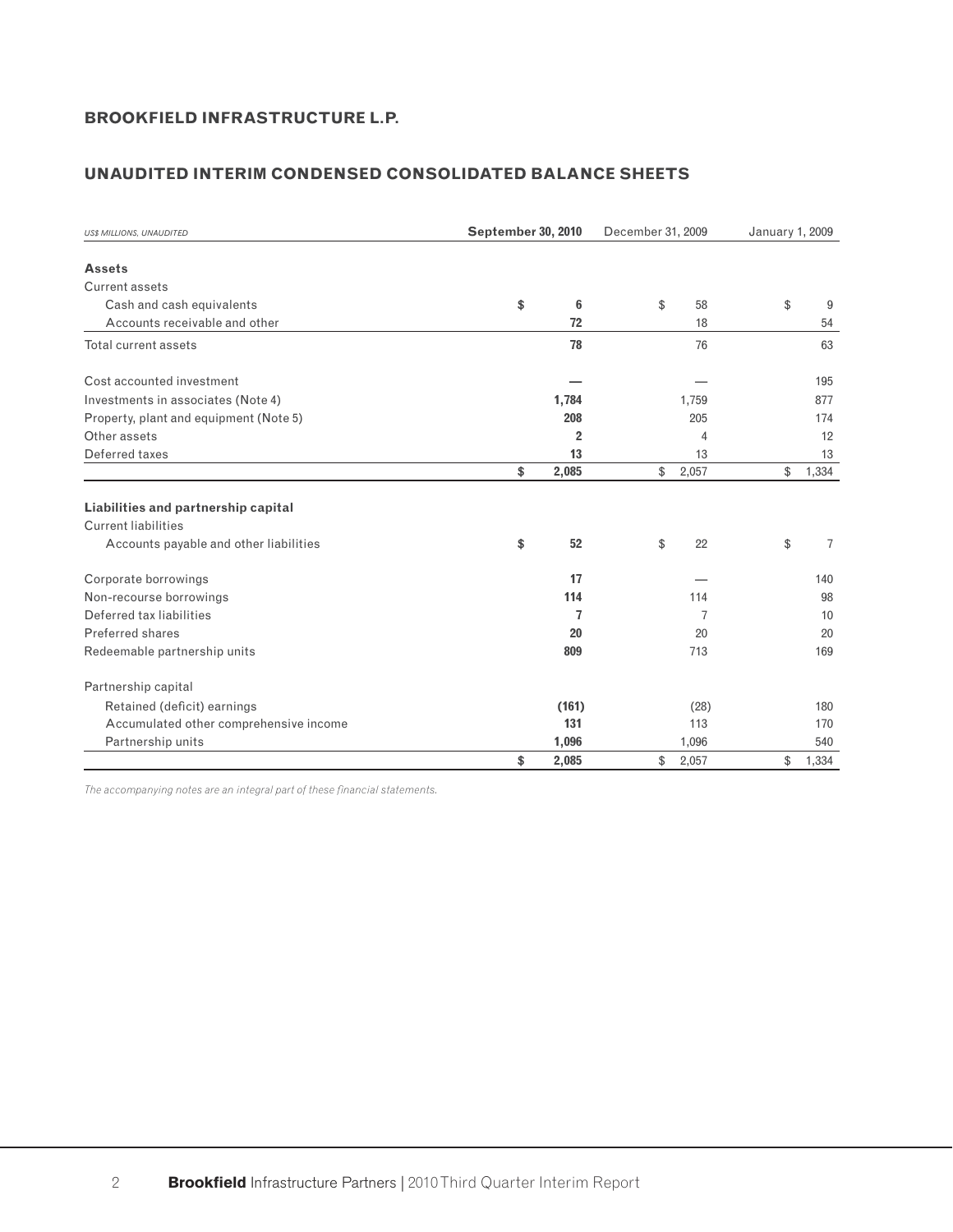# **UNAUDITED INTERIM CONDENSED CONSOLIDATED STATEMENTS OF OPERATIONS**

|                                                                           | For the three month | period ended<br>September 30 | For the nine month<br>period ended<br>September 30 |    |      |  |  |
|---------------------------------------------------------------------------|---------------------|------------------------------|----------------------------------------------------|----|------|--|--|
| <b>US\$ MILLIONS, UNAUDITED</b>                                           | 2010                | 2009                         | 2010                                               |    | 2009 |  |  |
| Revenues                                                                  | \$<br>10            | \$<br>8                      | \$<br>28                                           | \$ | 22   |  |  |
| Cost of revenues (inclusive of depreciation expense of $$2, 2009 - $2)$ ) | (4)                 | (4)                          | (15)                                               |    | (9)  |  |  |
| Other income                                                              | 4                   |                              | 4                                                  |    | 3    |  |  |
| Selling, general and administrative expenses                              | (8)                 | (3)                          | (23)                                               |    | (10) |  |  |
| Earnings from investments in associates                                   | 36                  | 4                            | 71                                                 |    | 3    |  |  |
| Profit before under noted                                                 | 38                  | 5                            | 65                                                 |    | 9    |  |  |
| Gain on sale of investment                                                |                     |                              |                                                    |    | 106  |  |  |
| Interest expense                                                          | (16)                | (7)                          | (47)                                               |    | (22) |  |  |
| Mark to market loss adjustment on redeemable partnership units            | (129)               | (77)                         | (96)                                               |    | (94) |  |  |
| Net loss before income tax expense                                        | (107)               | (79)                         | (78)                                               |    | (1)  |  |  |
| Income tax expense                                                        | (1)                 | (1)                          | (3)                                                |    | (35) |  |  |
| Net loss for the period                                                   | (108)               | (80)                         | (81)                                               |    | (36) |  |  |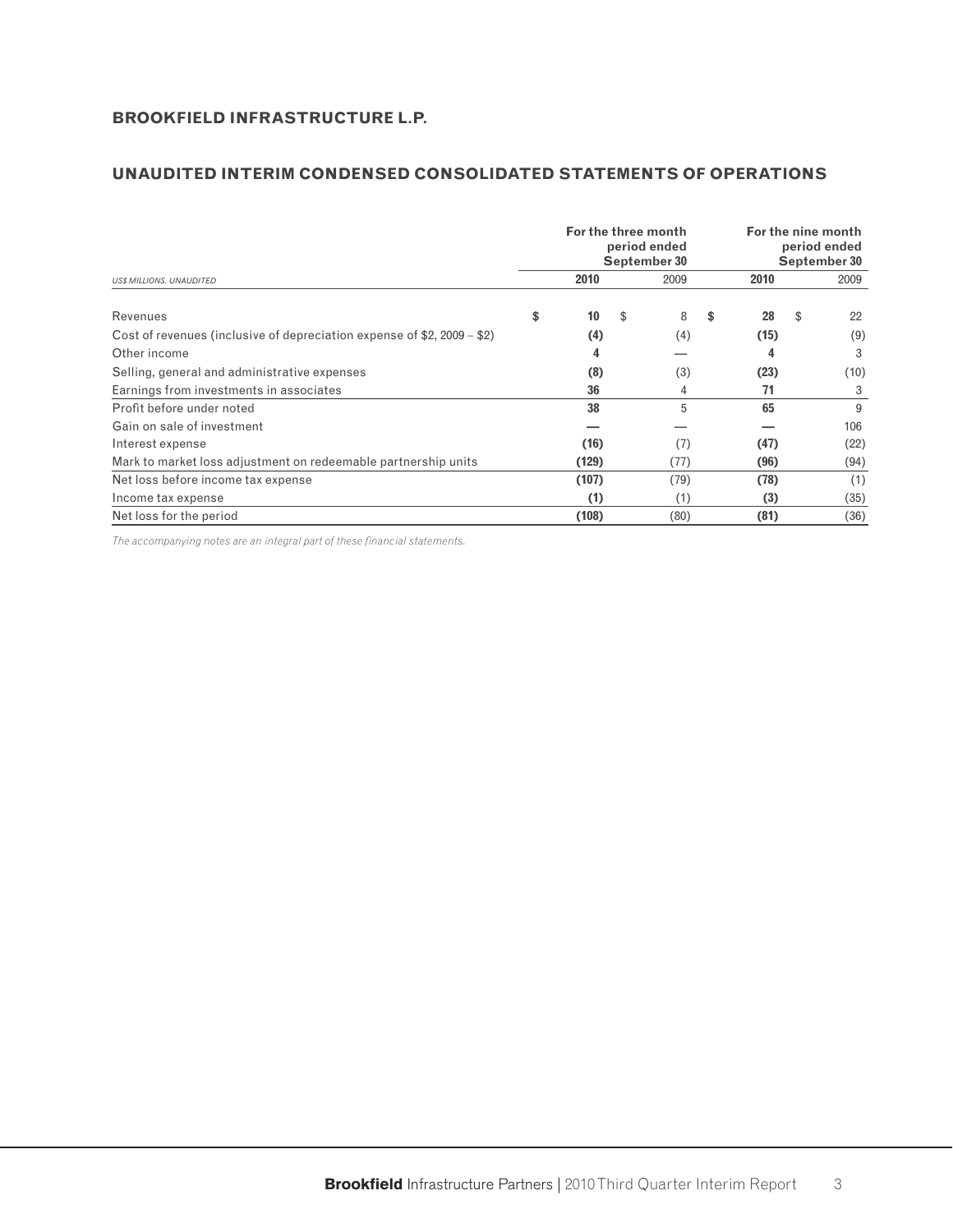# **UNAUDITED INTERIM CONDENSED CONSOLIDATED STATEMENTS OF COMPREHENSIVE LOSS**

|                                                                                                                                                | For the three month<br>period ended<br>September 30 |            | For the nine month<br>period ended<br>September 30 |            |
|------------------------------------------------------------------------------------------------------------------------------------------------|-----------------------------------------------------|------------|----------------------------------------------------|------------|
| <b>US\$ MILLIONS, UNAUDITED</b><br>Revaluation<br>Foreign currency translation<br>Net loss on foreign currency hedging items<br>Deferred taxes | 2010                                                | 2009       | 2010                                               | 2009       |
| Net loss for the period                                                                                                                        | (108)<br>\$                                         | (80)<br>\$ | (81)<br>\$                                         | \$<br>(36) |
| Other comprehensive income (loss)                                                                                                              |                                                     |            |                                                    |            |
|                                                                                                                                                | 3                                                   | 6          | $\overline{2}$                                     | 9          |
|                                                                                                                                                | 141                                                 | (2)        | 55                                                 | 54         |
|                                                                                                                                                | (47)                                                | (1)        | (42)                                               | (92)       |
|                                                                                                                                                |                                                     | (1)        | 3                                                  | 15         |
| Other comprehensive income                                                                                                                     | 98                                                  | 2          | 18                                                 | (14)       |
| Comprehensive loss                                                                                                                             | (10)<br>\$                                          | (78)<br>\$ | (63)<br>\$                                         | \$<br>(50) |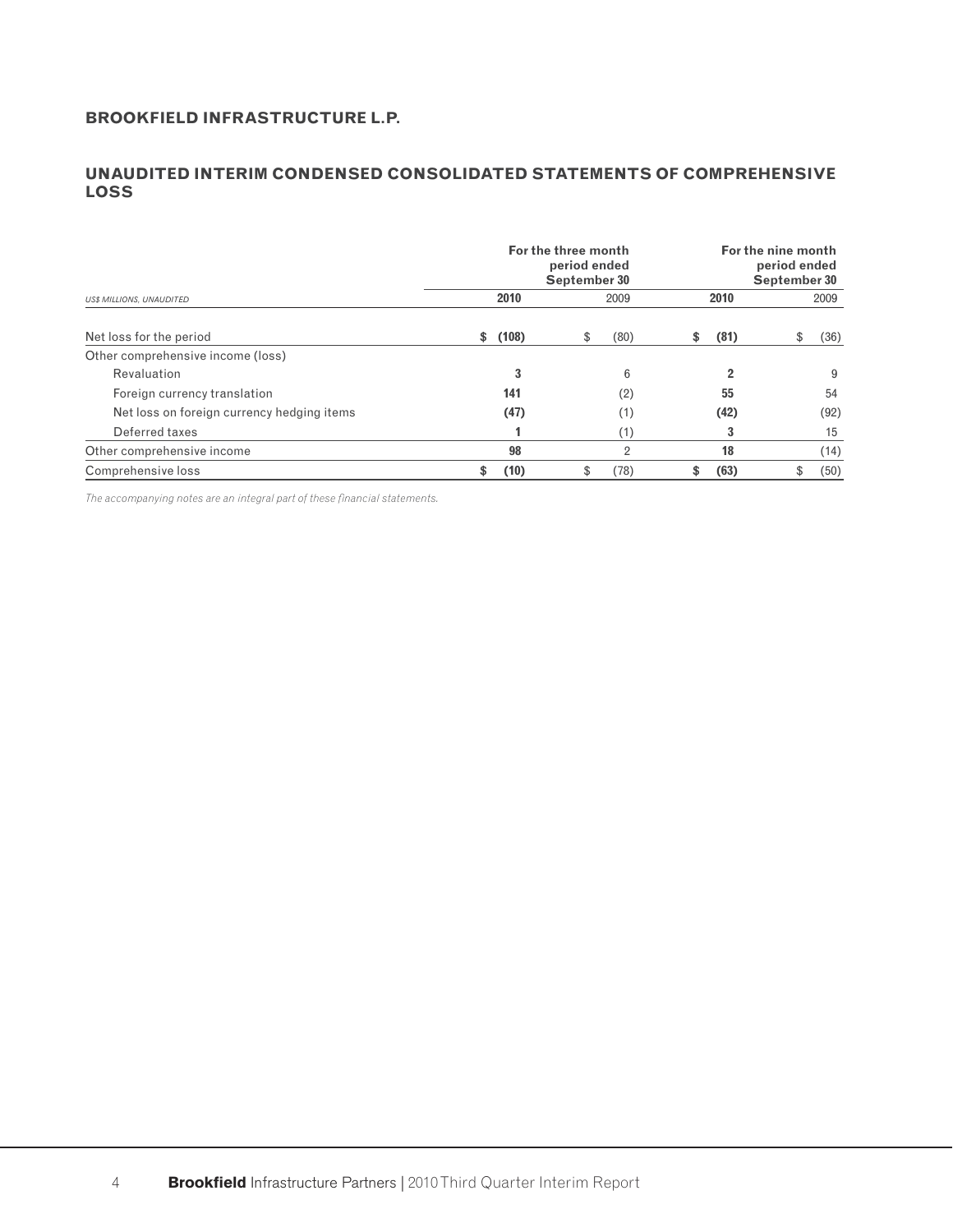### **UNAUDITED INTERIM CONDENSED CONSOLIDATED STATEMENTS OF CHANGES IN PARTNERSHIP CAPITAL**

|                                   |   |             |   |           |          |                      |    | Reserves    |    |                      |            |             | Investments in Associates |                                  |     |             |
|-----------------------------------|---|-------------|---|-----------|----------|----------------------|----|-------------|----|----------------------|------------|-------------|---------------------------|----------------------------------|-----|-------------|
|                                   |   |             |   | Retained  |          |                      |    | Foreign     |    |                      |            | Foreign     |                           |                                  |     | Total       |
| <b>US\$ MILLIONS, UNAUDITED</b>   |   | Partnership |   |           |          | earnings Revaluation |    |             |    | currency Hedge gains | Net income |             |                           | currency Revaluation Hedge gains |     | partnership |
| THREE MONTHS ENDED SEPT 30, 2010  |   | units       |   | (deficit) |          | surplus              |    | translation |    | (losses)             | changes    | translation | surplus                   | (losses)                         |     | capital     |
| Balance as at June 30, 2010       | ъ | .096        | S | (129)     | <b>S</b> | _                    | £. | 15          | S  | 17                   | \$<br>94   | \$<br>(44)  | \$<br>42                  | \$<br>3                          | S   | 1,094       |
| Net (loss) income                 |   |             |   | (144)     |          |                      |    |             |    |                      | 36         |             |                           |                                  |     | (108)       |
| Other comprehensive income (loss) |   |             |   |           |          |                      |    | 3           |    | (35)                 |            | 138         | 3                         | (11)                             |     | 98          |
| Partnership distributions         |   | _           |   | (18)      |          |                      |    |             |    |                      |            |             |                           |                                  |     | (18)        |
| Balance as at September 30, 2010  |   | .096        |   | (291)     | \$       |                      |    | 18          | \$ | (18)                 | \$<br>130  | \$<br>94    | \$<br>45                  | \$<br>(8)                        | \$. | 1.066       |

|                                   |   |             |   |           |    |                      | Reserves |                         |   |            |    |             |   | Investments in Associates |                                  |   |             |
|-----------------------------------|---|-------------|---|-----------|----|----------------------|----------|-------------------------|---|------------|----|-------------|---|---------------------------|----------------------------------|---|-------------|
|                                   |   |             |   | Retained  |    |                      | Foreign  |                         |   |            |    | Foreign     |   |                           |                                  |   | Total       |
| <b>US\$ MILLIONS, UNAUDITED</b>   |   | Partnership |   |           |    | earnings Revaluation | currency |                         |   | Net income |    |             |   |                           | currency Revaluation Hedge gains |   | partnership |
| THREE MONTHS ENDED SEPT 30, 2009  |   | units       |   | (deficit) |    | surplus              |          | translation Hedge gains |   | changes    |    | translation |   | surplus                   | (losses)                         |   | capital     |
| Balance as at June 30, 2009       | ъ | 533         | Ъ | 123       | Эh | _                    | 6        | \$                      | S | 89         | S  | 50          | Ъ | 90                        |                                  | ъ | 899         |
| Net (loss) income                 |   |             |   | (84)      |    |                      |          |                         |   | 4          |    |             |   |                           |                                  |   | (80)        |
| Other comprehensive income (loss) |   |             |   |           |    |                      |          |                         |   |            |    | (9)         |   | 6                         | (2)                              |   | 2           |
| Partnership distributions         |   |             |   | (6)       |    |                      |          |                         |   |            |    |             |   |                           |                                  |   | (6)         |
| Balance as at September 30, 2009  |   | 533         |   | 33        |    |                      | 13       |                         |   | 93         | \$ | 41          |   | 96                        | 5                                |   | 815         |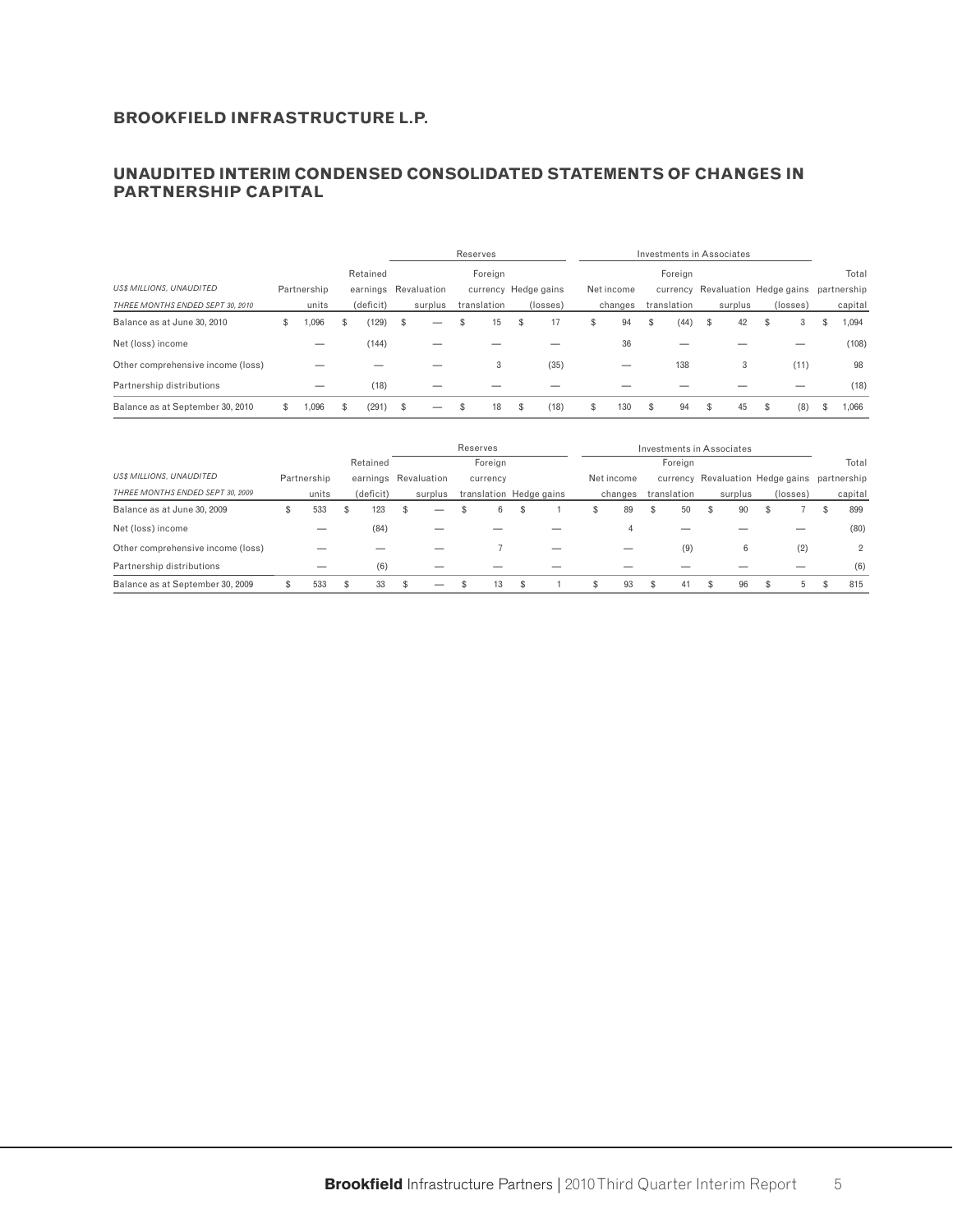## **UNAUDITED INTERIM CONDENSED CONSOLIDATED STATEMENTS OF CHANGES IN PARTNERSHIP CAPITAL**

|                                   |             |     |           |                      | Reserves       |                      |     |            |    |             | Investments in Associates        |           |   |             |
|-----------------------------------|-------------|-----|-----------|----------------------|----------------|----------------------|-----|------------|----|-------------|----------------------------------|-----------|---|-------------|
|                                   |             |     | Retained  |                      | Foreian        |                      |     |            |    | Foreian     |                                  |           |   | Total       |
| <b>US\$ MILLIONS, UNAUDITED</b>   | Partnership |     |           | earnings Revaluation |                | currency Hedge gains |     | Net income |    |             | currency Revaluation Hedge gains |           |   | partnership |
| NINE MONTHS ENDED SEPT 30, 2010   | units       |     | (deficit) | surplus              | translation    | (losses)             |     | changes    |    | translation | surplus                          | (losses)  |   | capital     |
| Balance as at December 31, 2009   | \$<br>0.096 | \$. | (87)      | \$<br>_              | \$<br>16       | \$<br>2              | \$. | 59         | \$ | 42          | \$<br>43                         | \$<br>10  | S | 1,181       |
| Net (loss) income                 |             |     | (152)     |                      |                |                      |     | 71         |    |             |                                  |           |   | (81)        |
| Other comprehensive income (loss) |             |     |           |                      | $\overline{2}$ | (20)                 |     |            |    | 52          | 2                                | (18)      |   | 18          |
| Partnership distributions         |             |     | (52)      |                      |                |                      |     |            |    |             |                                  |           |   | (52)        |
| Balance as at September 30, 2010  | ,096        |     | (291)     | \$                   | 18             | (18)                 |     | 130        | £. | 94          | \$<br>45                         | \$<br>(8) |   | 0.066       |

|                                   |             |   |          |                      | Reserves |          |                         |   |            |             | Investments in Associates                    |          |   |         |
|-----------------------------------|-------------|---|----------|----------------------|----------|----------|-------------------------|---|------------|-------------|----------------------------------------------|----------|---|---------|
|                                   |             |   |          |                      |          | Foreign  |                         |   |            | Foreign     |                                              |          |   | Total   |
| <b>US\$ MILLIONS, UNAUDITED</b>   | Partnership |   |          | Retained Revaluation |          | currency |                         |   | Net income |             | currency Revaluation Hedge gains partnership |          |   |         |
| NINE MONTHS ENDED SEPT 30, 2009   | units       |   | earnings | surplus              |          |          | translation Hedge gains |   | changes    | translation | surplus                                      | (losses) |   | capital |
| Balance as at January 1, 2009     | 540         | ъ | 90       |                      |          |          | 70                      | ъ | 90         |             | 88                                           | S<br>12  | ъ | 890     |
| Net (loss) income                 |             |   | (39)     |                      |          |          |                         |   | 3          |             |                                              |          |   | (36)    |
| Other comprehensive income (loss) |             |   |          |                      |          | 13       | (69)                    |   |            | 41          | 8                                            | (7)      |   | (14)    |
| Partnership distributions         |             |   | (18)     |                      |          |          |                         |   |            |             |                                              |          |   | (18)    |
| Unit repurchases                  | (7)         |   |          |                      |          |          |                         |   |            |             |                                              |          |   | (7)     |
| Balance as at September 30, 2009  | 533         |   | 33       |                      |          | 13       |                         | S | 93         | 41          | 96                                           | 5.       |   | 815     |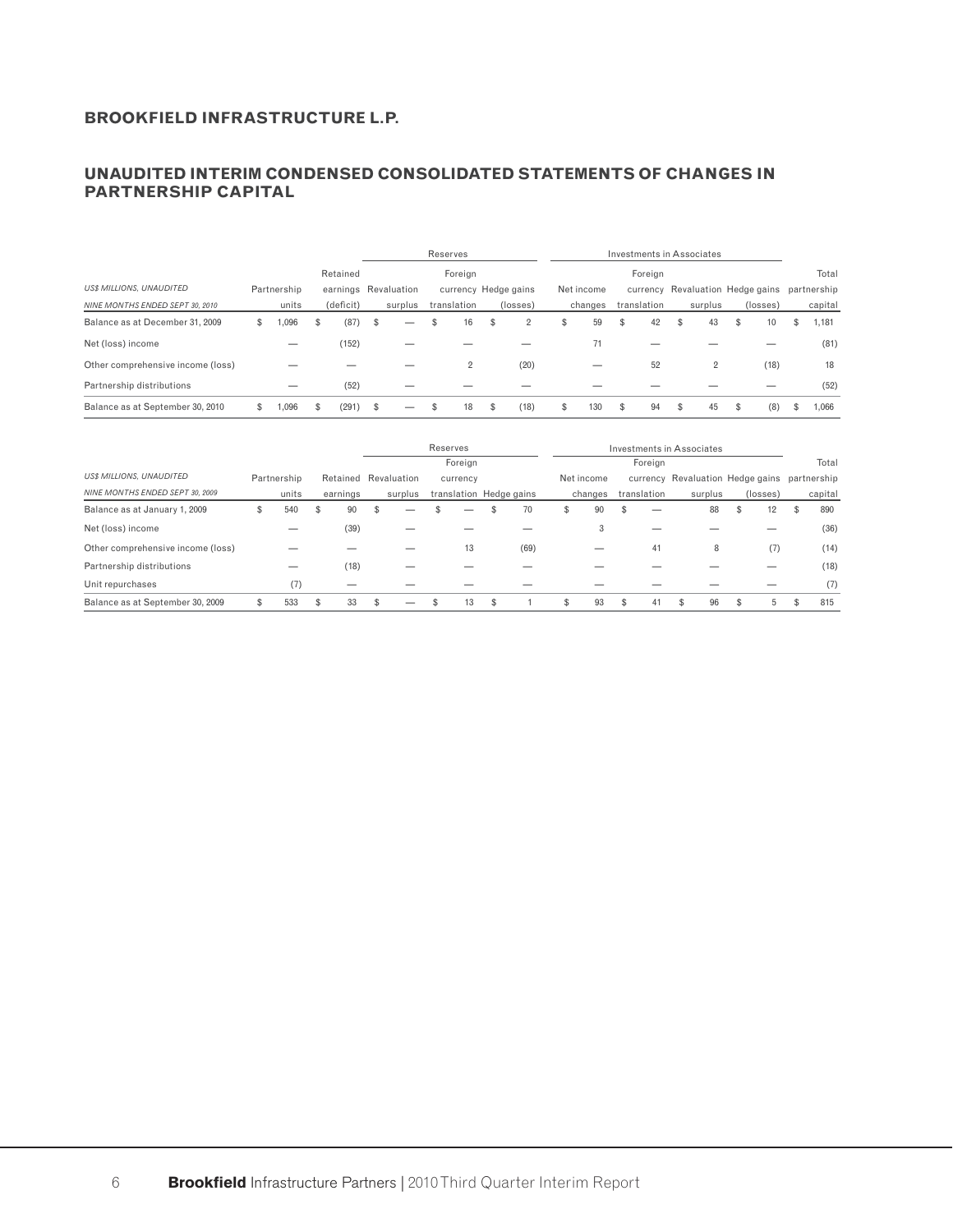# **UNAUDITED INTERIM CONDENSED CONSOLIDATED STATEMENTS OF CASH FLOWS**

|                                                                                  | For the three month | period ended<br>September 30 | For the nine month | period ended<br>September 30 |  |
|----------------------------------------------------------------------------------|---------------------|------------------------------|--------------------|------------------------------|--|
| <b>US\$ MILLIONS, UNAUDITED</b>                                                  | 2010                | 2009                         | 2010               | 2009                         |  |
| Operating activities                                                             |                     |                              |                    |                              |  |
| Net loss                                                                         | \$<br>(108)         | \$<br>(80)                   | \$<br>(81)         | \$<br>(36)                   |  |
| Adjustments for non-cash items:                                                  |                     |                              |                    |                              |  |
| Earnings from investments in associates net of distributions received            | (23)                | (4)                          | (13)               |                              |  |
| Deferred income tax expense                                                      |                     |                              | (1)                | (4)                          |  |
| Depreciation expense                                                             | $\overline{2}$      | $\overline{2}$               | 6                  | 5                            |  |
| Mark to market loss adjustment on redeemable partnership units                   | 129                 | 77                           | 96                 | 94                           |  |
| Gain on sale of investment (net of taxes)                                        |                     |                              |                    | (68)                         |  |
| Change in non-cash working capital                                               | (36)                | 9                            | (56)               | 21                           |  |
| Cash (used in) provided by operating activities                                  | (36)                | $\overline{4}$               | (49)               | 12                           |  |
|                                                                                  |                     |                              |                    |                              |  |
| Financing activities                                                             |                     |                              |                    |                              |  |
| Distributions to unitholders                                                     | (18)                | (6)                          | (52)               | (18)                         |  |
| Draw (repayment) on credit facilities                                            | 17                  | (162)                        | 17                 | (140)                        |  |
| Repurchase of units                                                              |                     |                              |                    | (7)                          |  |
| Cash used in financing activities                                                | (1)                 | (168)                        | (35)               | (165)                        |  |
|                                                                                  |                     |                              |                    |                              |  |
| Investment activities                                                            |                     |                              |                    |                              |  |
| Proceeds on sale of partial interest in Brookfield sponsored infrastructure fund | 46                  |                              | 67                 |                              |  |
| Proceeds on sale of partial interest in direct investment in DBCT                |                     |                              | $\overline{7}$     |                              |  |
| Acquisition of additional interest in Brookfield sponsored infrastructure fund   | (1)                 |                              | (12)               |                              |  |
| Acquisition of additional interest in PD Ports                                   |                     |                              | (27)               |                              |  |
| Additions to property, plant and equipment                                       | (2)                 | (2)                          | (5)                | (4)                          |  |
| Proceeds on sale of TBE                                                          |                     |                              |                    | 232                          |  |
| Net proceeds from hedge settlement                                               |                     |                              | 13                 | (9)                          |  |
| Additional investment in PPP assets                                              | (10)                |                              | (11)               |                              |  |
| Acquisition of PPP assets                                                        |                     |                              |                    | (3)                          |  |
| Cash provided (used in) by investing activities                                  | 33                  | (2)                          | 32                 | 216                          |  |
|                                                                                  |                     |                              |                    |                              |  |
| Cash and cash equivalents                                                        |                     |                              |                    |                              |  |
| Change during the period                                                         | (4)                 | (166)                        | (52)               | 63                           |  |
| Balance, beginning of period                                                     | 10                  | 238                          | 58                 | 9                            |  |
| Balance, end of period                                                           | \$<br>6             | \$<br>72                     | \$<br>6            | \$<br>72                     |  |
| Cash interest paid                                                               | \$<br>2             | \$<br>2                      | \$<br>6            | \$<br>5                      |  |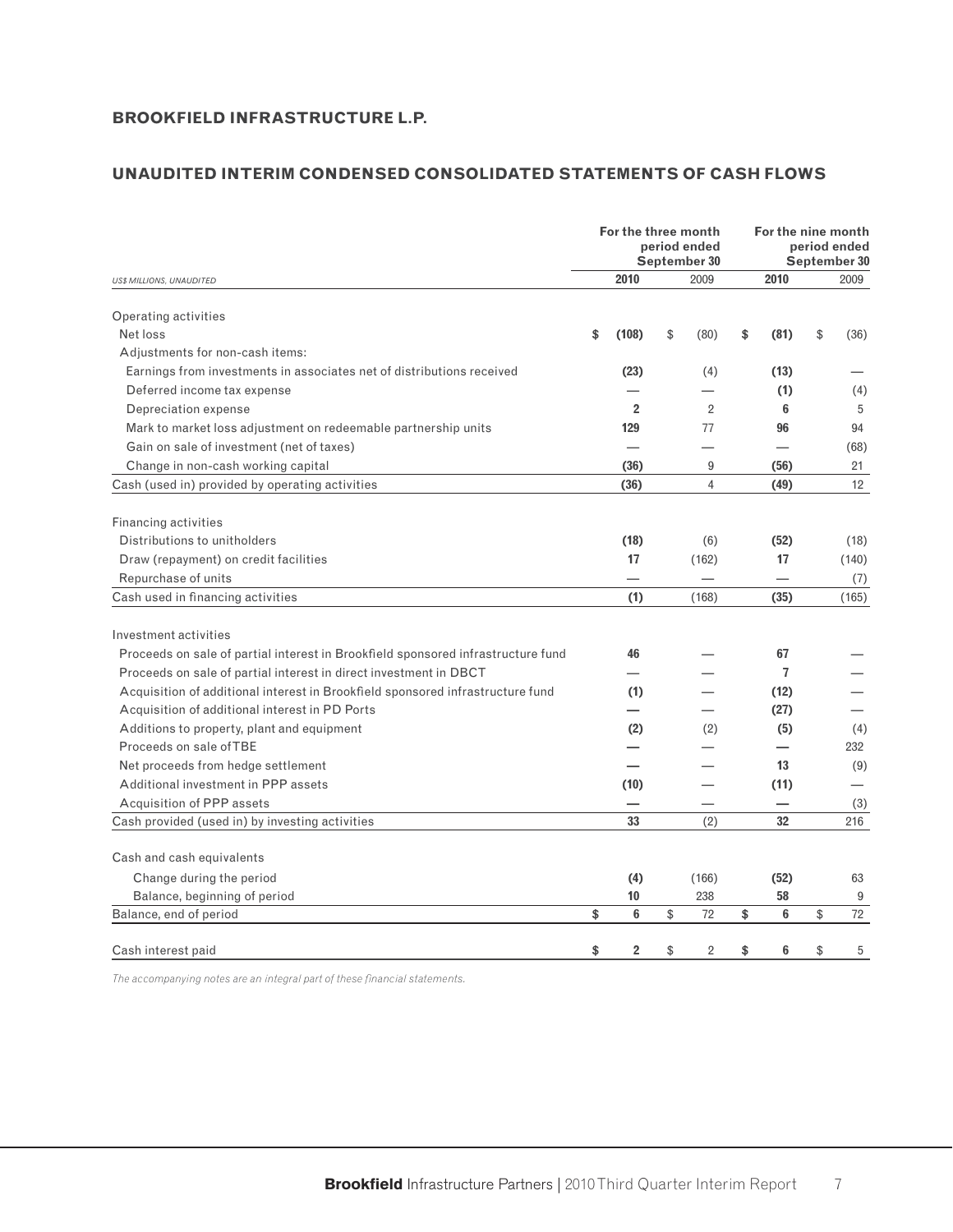# **NOTES TO INTERIM CONDENSED CONSOLIDATED FINANCIAL STATEMENTS − UNAUDITED**

*FOR THE PERIOD FROM JANUARY 1, 2010 TO SEPTEMBER 30, 2010*

# **1. ORGANIZATION AND DESCRIPTION OF THE BUSINESS**

Brookfield Infrastructure L.P. ("Brookfield Infrastructure" or the "Partnership") was formed as a limited partnership established under the laws of Bermuda, pursuant to a limited partnership agreement dated May 17, 2007 as amended and restated. Brookfield Infrastructure consists of interests in utilities, energy and transport and timber operations in North and South America, Australasia and Europe.

# **2. SUMMARY OF ACCOUNTING POLICIES**

These interim condensed consolidated financial statements of the Partnership have been prepared in accordance with International Accounting Standard 34 *Interim Financial Reporting* ("IAS 34") as issued by the International Accounting Standards Board ("IASB") and using the accounting policies the Partnership expects to adopt in its consolidated financial statements as at and for the year ending December 31, 2010. The accounting policies the Partnership expects to adopt in its financial statements as at and for the year ending December 31, 2010 are disclosed in Note 2 of the Partnership's interim condensed consolidated financial statements as at and for the three months ended March 31, 2010, with which reference should be made to in reading these interim condensed consolidated financial statements.

As these interim condensed consolidated financial statements are prepared using International Financial Reporting Standards ("IFRS"), certain disclosures that are required to be included in annual financial statements prepared in accordance with IFRS that were not included in the Partnership's most recent annual financial statements, prepared in accordance with United States Generally Accepted Accounting Principles ("U.S. GAAP"), were included in the Partnership's interim condensed consolidated financial statements as at and for the three months ended March 31, 2010.

These interim condensed consolidated financial statements, should be read in conjunction with the Partnership's 2009 annual financial statements and in consideration of the IFRS transition disclosures included in Note 3 to these statements and the additional annual disclosures included therein, the Partnership's interim condensed consolidated financial statements, as at and for the three months ended March 31, 2010.

These interim condensed consolidated financial statements were authorized for issuance by the Board of Directors of the Partnership on November 2, 2010.

# **3. TRANSITION TO IFRS**

The Partnership has adopted IFRS effective January 1, 2010. Prior to the adoption of IFRS, the Partnership prepared its financial statements in accordance with U.S. GAAP. The Partnership's financial statements for the year ending December 31, 2010 will be the first annual financial statements that comply with IFRS. Accordingly, the Partnership will make an unreserved statement of compliance with IFRS beginning with its 2010 annual financial statements. The Partnership's transition date is January 1, 2009 (the "transition date") and the Partnership has prepared its opening IFRS balance sheet at that date. These interim condensed consolidated financial statements have been prepared in accordance with the accounting policies described in Note 2 of the Partnership's interim condensed consolidated financial statements, as at and for the three months ended March 31, 2010.

The Partnership will ultimately prepare its opening balance sheet and financial statements for 2009 and 2010 by applying existing IFRS with an effective date of December 31, 2010, or prior. Accordingly, the opening balance sheet and financial statements for December 31, 2010 may differ from these financial statements.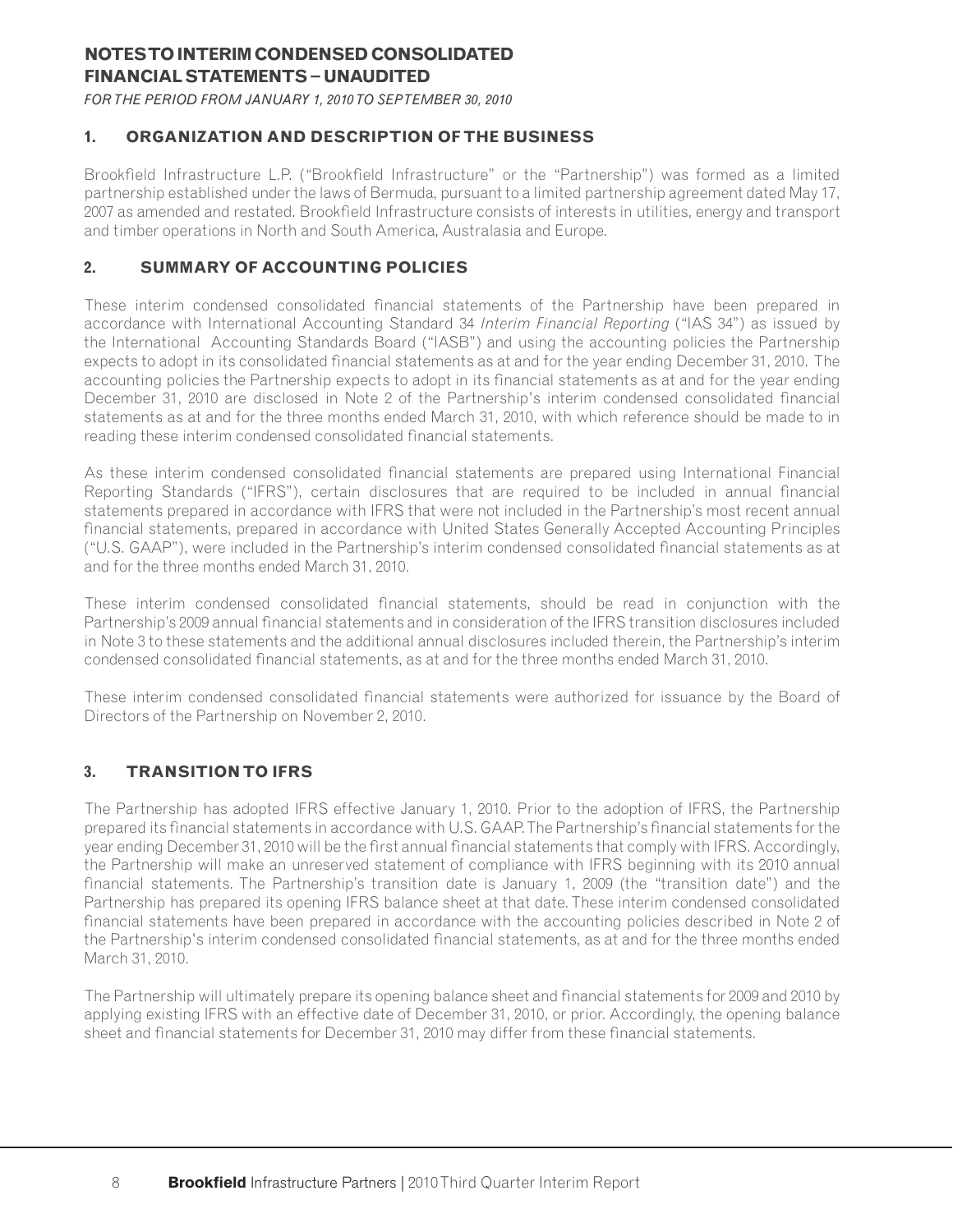# **(a) Elected Exemptions From Full Retrospective Application**

In preparing these interim condensed consolidated financial statements in accordance with IFRS 1 *First-time Adoption of International Financial Reporting Standards* ("IFRS 1"), the Partnership has applied certain of the optional exemptions from full retrospective application of IFRS. The optional exemptions applied are described below.

# *(i) Deemed Cost for Operations Subject to Rate Regulation*

The Partnership has elected to measure its transmission assets in Great Lakes Power Limited (GLPL), (the "Ontario Transmission" operations) at fair value as at January 1, 2009 or revaluation amounts previously determined under U.S. GAAP and use that amount as deemed cost as at January 1, 2009.

# *(ii) Cumulative Translation Differences*

The Partnership has elected to set the previously accumulated cumulative translation account, which is included in accumulated other comprehensive income, to zero at January 1, 2009. This exemption has been applied to all subsidiaries.

### *(iii) Business Combinations*

The Partnership has elected to apply the business combinations exemption in IFRS 1. Accordingly, it has not restated business combinations that took place prior to the January 1, 2009 IFRS transition date.

# **(b) Mandatory Exceptions To Retrospective Application**

In preparing these interim condensed consolidated financial statements in accordance with IFRS 1 the Partnership has applied certain mandatory exceptions from full retrospective application of IFRS. The mandatory exceptions applied from full retrospective application of IFRS are described below.

### *(i) Hedge Accounting*

Only hedging relationships that satisfied the hedge accounting criteria as of the transition date are reflected as hedges in the Partnership's results under IFRS. Any derivatives not meeting the IAS 39 Financial Instruments: Recognition and Measurement criteria for hedge accounting were recorded as a non-hedging derivative financial instrument.

### *(ii) Estimates*

Hindsight was not used to create or revise estimates and accordingly the estimates previously made by the Partnership under U.S. GAAP are consistent with their application under IFRS.

# **(c) Operating Units Accounting Policies**

### *(i) Timberlands*

Timberlands include standing timber, property, plant and equipment, land under standing timber and higher and better use lands. Standing timber is measured at fair value after deducting estimated selling costs and recorded as timber on the balance sheet. Estimated selling costs include commissions, levies, delivery costs, transfer taxes and duties. The fair value of standing timber is calculated as the present value of anticipated future cash flows for standing timber before tax. The calculation is based on existing, sustainable felling plans and assessments regarding growth, timber prices and felling and silviculture costs. The discount rate is based upon a normal timberland owner's weighted average cost of capital before tax for the geographic location of the standing timber. Changes in fair value are recorded in net income during the period of change.

Property, plant and equipment of the Partnership's timberlands operations are carried at cost less accumulated amortization and any impairments. Land of the Partnership's timberlands operations which has been determined to have a higher and better use and which is no longer used for the harvest and growth of timber is classified as investment property measured at fair value with changes in fair value recorded in income in the period of change. Land under standing timber is accounted for using the revaluation method.

Harvested timber is included in inventory and is measured at the lower of fair value less estimated costs to sell at the time of harvest and net realizable value.

### *(ii) Investment Properties*

The Partnership uses the fair value method to account for real estate classified as investment property. A property is determined to be an investment property when it is principally held to earn rental income or for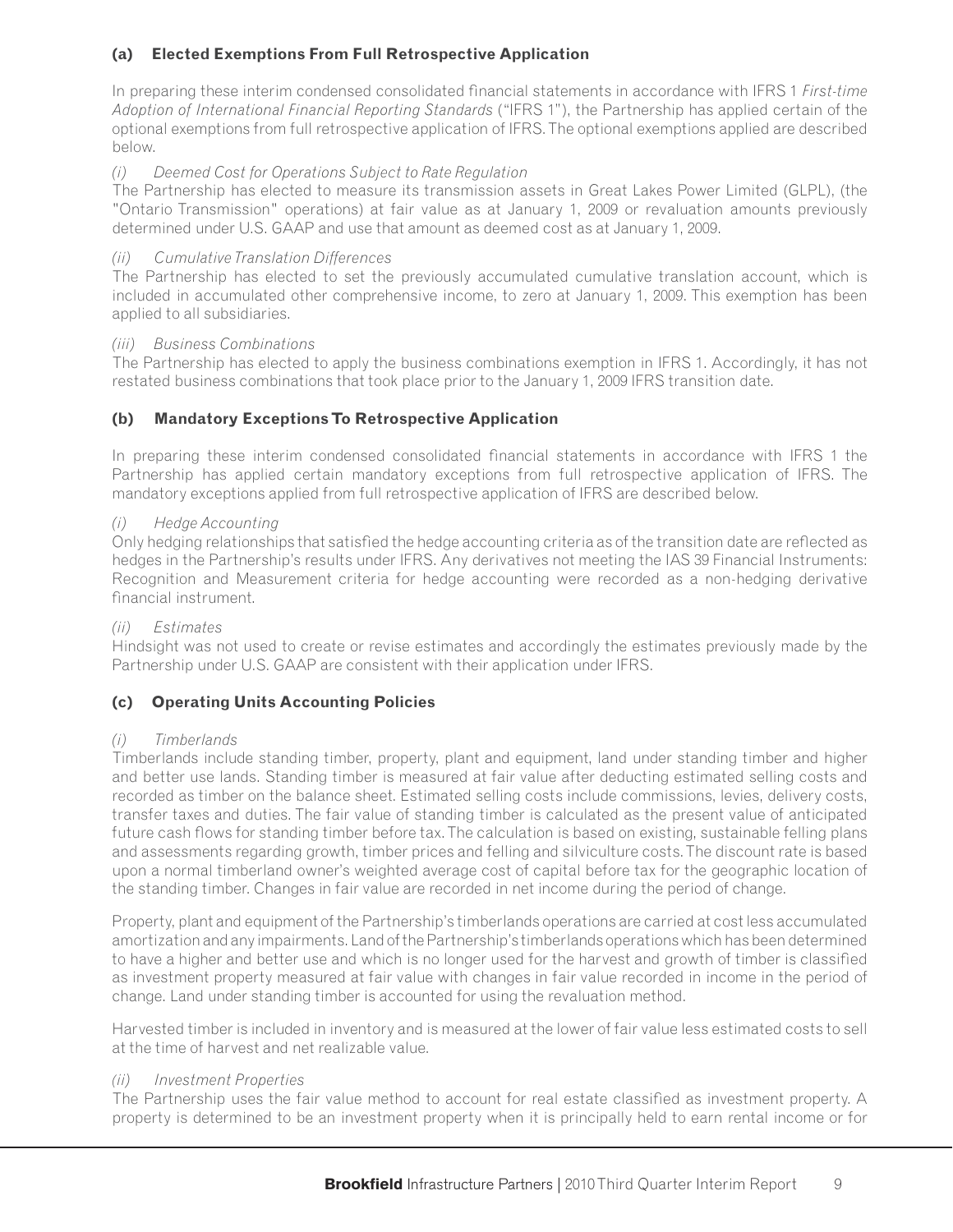capital appreciation, or both. Investment property is initially measured at cost including transaction costs. Subsequent to initial recognition, investment properties are carried at fair value. Gains or losses arising from changes in fair value are included in income during the period in which they arise. Fair values are primarily determined by discounting the expected future cash flows of each property, generally over a term of 10 years, using a discount and terminal capitalization rate reflective of the characteristics, location and market of each property. The future cash flows of each property are based upon, among other things, rental income from current leases and assumptions about rental income from future leases reflecting current conditions, less future cash out-flows in respect of such current and future leases. The Partnership determines fair value using both internal and external valuations.

#### *(iii) Transmission Infrastructure*

Transmission assets are accounted for using the revaluation method. The Partnership determines the fair value of its transmission assets as their depreciated replacement cost. Depreciated replacement cost is determined as the current cost of reproduction or replacement of an asset less deductions for physical deterioration and obsolescence. Valuations are performed internally.

Depreciation on transmission facilities is calculated on a straight-line basis over the estimated service lives of the assets, which are as follows:

| Useful Lives |
|--------------|
| 25 to 40     |
| 5 to 35      |
| 10 to $15$   |
|              |

## **(d) Reconciliation of Partnership capital as reported under U.S. GAAP and IFRS**

The following is a reconciliation of the Partnership's capital reported in accordance with U.S. GAAP to its equity in accordance with IFRS at the transition date:

| <b>MILLIONS</b>                                      | Note  | Partnership<br>Capital |
|------------------------------------------------------|-------|------------------------|
| As reported under U.S. GAAP - December 31, 2008      |       | \$<br>731              |
| Differences under IFRS for investments in associates |       |                        |
| Agricultural assets                                  | (i)   | 170                    |
| Deemed cost                                          | (iii) | 18                     |
| Revaluation                                          | (iii) | 31                     |
| HBU lands (investment property)                      | (iv)  | (26)                   |
| Deferred taxes                                       | (v)   | (34)                   |
| As reported under IFRS - January 1, 2009             |       | \$<br>890              |

The following is a reconciliation of the Partnership's capital reported in accordance with U.S. GAAP to its equity in accordance with IFRS at September 30, 2009:

| <b>MILLIONS</b>                                      | Note  | Partnership<br>Capital |
|------------------------------------------------------|-------|------------------------|
| As reported under U.S. GAAP - September 30, 2009     |       | \$<br>628              |
| Differences under IFRS for investments in associates |       |                        |
| Agricultural assets                                  | (i)   | 170                    |
| Deemed cost                                          | (i)   | (15)                   |
| Revaluation                                          | (iii) | 36                     |
| HBU lands (investment property)                      | (iv)  | 37                     |
| Deferred taxes                                       | (v)   | (45)                   |
| Other                                                |       | 4                      |
| As reported under IFRS - September 30, 2009          |       | \$<br>815              |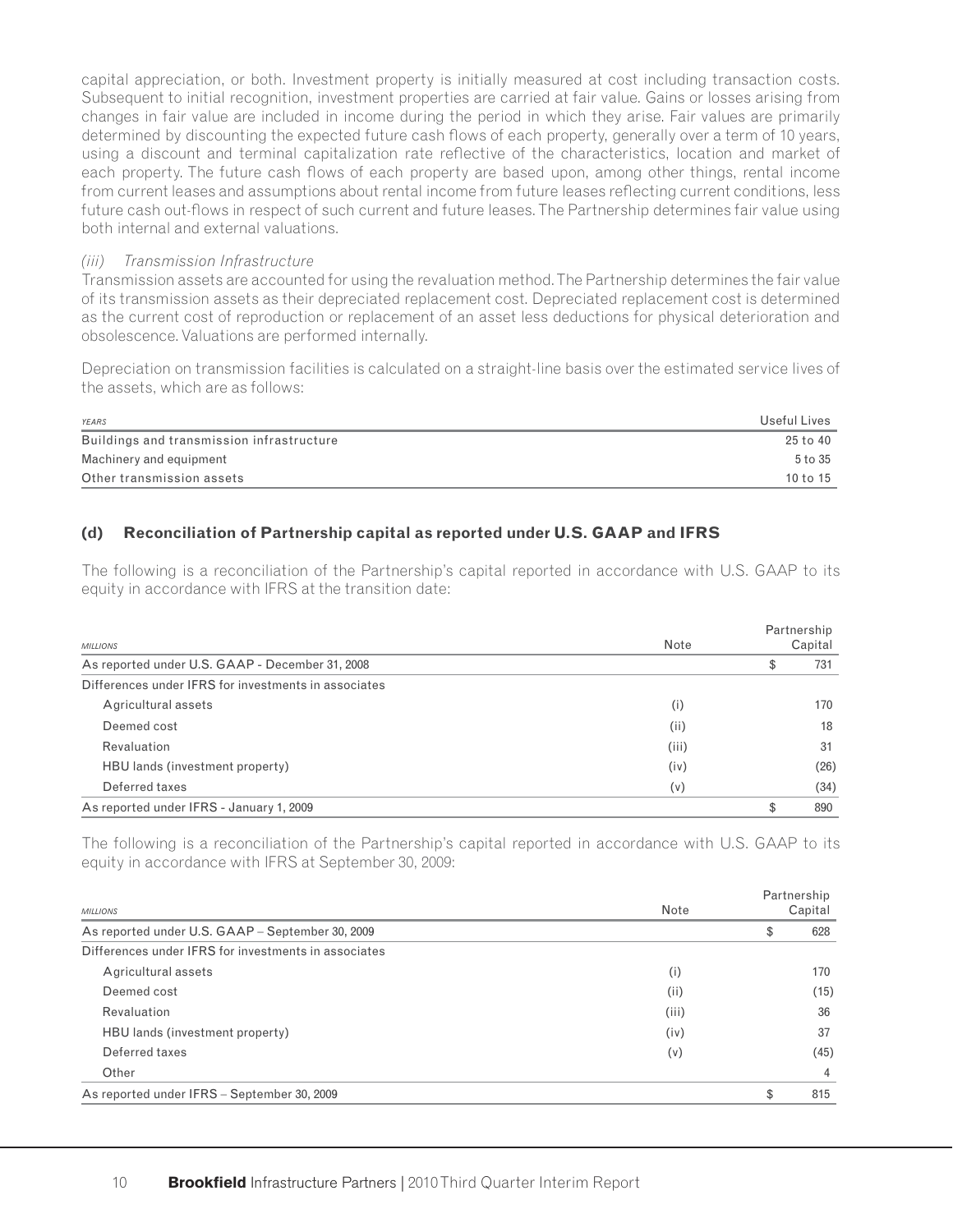The following is a reconciliation of the Partnership's capital reported in accordance with U.S. GAAP to its equity in accordance with IFRS at December 31, 2009:

| <b>MILLIONS</b>                                      | Note  | Partnership<br>Capital |
|------------------------------------------------------|-------|------------------------|
| As reported under U.S. GAAP - December 31, 2009      |       | \$<br>1,089            |
| Differences under IFRS for investments in associates |       |                        |
| Agricultural assets                                  | (i)   | 112                    |
| Deemed cost                                          | (ii)  | (14)                   |
| Revaluation                                          | (iii) | (13)                   |
| HBU lands (investment property)                      | (iv)  | 34                     |
| Deferred taxes                                       | (v)   | (35)                   |
| Other                                                |       | 8                      |
| As reported under IFRS - December 31, 2009           |       | \$<br>1.181            |

### *(i) Agricultural Assets*

The Partnership's standing timber and other agricultural assets are measured at fair value less estimated point-of-sale costs for IFRS whereas for U.S. GAAP the Partnership recorded such assets at historic cost less accumulated depletion, or as inventory. The increase in Partnership capital relates to the difference in the fair value, less estimated point-of-sale costs, of the Partnership's standing timber and other agricultural assets and their carrying amounts for U.S. GAAP.

#### *(ii) Fair Value as Deemed Cost*

The Partnership elected to measure certain items of property, plant and equipment at fair value or revaluation amounts determined previously under U.S. GAAP and use that amount as deemed cost on transition to IFRS. The increase in Partnership capital relates to the net difference between the fair value as deemed cost of property, plant and equipment and their carried amounts for U.S. GAAP. The established deemed cost amount will be amortized to income over the useful lives of the assets.

### *(iii) Revaluation*

Under IFRS the Partnership measures power generation and transmission assets at their revalued amount, being the fair value at the date of the revaluation less any subsequent accumulated depreciation and any accumulated impairment losses whereas for U.S. GAAP the Partnership recorded such assets at historic cost less accumulated depreciation. The increase in Partnership capital relates to the difference in the fair value of power generation and transmission assets and their carrying amounts for U.S. GAAP.

### *(iv) Investment Property*

The Partnership measures its land used for commercial property purposes and investment property at fair value under IFRS whereas for U.S. GAAP the Partnership had recorded such assets at historic cost less any accumulated amortization. The increase in Partnership capital relates to the difference in the fair value of investment property and their carrying amounts for U.S. GAAP.

### *(v) Deferred Taxes*

Deferred taxes are impacted by the change in temporary differences resulting from the effect of the IFRS reconciling items described above.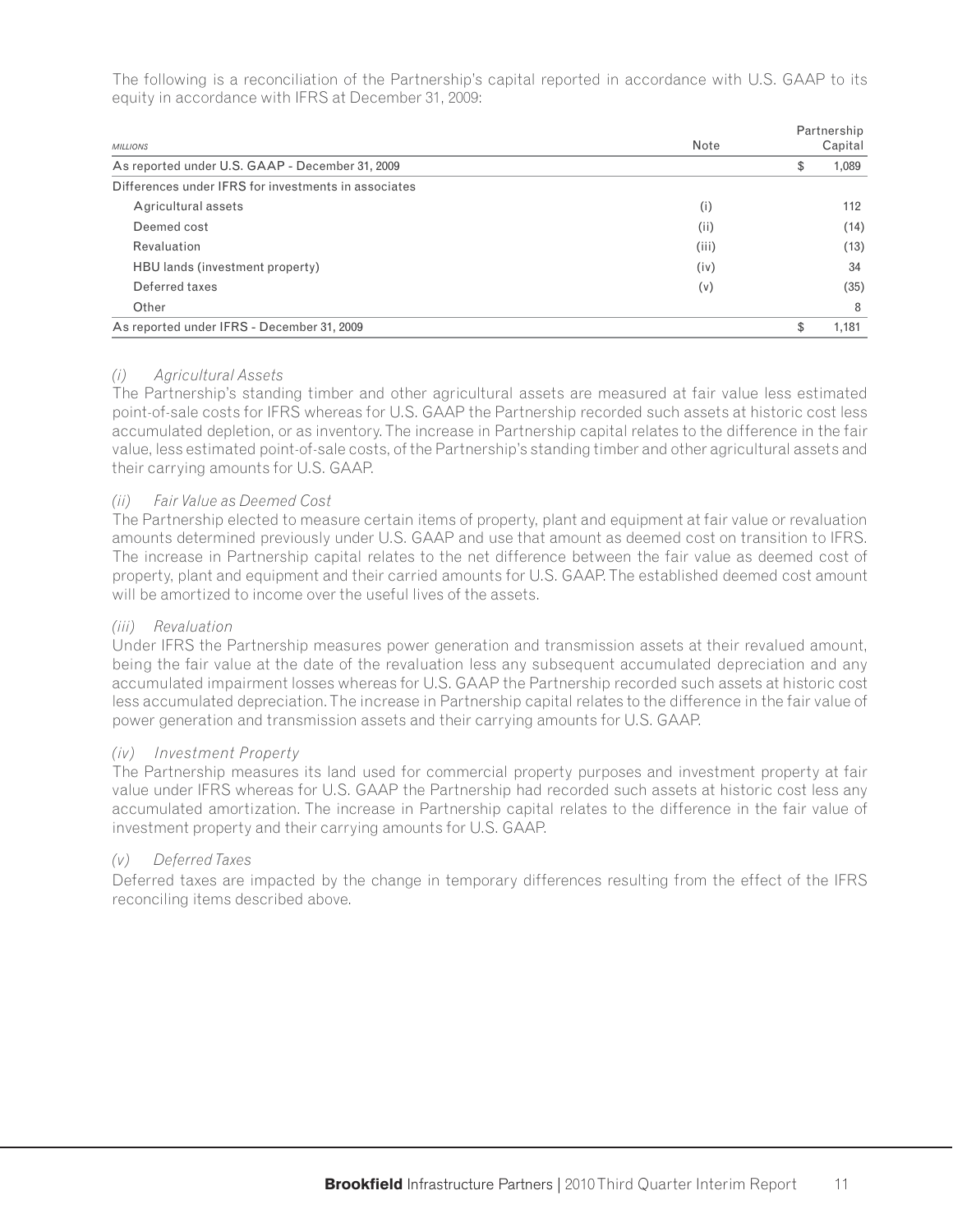# **(e) Reconciliation Of Net Income As Reported Under U.S. GAAP and IFRS**

The following is a reconciliation of the Partnership's net income reported in accordance with U.S. GAAP to its net income in accordance with IFRS for the year ended December 31, 2009 and the three month and nine month periods ended September 30, 2009.

| <b>MILLIONS</b>                                                                                        | Note  | Three months ended<br>September 30, 2009 |      | Nine months ended<br>September 30, 2009 |      | December 31, 2009 | Year ended |
|--------------------------------------------------------------------------------------------------------|-------|------------------------------------------|------|-----------------------------------------|------|-------------------|------------|
| Net (loss) income as reported under U.S. GAAP                                                          |       | \$                                       | (4)  | S                                       | 56   |                   | 47         |
| Differences increasing (decreasing) reported net income:                                               |       |                                          |      |                                         |      |                   |            |
| Agricultural assets, net of depletion                                                                  | (i)   |                                          | 5    |                                         | 14   |                   | (10)       |
| Revaluation                                                                                            | (i)   |                                          |      |                                         |      |                   | (10)       |
| Distributions on redeemable partnership units<br>Mark to market loss adjustment on redeemable partner- | (iii) |                                          | (4)  |                                         | (12) |                   | (24)       |
| ship units                                                                                             | (iv)  |                                          | (77) |                                         | (94) |                   | (168)      |
|                                                                                                        |       |                                          | (76) |                                         | (92) |                   | (212)      |
| Net loss as reported under IFRS                                                                        |       |                                          | (80) |                                         | (36) |                   | (165)      |

## *(i) Agricultural Assets*

For IFRS the Partnership's standing timber and other agricultural assets are measured at fair value less estimated point-of-sale costs, with changes in fair value or point of sale costs recorded in income during the period of change. Under U.S. GAAP the Partnership had recorded such assets at historic cost and charged a depletion amount to income based upon harvest levels.

### *(ii) Revaluation*

Certain property, plant and equipment were recorded at fair value on transition, at values in excess of their recorded amount under U.S. GAAP. Accordingly, these increased carrying values resulted in higher depreciation during the period.

## *(iii) Distributions on Redeemable Partnership Units*

Under IFRS the redeemable partnership units are classified as liabilities and correspondingly, the distributions on these instruments are recorded in income, rather than as distributions to unitholders, as they were under U.S. GAAP.

# *(iv) Mark to Market Loss Adjustment on Redeemable Partnership Units*

For IFRS the redeemable partnership units are classified as liabilities and are marked to fair value, with the change in fair value recorded in income. The redeemable partnership units are measured to fair value as they are redeemable on demand at fair value.

# **(f) Reconciliation Of Comprehensive (Loss) Income As Reported Under U.S. GAAP and IFRS**

The following is a reconciliation of the Partnership's comprehensive income reported in accordance with U.S. GAAP to its comprehensive income in accordance with IFRS for the year ended December 31, 2009 and three month and nine month periods ended September 30, 2009.

| <b>MILLIONS</b>                                                  |      | Three months ended Nine months ended |      |      | Year ended<br>September 30, 2009 September 30, 2009 December 31, 2009 |       |  |
|------------------------------------------------------------------|------|--------------------------------------|------|------|-----------------------------------------------------------------------|-------|--|
| Comprehensive (loss) income as reported under U.S. GAAP          |      |                                      | (6)  | 29   |                                                                       | 35    |  |
| Differences increasing (decreasing) reported comprehensive loss: |      |                                      |      |      |                                                                       |       |  |
| Differences in net (loss) income                                 |      |                                      | (76) | (92) |                                                                       | (212) |  |
| Revaluation                                                      | (ii) |                                      |      | 13   |                                                                       | (45)  |  |
|                                                                  |      |                                      | (72) | (79) |                                                                       | (257) |  |
| Comprehensive loss as reported under IFRS                        |      | S                                    | (78) | (50) |                                                                       | (222) |  |

### *(i) Differences in Net (Loss) Income*

Reflects the differences in net (loss) income between U.S. GAAP and IFRS as described in 3(e) for the respective period.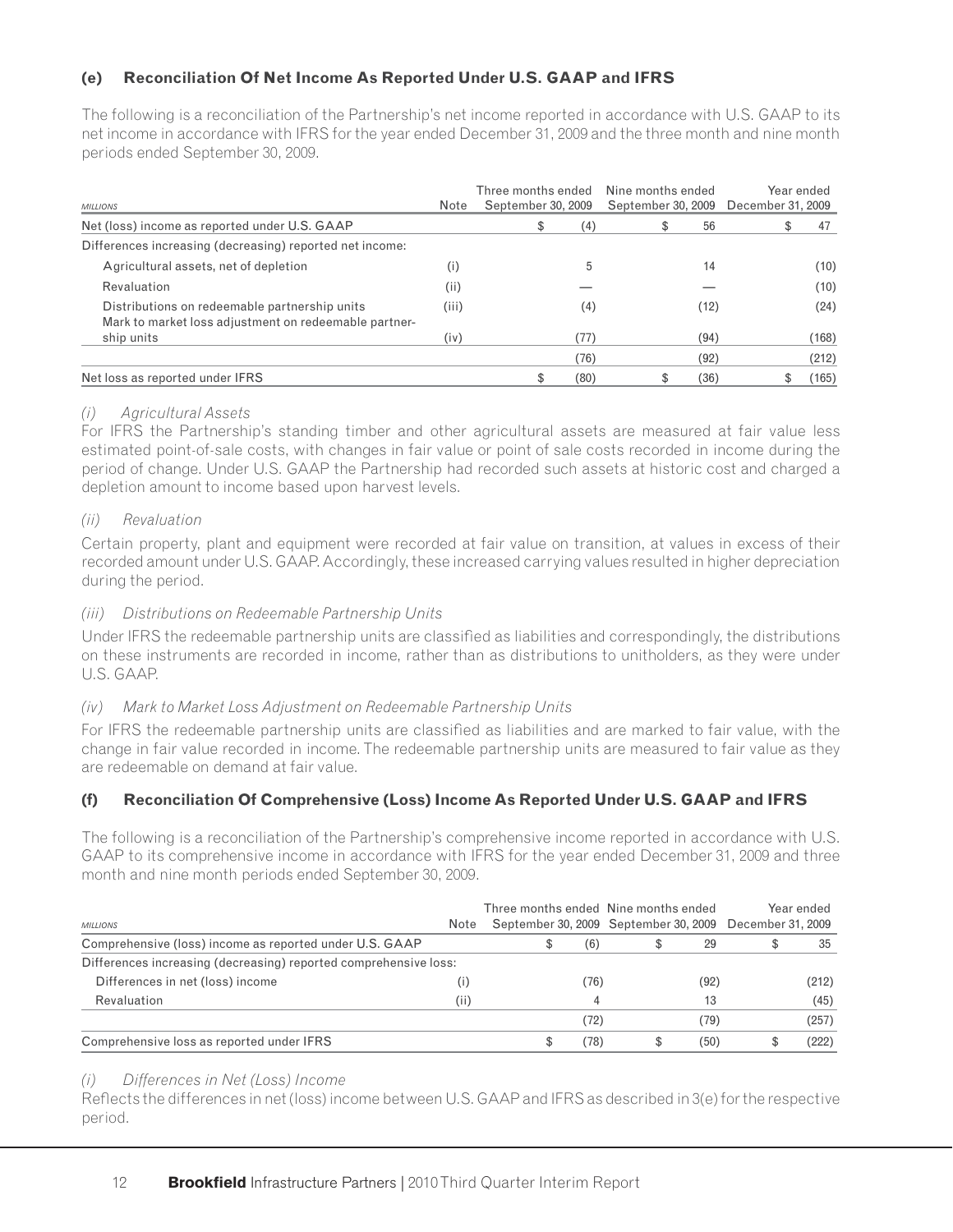### *(ii) Revaluation of Property, Plant and Equipment*

The Partnership measures power generation and transmission assets at their revalued amount. Revaluations of these assets in excess of their cost base less accumulated depreciation are recorded as a component of shareholders' equity in revaluation surplus.

# **4. INVESTMENTS**

Investments include associates accounted for under the equity method.

| <b>MILLIONS</b>          |             |
|--------------------------|-------------|
| As at January 1, 2009    | \$<br>877   |
| Acquisitions             | 928         |
| Share of loss            | (31)        |
| Distributions received   | (15)        |
| As at December 31, 2009  | 1,759       |
| Acquisitions             | 52          |
| Share of earnings        | 111         |
| Distributions received   | (64)        |
| <b>Dispositions</b>      | (74)        |
| As at September 30, 2010 | \$<br>1,784 |

The following are the Partnership's equity accounted investments:

|                                          | Ownership Interest |              | Carried Value |               |    |              |  |  |  |  |
|------------------------------------------|--------------------|--------------|---------------|---------------|----|--------------|--|--|--|--|
| <b>MILLIONS</b>                          | Sept 30, 2010      | Dec 31, 2009 |               | Sept 30, 2010 |    | Dec 31, 2009 |  |  |  |  |
| Prime                                    | 39.9%              | 39.9%        | \$            | 686           | \$ | 665          |  |  |  |  |
| Transelec                                | 17.8%              | 17.8%        |               | 252           |    | 238          |  |  |  |  |
| Longview                                 | $23.0\%$           | $23.0\%$     |               | 265           |    | 260          |  |  |  |  |
| <b>IslandTimberlands</b>                 | 37.5%              | 37.5%        |               | 222           |    | 221          |  |  |  |  |
| Brookfield Sponsored Infrastructure Fund | $30.0\%$           | 45.5%        |               | 68            |    | 118          |  |  |  |  |
| Brookfield Sponsored Timber Fund         | 9.1%               | $9.1\%$      |               | 94            |    | 92           |  |  |  |  |
| Direct Interest in DBCT                  | 14.2%              | 15.5%        |               | 75            |    | 82           |  |  |  |  |
| Direct Interest in PD Ports              | 46.4%              | 30.9%        |               | 80            |    | 52           |  |  |  |  |
| <b>PPP</b>                               | $30 - 50\%$        | $30 - 50\%$  |               | 42            |    | 31           |  |  |  |  |
| Total                                    |                    |              | \$            | 1,784         | \$ | 1,759        |  |  |  |  |

The following tables present certain summarized financial information in total, for all investments in equity accounted affiliates based on a 100% ownership interest in each entity:

|                                               | Three months ended Nine months ended |    |               |               | Three months ended Nine months ended |               |  |
|-----------------------------------------------|--------------------------------------|----|---------------|---------------|--------------------------------------|---------------|--|
| <b>MILLIONS</b>                               | Sept 30, 2010                        |    | Sept 30, 2010 | Sept 30, 2009 |                                      | Sept 30, 2009 |  |
| Gross revenue                                 | 538                                  | S  | 1,579         | 158           | \$                                   | 450           |  |
| Costs and expense applicable to gross revenue | (299)                                |    | (835)         | (64)          |                                      | (189)         |  |
|                                               | 239                                  |    | 744           | 94            |                                      | 261           |  |
| Investment income                             | 4                                    |    |               |               |                                      | 16            |  |
| Cash taxes                                    | (5)                                  |    |               |               |                                      | (2)           |  |
| Interest expense                              | (92)                                 |    | (303)         | (49)          |                                      | (140)         |  |
| Depreciation and amortization                 | (67)                                 |    | (207)         | (37)          |                                      | (92)          |  |
| Deferred taxes and other                      | (29)                                 |    | (76)          |               |                                      | (69)          |  |
| Net income (loss)                             | 50                                   | \$ | 168           | 15            | \$                                   | (26)          |  |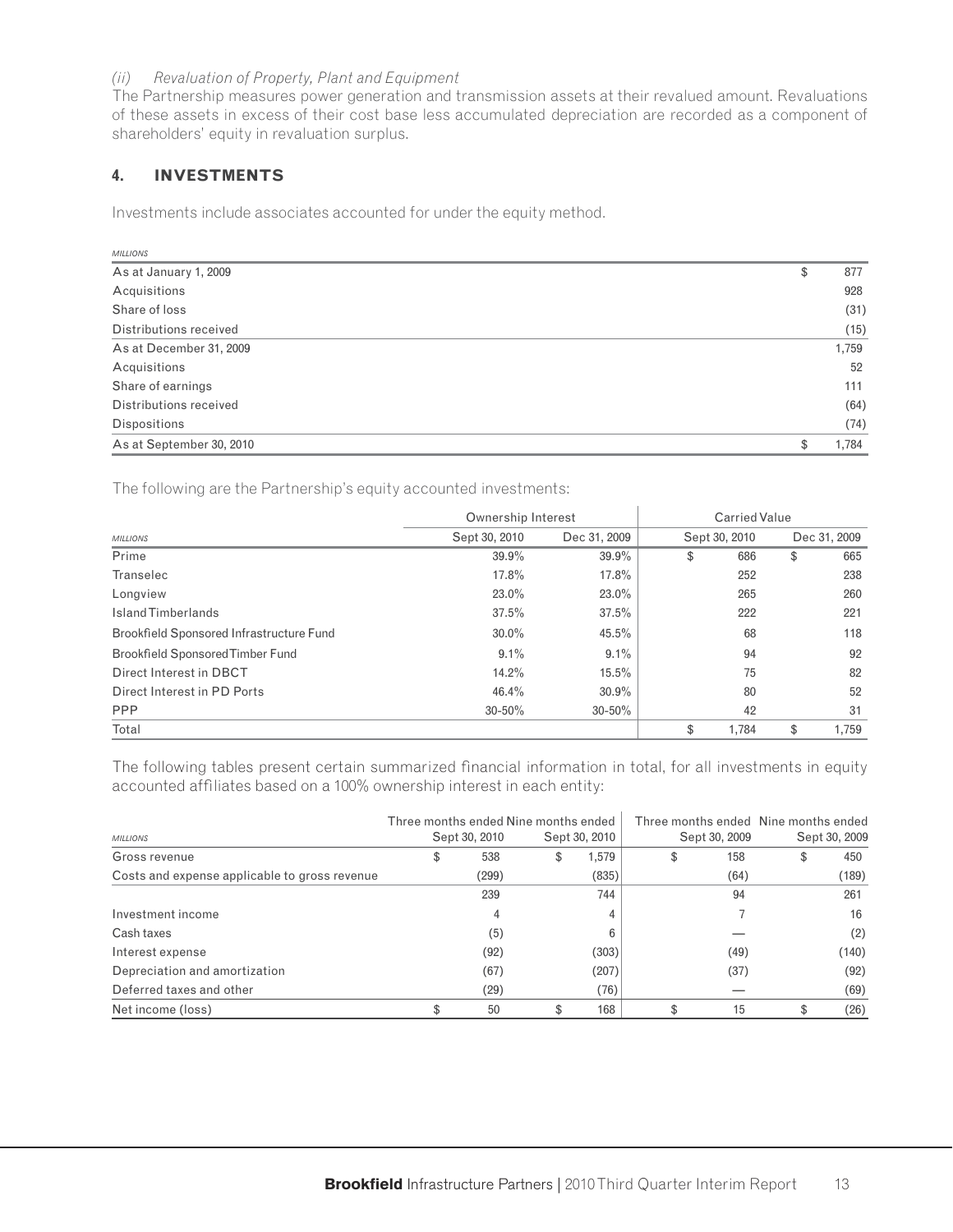|                            | As at         |    |              |  |  |  |  |  |
|----------------------------|---------------|----|--------------|--|--|--|--|--|
| <b>MILLIONS</b>            | Sept 30, 2010 |    | Dec 31, 2009 |  |  |  |  |  |
| Current assets             | \$<br>2,934   | \$ | 2,927        |  |  |  |  |  |
| Non-current assets         | 12,424        |    | 12,699       |  |  |  |  |  |
| Total assets               | \$<br>15,358  | \$ | 15,626       |  |  |  |  |  |
| <b>Current liabilities</b> | \$<br>3,302   | \$ | 2,297        |  |  |  |  |  |
| Non-current liabilities    | 5,925         |    | 6,927        |  |  |  |  |  |
| Total liabilities          | \$<br>9,227   | \$ | 9,224        |  |  |  |  |  |

Certain of our investments are publicly listed entities with active pricing in a liquid market. The publicly listed price of these investments in comparison to the Partnership's carrying value is as follows:

|                      | Sept 30, 2010       |                | Dec 31, 2009        |                |     |  |
|----------------------|---------------------|----------------|---------------------|----------------|-----|--|
| <b>MILLIONS</b>      | <b>Public Price</b> | Carrying value | <b>Public Price</b> | Carrying value |     |  |
| Prime Infrastructure | 596                 | 686            | 521                 |                | 665 |  |

# **5. PROPERTY, PLANT AND EQUIPMENT**

The Partnership's assets include those of GLPL, ("the Ontario Transmission" operations). Those assets are accounted for under the revaluation method, which requires the assets to be carried at their revalued amounts, being the fair value as of the date of the revaluation less any subsequent accumulated depreciation and subsequent accumulated impairment losses. The date of revaluation for these assets was December 31, 2009, and the Partnership determined fair value at that date as depreciated replacement cost by considering the current replacement cost of transmission assets and the expected useful lives of existing assets.

The following table presents the changes to the cost basis of the Partnership's transmission assets:

| <b>MILLIONS</b>               |    |     |
|-------------------------------|----|-----|
| Balance at January 1, 2009    | \$ | 228 |
| Additions                     |    |     |
| Foreign currency translation  |    | 37  |
| Balance at December 31, 2009  |    | 276 |
| Additions                     |    | 5   |
| Foreign currency translation  |    | 6   |
| Balance at September 30, 2010 | £. | 287 |

The following table presents the changes to the accumulated amortization of the Partnership:

| <b>MILLIONS</b>               |            |
|-------------------------------|------------|
| Balance at January 1, 2009    | \$<br>(54) |
| Depreciation expense          | (6)        |
| Business combination          | (2)        |
| Foreign currency translation  | (9)        |
| Balance at December 31, 2009  | (71)       |
| Depreciation expense          | (6)        |
| Foreign currency translation  | (2)        |
| Balance at September 30, 2010 | \$<br>(79) |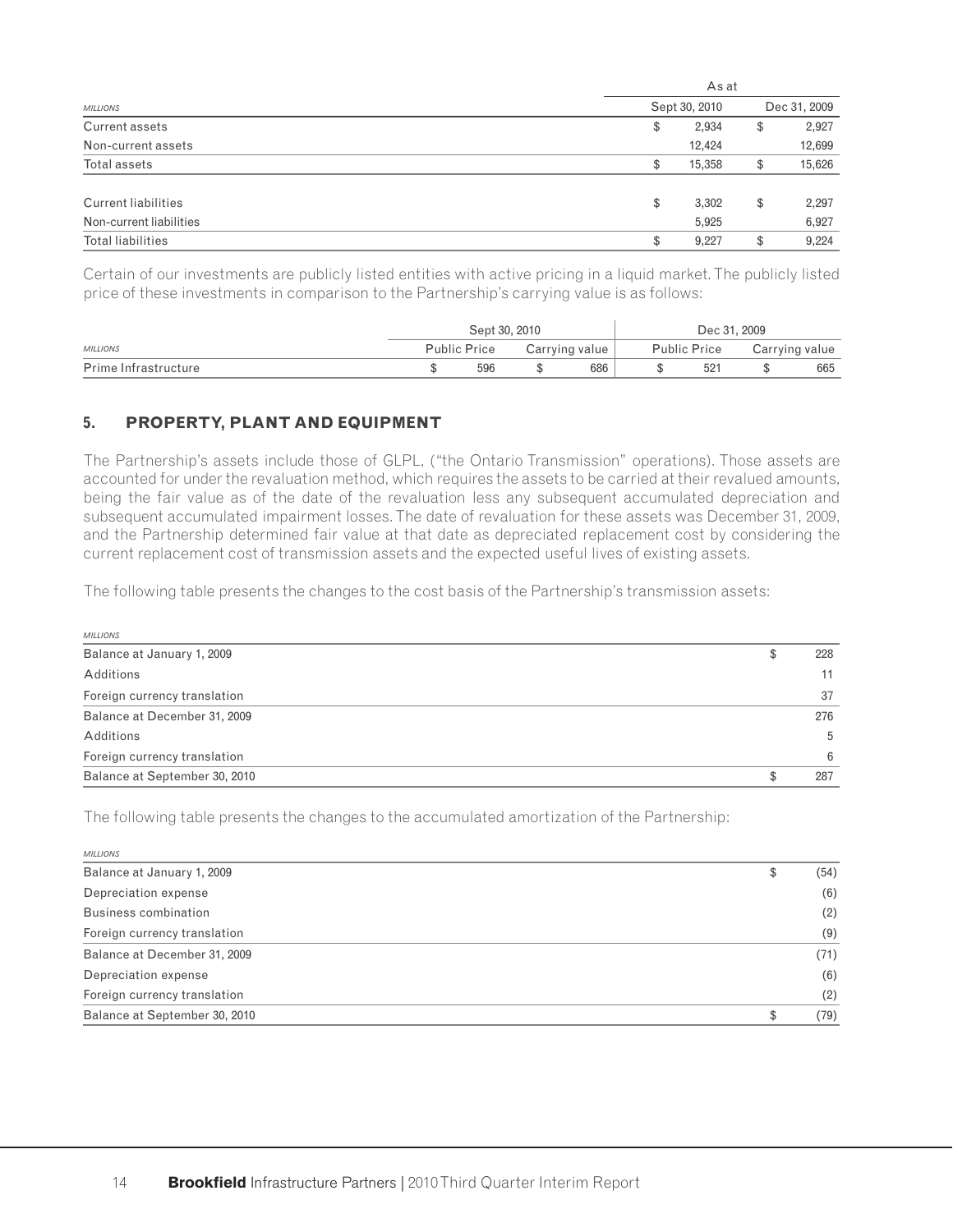# **6. SEGMENTED INFORMATION**

Brookfield Infrastructure's operating segments are utilities, energy and transport and timber. A key measure used by the Chief Operating Decision Maker in assessing performance and in making resource allocation decisions is funds from operations ("FFO"), a measure not defined by IFRS, which enables the determination of cash return on the equity deployed. FFO is calculated as net income excluding the impact of depreciation and amortization, fair value adjustments, unrealized gains or losses on derivative instruments, deferred taxes, interest charges and fair value adjustments on redeemable partnership units and other non-cash items. The following table provides each segment's results in the format that management organizes its segments to make operating decisions and assess performance. Each segment is presented on both a 100% basis and a proportional basis, taking into account Brookfield Infrastructure's ownership in operations accounted for using the consolidation and equity methods. For cost accounted investments, the segment results reflect dividend income.

|                                                                                |    |      | <b>Utilities</b>     |      |   | Energy and Transport |    |                      |    |      | Timber      |                |                 |            |                    |
|--------------------------------------------------------------------------------|----|------|----------------------|------|---|----------------------|----|----------------------|----|------|-------------|----------------|-----------------|------------|--------------------|
| FOR THE THREE MONTH PERIOD ENDED<br>SEPTEMBER 30, 2010<br><b>US\$ MILLIONS</b> |    | 100% | Partnership<br>Share |      |   | 100%                 |    | Partnership<br>Share |    | 100% | Partnership |                | Share Corporate |            | Total <sup>1</sup> |
| Revenues<br>Cost attributed to revenues                                        | \$ | 237  | \$                   | 86   |   | \$<br>289            | \$ | 127                  | \$ | 82   | \$          | 23             |                 |            |                    |
| Other Income                                                                   |    | (61) |                      | (24) |   | (204)                |    | (90)                 |    | (60) |             | (16)           |                 | (11)       |                    |
| <b>EBITDA</b>                                                                  |    | 176  |                      | 62   |   | 85                   |    | 37                   |    | 22   |             | 7              |                 | (11)       |                    |
| Other income (expenses)                                                        |    | 3    |                      |      |   | $\overline{2}$       |    |                      |    | (1)  |             |                |                 | 4          |                    |
| Interest expense                                                               |    | (48) |                      | (18) |   | (42)                 |    | (17)                 |    | (21) |             | (7)            |                 | (1)        |                    |
| Cash taxes                                                                     |    | (1)  |                      | (1)  |   | (4)                  |    | (1)                  |    | (1)  |             |                |                 |            |                    |
| <b>FFO</b>                                                                     |    | 130  |                      | 43   |   | 41                   |    | 20                   |    | (1)  |             |                |                 | (8)        |                    |
| Depreciation and amortization                                                  |    | (37) |                      | (13) |   | (40)                 |    | (17)                 |    |      |             |                |                 |            |                    |
| Fair value adjustments                                                         |    |      |                      |      |   |                      |    |                      |    | 6    |             | $\overline{2}$ |                 |            |                    |
| Unrealized (losses) gains on<br>derivative instruments                         |    | (56) |                      | (11) |   |                      |    |                      |    |      |             |                |                 |            |                    |
| Deferred taxes and other items                                                 |    | (22) |                      | (10) |   | 79                   |    | 31                   |    | (2)  |             | (1)            |                 | (22)       |                    |
| Mark to market loss on redeemable<br>partnership units                         |    |      |                      |      |   |                      |    |                      |    |      |             |                |                 | (129)      |                    |
| Net income (loss)                                                              | \$ | 15   | \$                   |      | 9 | \$<br>80             | \$ | 34                   | \$ | 3    | \$          |                | \$              | $(152)$ \$ | (108)              |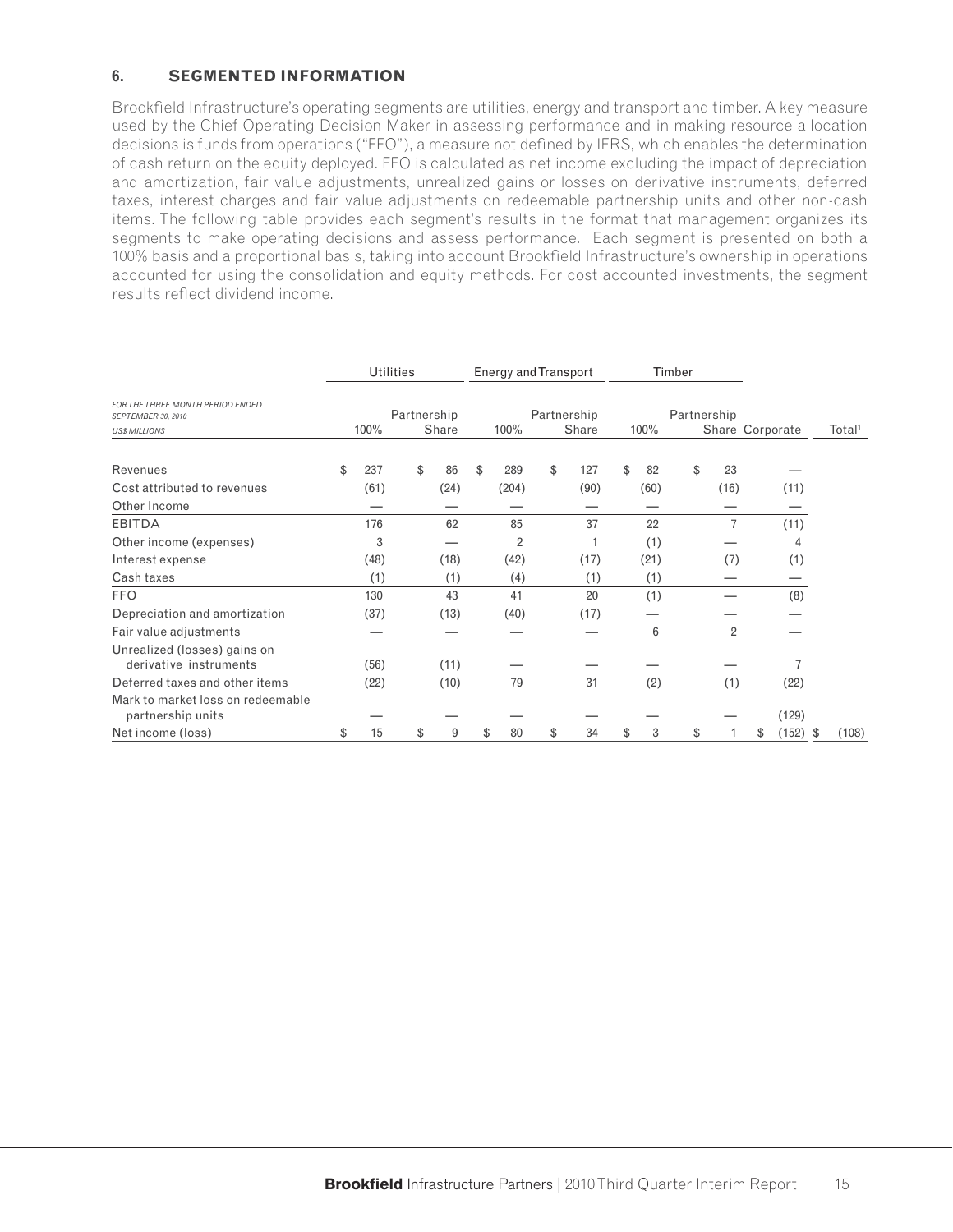|                                                                              | <b>Utilities</b> |                              |  |    |      |    | Energy and Transport         |    |  |       |                     |       | Timber |    |                |                 |       |    |                    |
|------------------------------------------------------------------------------|------------------|------------------------------|--|----|------|----|------------------------------|----|--|-------|---------------------|-------|--------|----|----------------|-----------------|-------|----|--------------------|
| FOR THE NINE MONTH PERIOD ENDED<br>SEPTEMBER 30, 2010<br><b>USS MILLIONS</b> |                  | Partnership<br>100%<br>Share |  |    |      |    | Partnership<br>100%<br>Share |    |  |       | Partnership<br>100% |       |        |    |                | Share Corporate |       |    | Total <sup>1</sup> |
|                                                                              |                  |                              |  |    |      |    |                              |    |  |       |                     |       |        |    |                |                 |       |    |                    |
| Revenues                                                                     | \$               | 642                          |  | \$ | 236  | \$ | 957                          | \$ |  | 377   | \$                  | 256   |        | \$ | 77             |                 |       |    |                    |
| Cost attributed to revenues                                                  |                  | (185)                        |  |    | (75) |    | (610)                        |    |  | (254) |                     | (164) |        |    | (48)           |                 | (31)  |    |                    |
| Other Income                                                                 |                  |                              |  |    |      |    |                              |    |  |       |                     |       |        |    |                |                 |       |    |                    |
| <b>EBITDA</b>                                                                |                  | 457                          |  |    | 161  |    | 347                          |    |  | 123   |                     | 92    |        |    | 29             |                 | (30)  |    |                    |
| Other income (expenses)                                                      |                  | 3                            |  |    |      |    | 3                            |    |  |       |                     | (3)   |        |    |                |                 | 4     |    |                    |
| Interest expense                                                             |                  | (149)                        |  |    | (57) |    | (151)                        |    |  | (53)  |                     | (63)  |        |    | (21)           |                 | (6)   |    |                    |
| Cash taxes                                                                   |                  | (2)                          |  |    | (2)  |    |                              |    |  |       |                     | (2)   |        |    |                |                 |       |    |                    |
| <b>FFO</b>                                                                   |                  | 309                          |  |    | 102  |    | 200                          |    |  | 72    |                     | 24    |        |    | 9              |                 | (32)  |    |                    |
| Depreciation and amortization                                                |                  | (115)                        |  |    | (41) |    | (133)                        |    |  | (51)  |                     |       |        |    |                |                 |       |    |                    |
| Fair value adjustments                                                       |                  |                              |  |    |      |    |                              |    |  |       |                     | 8     |        |    | $\overline{2}$ |                 |       |    |                    |
| Unrealized (losses) gains on<br>derivative instruments                       |                  | (62)                         |  |    | (11) |    |                              |    |  |       |                     |       |        |    |                |                 | 3     |    |                    |
| Deferred taxes and other items                                               |                  | (22)                         |  |    | (12) |    | 61                           |    |  | 25    |                     | (10)  |        |    | (4)            |                 | (47)  |    |                    |
| Mark to market loss on redeemable<br>partnership units                       |                  |                              |  |    |      |    |                              |    |  |       |                     |       |        |    |                |                 | (96)  |    |                    |
| Net income (loss)                                                            | \$               | 110                          |  | \$ | 38   | \$ | 128                          | \$ |  | 46    | \$                  | 22    |        | \$ |                | \$              | (172) | \$ | (81)               |

|                                                                                | <b>Utilities</b> |    |                      | Timber         |    |                                |            |                    |
|--------------------------------------------------------------------------------|------------------|----|----------------------|----------------|----|--------------------------------|------------|--------------------|
| FOR THE THREE MONTH PERIOD ENDED<br>SEPTEMBER 30, 2009<br><b>US\$ MILLIONS</b> | 100%             |    | Partnership<br>Share | 100%           |    | Partnership<br>Share Corporate |            | Total <sup>1</sup> |
|                                                                                |                  |    |                      |                |    |                                |            |                    |
| Revenues                                                                       | \$<br>92         | \$ | 23                   | \$<br>57       | \$ | 19                             | \$         | \$                 |
| Dividend and other income                                                      |                  |    |                      |                |    |                                |            |                    |
| Cost attributed to revenues                                                    | (16)             |    | (4)                  | (40)           |    | (13)                           | (3)        |                    |
| <b>EBITDA</b>                                                                  | 76               |    | 19                   | 17             |    | 6                              | (2)        |                    |
| Investment and other income                                                    | 5                |    |                      | 5              |    |                                |            |                    |
| Other income (expenses)                                                        |                  |    |                      |                |    |                                |            |                    |
| Interest expense                                                               | (22)             |    | (5)                  | (20)           |    | (6)                            | (1)        |                    |
| Cash taxes                                                                     |                  |    | (1)                  |                |    |                                |            |                    |
| <b>FFO</b>                                                                     | 59               |    | 14                   | $\overline{2}$ |    |                                | (3)        |                    |
| Depreciation and amortization                                                  | (22)             |    | (5)                  |                |    |                                |            |                    |
| Fair value adjustments                                                         |                  |    |                      | 3              |    |                                |            |                    |
| Unrealized losses on derivative instruments                                    | (5)              |    | (1)                  |                |    |                                |            |                    |
| Deferred taxes and other items                                                 | (25)             |    | (5)                  | (6)            |    | (2)                            | (3)        |                    |
| Mark to market loss on redeemable partnership units                            |                  |    |                      |                |    |                                | (77)       |                    |
| Net income (loss)                                                              | \$<br>7          | \$ | 3                    | \$<br>(1)      | \$ |                                | \$<br>(83) | \$<br>(80)         |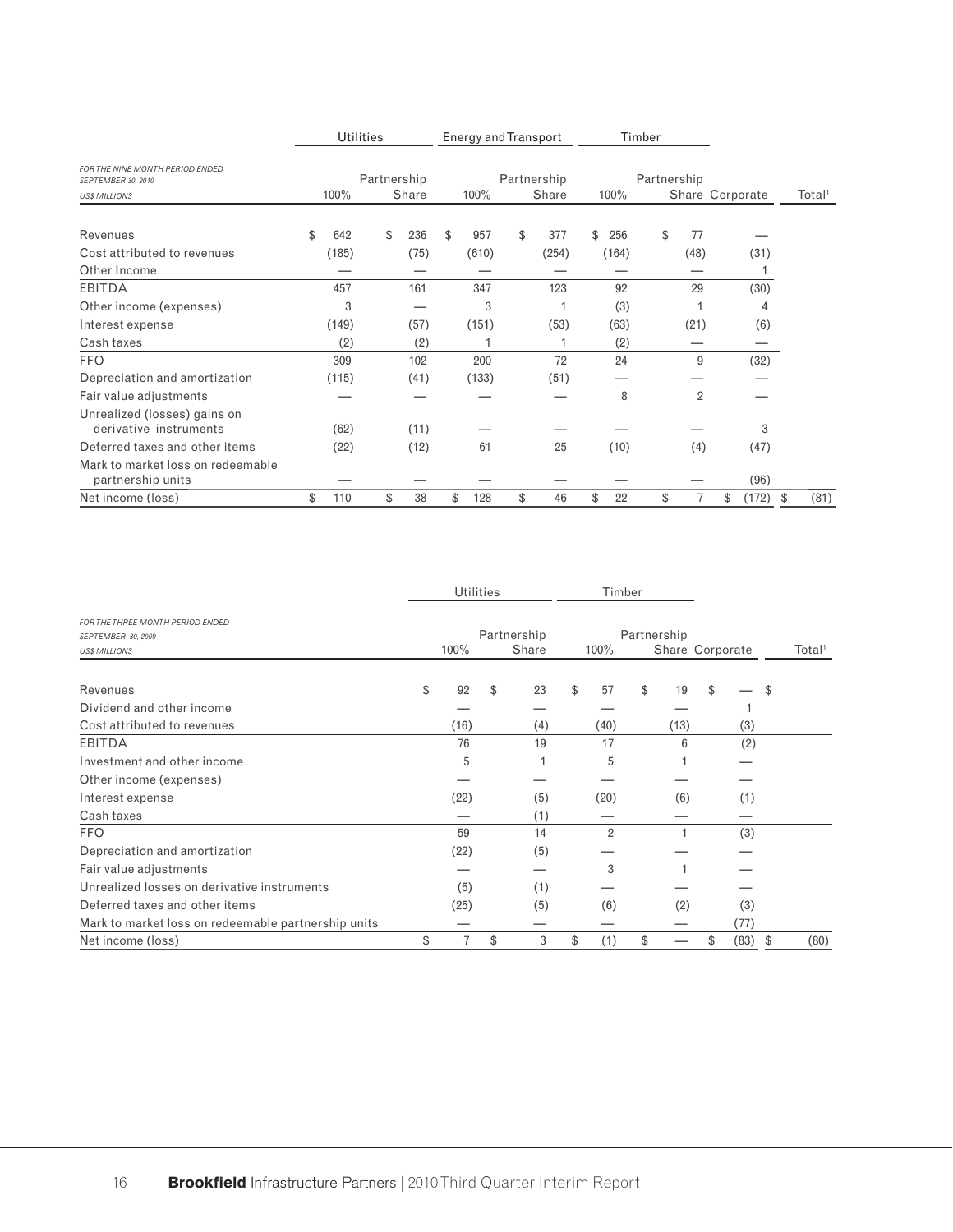|                                                                               |           | <b>Utilities</b> |                      | Timber |       |             |      |                 |       |                    |
|-------------------------------------------------------------------------------|-----------|------------------|----------------------|--------|-------|-------------|------|-----------------|-------|--------------------|
| FOR THE NINE MONTH PERIOD ENDED<br>SEPTEMBER 30, 2009<br><b>US\$ MILLIONS</b> | 100%      |                  | Partnership<br>Share | 100%   |       | Partnership |      | Share Corporate |       | Total <sup>1</sup> |
|                                                                               |           |                  |                      |        |       |             |      |                 |       |                    |
| Revenues                                                                      | \$<br>254 | \$               | 63                   | \$     | 174   | \$          | 59   | \$              |       | \$                 |
| Dividend and other income                                                     | 3         |                  | 3                    |        |       |             |      |                 |       |                    |
| Cost attributed to revenues                                                   | (44)      |                  | (12)                 |        | (122) |             | (41) |                 | (9)   |                    |
| <b>EBITDA</b>                                                                 | 213       |                  | 54                   |        | 52    |             | 18   |                 | (8)   |                    |
| Investment and other income                                                   | 8         |                  | $\overline{2}$       |        |       |             |      |                 |       |                    |
| Other income                                                                  | 68        |                  | 68                   |        | 5     |             |      |                 |       |                    |
| Interest expense                                                              | (63)      |                  | (14)                 |        | (60)  |             | (19) |                 | (4)   |                    |
| Cash taxes                                                                    |           |                  | (1)                  |        |       |             |      |                 |       |                    |
| <b>FFO</b>                                                                    | 226       |                  | 109                  |        | (3)   |             |      |                 | (12)  |                    |
| Depreciation and amortization                                                 | (56)      |                  | (13)                 |        |       |             |      |                 |       |                    |
| Fair value adjustments                                                        |           |                  |                      |        | (30)  |             | (8)  |                 |       |                    |
| Unrealized (losses) gains on derivative instruments                           | (51)      |                  | (10)                 |        |       |             |      |                 |       |                    |
| Deferred taxes and other items                                                | (38)      |                  | (8)                  |        | 18    |             | 4    |                 | (5)   |                    |
| Mark to market loss on redeemable partnership units                           |           |                  |                      |        |       |             |      |                 | (94)  |                    |
| Net income (loss)                                                             | \$<br>81  | \$               | 78                   | \$     | (15)  | \$          | (4)  | \$              | (110) | \$<br>(36)         |

The majority of Brookfield Infrastructure's investments are accounted for using the equity method of accounting in accordance with note 2. This results in the earnings from these investments being presented in one line on the Statement of Operations. The above tables presents the detailed components making up *net income for investments accounted for using the consolidation, equity and cost methods in a more fulsome manner. Accordingly, with the exception of net income, the totals of each line item in the above table will not agree to the Statement of Operations.* 

# **7. ACQUISITIONS**

On August 23, 2010, we announced that we entered into a definitive merger agreement with Prime Infrastructure whereby Prime securityholders will receive 0.24 BIP units per Prime unit held. Based on BIP's unit price as at September 30, 2010, the transaction values Prime Infrastructure implicitly at \$1.6 billion. Subsequent to quarter end, we announced that we increased the merger consideration to Prime securityholders by A\$ 0.20 per security. Upon successful completion of the transaction, Brookfield Infrastructure will increase its ownership of Prime from 40% to 100%. Our current expectation is that the transaction will be completed in the fourth quarter of 2010.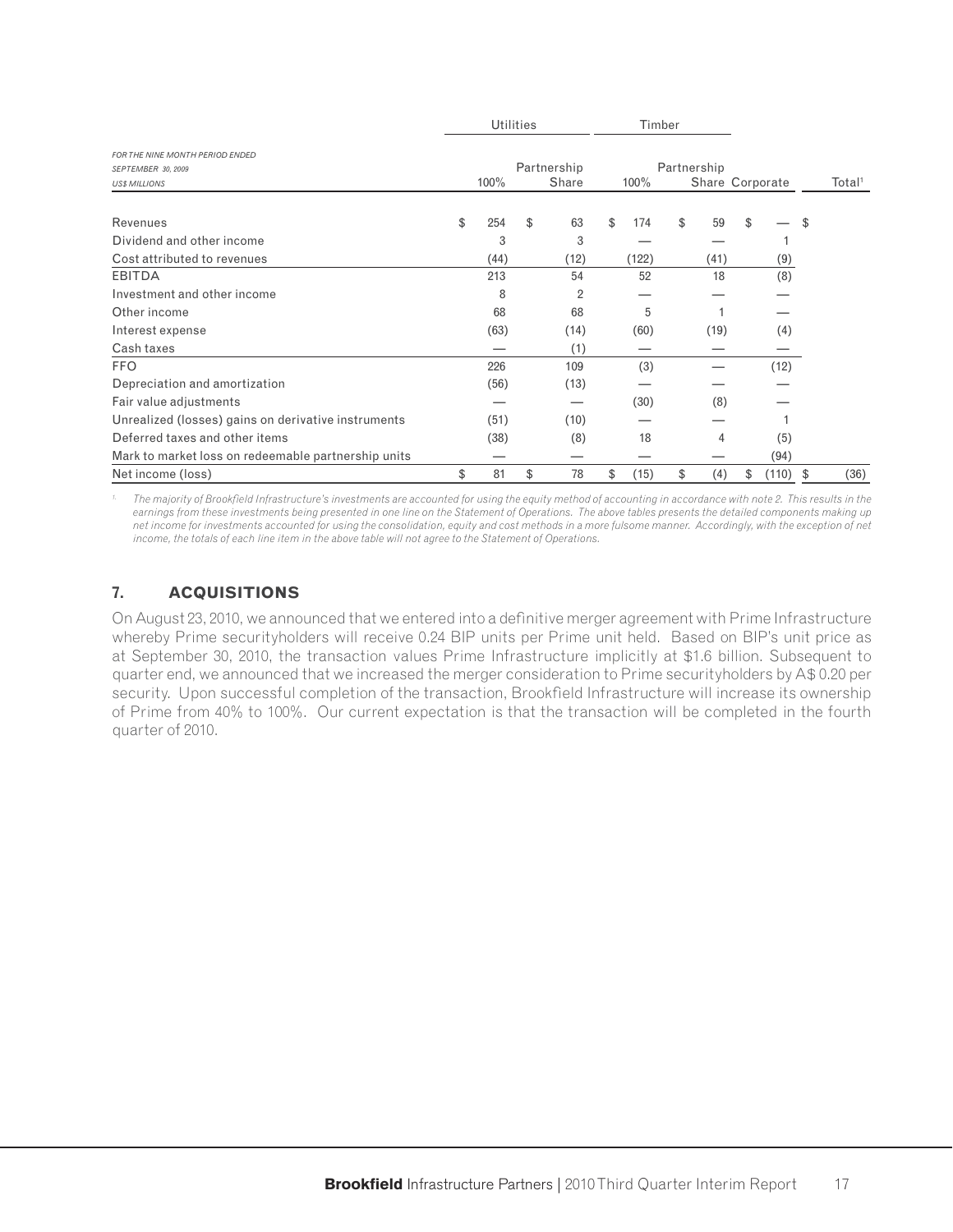# **MANAGEMENT'S DISCUSSION & ANALYSIS**

*FOR THE QUARTER ENDED SEPTEMBER 30, 2010*

## **INTRODUCTION**

This Management's Discussion & Analysis (MD&A) should be read in conjunction with Brookfield Infrastructure Partners L.P.'s (the Partnership) most recently issued Form 20-F. Additional information, including the Partnership's Form 20-F, is available on the Partnership's website at www.brookfieldinfrastructure.com, on SEDAR's website at www.sedar.com and on EDGAR's website at www.sec.gov/edgar.shtml.

#### **Business Overview**

We own and operate high quality, long-life assets that generate stable cash flows, require relatively minimal maintenance capital expenditures and, by virtue of barriers to entry and other characteristics, tend to appreciate in value over time. Our current operations consist of utility businesses, transport and energy businesses and timber assets in North and South America, Australasia, and Europe. Our vision is to be a leading owner and operator of high quality infrastructure assets that produce an attractive risk-adjusted total return for our unitholders. To accomplish this objective, we will seek to leverage Brookfield Asset Management Inc's (Brookfield) best-in-class operating platforms to acquire targeted assets and actively manage them to extract additional value following our initial investment. An integral part of our strategy is to participate with institutional investors in Brookfield-sponsored partnerships that target acquisitions that suit our profile. We will focus on consortiums and partnerships in which Brookfield has sufficient influence or control to deploy an operations-oriented approach.

#### **Performance Targets and Key Measures**

Our objective is to earn a total return of 12% to 15% per annum on the infrastructure assets that we operate, measured over the long-term. This return will be generated from the in-place cash flow of our current operations plus growth. We endeavor to manage our operations to generate increasing funds from operations (FFO) per unit over time. If we are successful in doing so, we will be able to increase distributions to unitholders. Additionally, the increase in our FFO per unit should result in capital appreciation. Thus, for our business as a whole, our key performance measure is AFFO yield, defined as FFO less maintenance capital expenditures (adjusted funds from operations or AFFO) divided by partnership capital, which measures the sustainable return on capital that we have deployed. We also measure the growth of FFO per unit, which we believe is a proxy for our ability to increase distributions. In addition, we have performance measures that track the key value drivers for each of our operating platforms. See Operating Platforms for more detail.

### **Distribution Policy**

Our objective is to pay a distribution that is sustainable on a long-term basis while retaining within our operations sufficient liquidity for recurring growth capital expenditures and general purposes. We currently believe that a payout of 60% to 70% of our FFO is appropriate. In light of the per unit FFO growth that we foresee in our operations, we are targeting 3% to 7% annual distribution growth. Our target is to increase our quarter distribution by 13% to \$0.31 per unit in 2011, subject to Board approval and business conditions at that time.

### **Basis of Presentation**

The Partnership's sole material asset is its 59% limited partnership interest in Brookfield Infrastructure L.P. (Brookfield Infrastructure), which is accounted for using the equity method. As a result, we believe the financial statements of Brookfield Infrastructure are more relevant than the Partnership's because they present the financial position and results of our underlying operations in greater detail. Brookfield and its affiliates own the remaining 41% of Brookfield Infrastructure through redeemable partnership units.

The unaudited results that are presented in this MD&A reflect the financial position and results of Brookfield Infrastructure's operations for the three month and nine month periods ended September 30, 2010. Brookfield Infrastructures's Partnership capital includes the redeemable partnership units as they can be converted to an equivalent interest in Partnership units through the redemption exchange mechanism. Per unit net income for Brookfield Infrastructure is equivalent to per unit net income of the Partnership as Brookfield Infrastructure units are exchangeable into Partnership units on a one-for-one basis.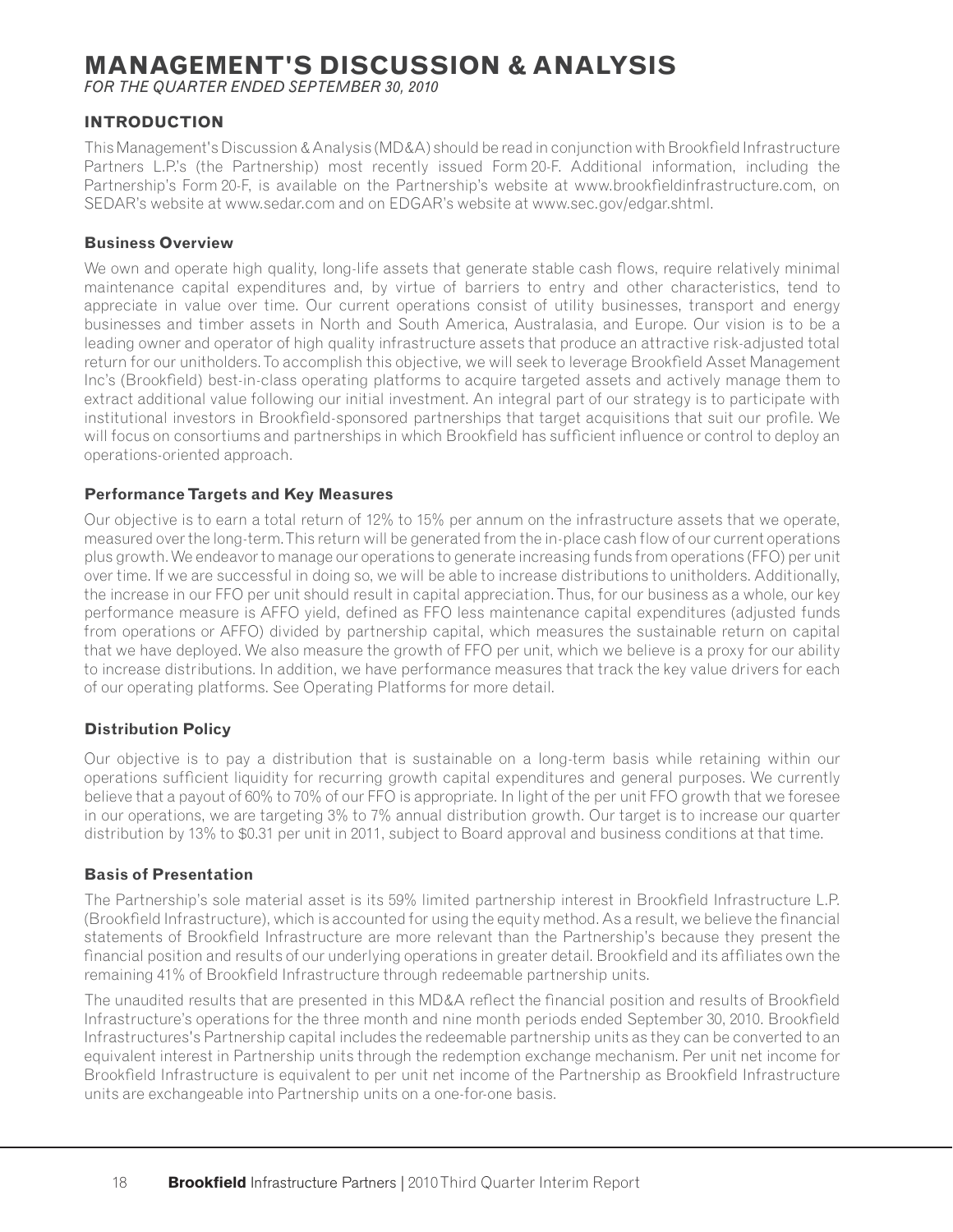For each operating platform – utilities, transport and energy and timber – this MD&A outlines Brookfield Infrastructure's proportionate share of results in order to demonstrate the impact of key value drivers of each of these operating platforms on Brookfield Infrastructure's overall performance.

The Partnership and Brookfield Infrastructure prepare their financial statements in accordance with International Financial Reporting Standards (GAAP). All figures are provided in U.S. dollars, unless otherwise noted.

# **OUR OPERATIONS**

Our business is comprised of high quality, long-life assets that provide essential products and services for the global economy. We have a stable cash flow profile with over 77% of our EBITDA supported by regulated or contractual revenues. While each of our businesses have high barriers to entry and strong competitive positions, we generate cashflows under a number of different revenue frameworks. As a result, we group our businesses into operating platforms based on the similarities in their underlying economic drivers in order to assist our unitholders in evaluating our performance and assessing our value.

| <b>Operating Platform</b>               | <b>Asset Type</b>          | Location                       |  |
|-----------------------------------------|----------------------------|--------------------------------|--|
| <b>Utilities</b>                        |                            |                                |  |
|                                         | Electricity Transmission   | North & South America          |  |
|                                         | <b>Energy Distribution</b> | Australasia and Europe         |  |
|                                         | Coal Terminal Operations   | Australasia                    |  |
| <b>Transport and Energy<sup>1</sup></b> |                            |                                |  |
|                                         | <b>Energy Transmission</b> | <b>Primarily North America</b> |  |
|                                         | Railroad                   | Australasia                    |  |
|                                         | Ports                      | Europe                         |  |
| <b>Timber</b>                           |                            |                                |  |
|                                         | Freehold Timberlands       | North America                  |  |
| 1. Earmarly anllad Ean for Carvina      |                            |                                |  |

Our operating platforms are summarized below:

*1. Formerly called Fee for Service*

Our utilities platform is comprised of regulated businesses which earn a return on their asset base as well as businesses with long-term contracts designed to generate a return on capital over the life of the contract. Our transport and energy platform provides transportation, storage and handling services for energy, freight and bulk commodities for which we are paid an access fee. Profi tability is based on the price and volume achieved for the provision of these services. Our timber platform is comprised of freehold timberlands that provide inputs for a number of essential products on a sustainable basis for the global economy, including structural lumber.

### **OVERVIEW OF PERFORMANCE**

In this section we review our performance and financial position for the three and nine month periods ended September 30, 2010. Further details on our operations and financial position are contained within the review of Operating Platforms.

To measure performance, we focus on net income as well as funds from operations (FFO) and adjusted funds from operations (AFFO). We define FFO as net income excluding the impact of depreciation, depletion and amortization, deferred taxes and other items, and AFFO as FFO less maintenance capex, as detailed in the Reconciliation Of Non-GAAP Financial Measures section of this MD&A. FFO is a measure of operating performance, and AFFO is a measure of the long-term sustainable cash flow of our business. Since they are not calculated in accordance with, and do not have any standardized meaning prescribed by GAAP, FFO and AFFO are unlikely to be comparable to similar measures presented by other issuers, and FFO and AFFO have limitations as analytical tools. See the Reconciliation Of Non-GAAP Financial Measures section for a more fulsome discussion, including a reconciliation to the most directly comparable GAAP measure.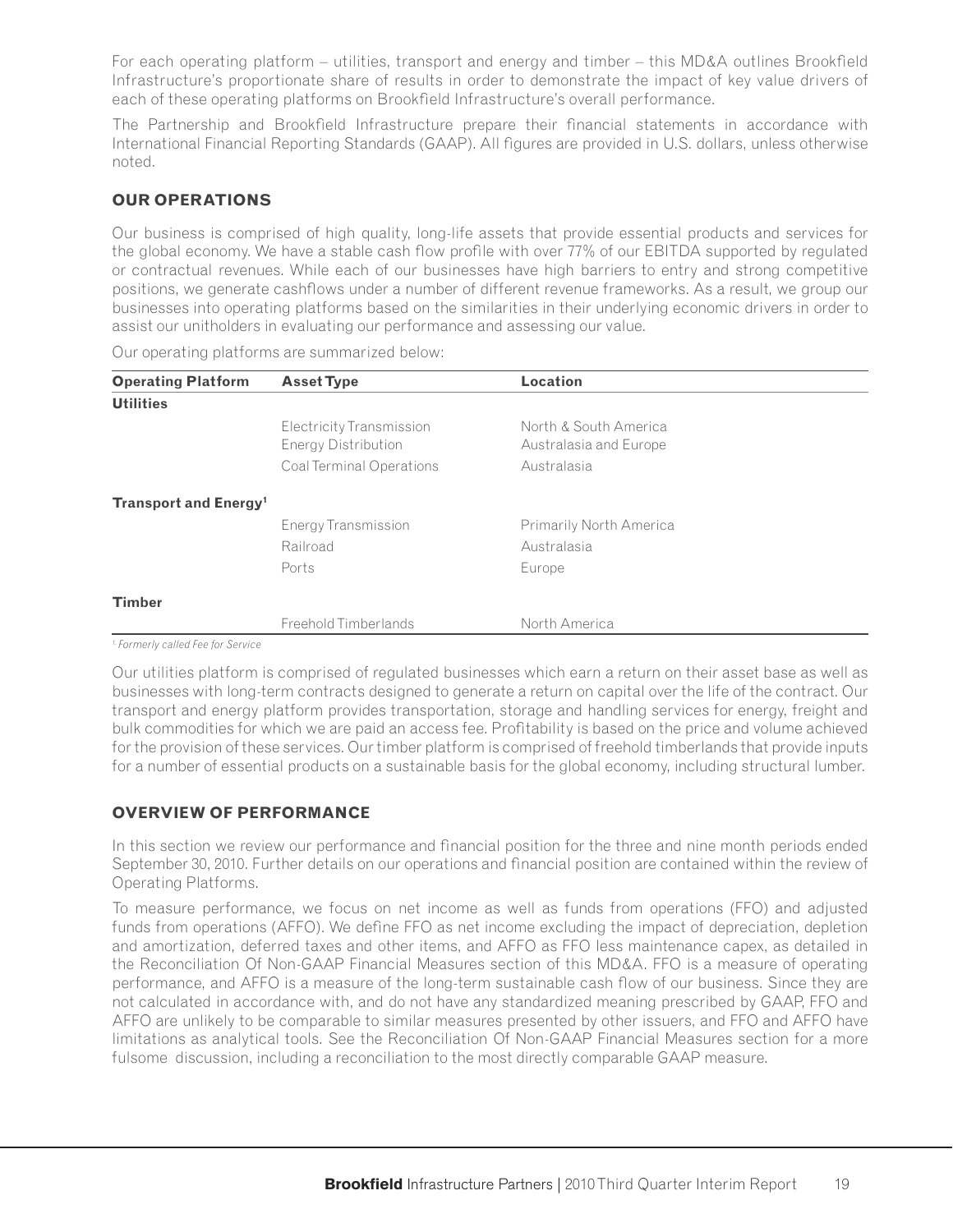### **Results of Operations**

Our financial statements reflect a mix of consolidated, equity and cost accounting. As a result of our levels of ownership, a significant component of our results of operations are contained within the *Earnings from Investments in Associates* line in our consolidated income statement. For more detail on the key drivers of our performance, refer to the Operating Platforms section of this MD&A.

The following table summarizes the financial results of Brookfield Infrastructure.

| MILLIONS, EXCEPT PER UNIT INFORMATION, UNAUDITED     | Three months ended Sept 30 |          | Nine months ended Sept 30 |              |  |  |  |
|------------------------------------------------------|----------------------------|----------|---------------------------|--------------|--|--|--|
| <b>Key Metrics</b>                                   | 2010                       | 2009     | 2010                      | 2009         |  |  |  |
| Funds from operations (FFO) <sup>1</sup>             | 55<br>\$                   | \$<br>12 | \$151                     | \$<br>29     |  |  |  |
| Per unit FFO <sup>1</sup>                            | 0.52                       | 0.32     | 1.42                      | 0.76         |  |  |  |
| Payout ratio <sup>2</sup>                            | 53%                        | 84%      | 58%                       | 97%          |  |  |  |
| Growth of per unit FFO <sup>1</sup>                  | 63%                        |          | 87%                       |              |  |  |  |
| Adjusted funds from operations (AFFO) <sup>1,3</sup> | 44                         | 9        | 122                       | 22           |  |  |  |
| AFFO yield <sup>1,4</sup>                            | 10%                        | 4%       | 9%                        | $3\%$        |  |  |  |
| <b>Summary Income Statement</b>                      |                            |          |                           |              |  |  |  |
| Revenues                                             | 10<br>\$                   | \$<br>8  | \$<br>28                  | \$<br>22     |  |  |  |
| Earnings from investments in associates              | 36                         | 4        | 71                        | 3            |  |  |  |
| Dividend and other income                            | 4                          |          | 4                         | 3            |  |  |  |
| Selling, general and administrative expenses         | (8)                        | (3)      | (23)                      | (10)         |  |  |  |
| Interest expense – corporate borrowings <sup>5</sup> | (3)                        | (2)      | (6)                       | (7)          |  |  |  |
| Interest expense - non-recourse borrowings           | (2)                        | (2)      | (6)                       | (5)          |  |  |  |
| Gain on sale of TBE, net                             |                            |          |                           | 68           |  |  |  |
| Mark to market loss on redeemable partnership units  | (129)                      | (77)     | (96)                      | (94)         |  |  |  |
| Net loss                                             | (108)                      | (80)     | (81)                      | (36)         |  |  |  |
| Per unit net loss <sup>6</sup>                       | (1.01)                     | (2.11)   | (0.76)                    | (0.94)       |  |  |  |
| MILLIONS, UNAUDITED                                  |                            |          | As at                     |              |  |  |  |
| <b>Summary Balance Sheet</b>                         |                            |          | Sept 30, 2010             | Dec 31, 2009 |  |  |  |
| Cash and cash equivalents                            |                            |          | 6<br>\$                   | \$<br>58     |  |  |  |

| Cash and cash equivalents        |       | 58    |
|----------------------------------|-------|-------|
| Total assets                     | 2.085 | 2,057 |
| Partnership capital <sup>6</sup> | 1.875 | 1.894 |
| Corporate borrowings             | 17    |       |
| Non-recourse borrowings          | 114   | 114   |

*1 Excluding gain on sale of TBE recorded in the prior year.*

2 Payout ratio is defined as distributions to unitholders divided by FFO.

*3 AFFO is defi ned as FFO less maintenance capital expenditures.*

*4 AFFO yield is defi ned as AFFO divided by average partnership capital, expressed on an annualized basis.*

*5 Excludes interest paid on redeemable partnership units.*

*6 Includes redeemable partnership units.*

For the three and nine month periods ended September 30, 2010, we generated FFO of \$55 million and \$151 million or FFO per unit of \$0.52 and \$1.42, respectively. On an average equity base for the quarter of \$1,825 million, this represents an annualized AFFO yield of 10%, driven by strong returns on capital in our utilities and transport and energy businesses offset by our timber business. For the three month period, our FFO per unit increased by 63% over the same period in the prior year, primarily due to the contribution from assets acquired in the Prime recapitalization. For the three month period, our distribution of \$0.27 per unit implied a payout of 53% of our FFO. Excluding non-recurring items of \$9 million, consisting of a retroactive assessment of \$6 million at our Australian coal terminal and \$3 million of notional interest relating to the final close of a Brookfield-sponsored infrastructure fund our payout was 63%, which is in line with our targeted payout ratio of 60% to 70%.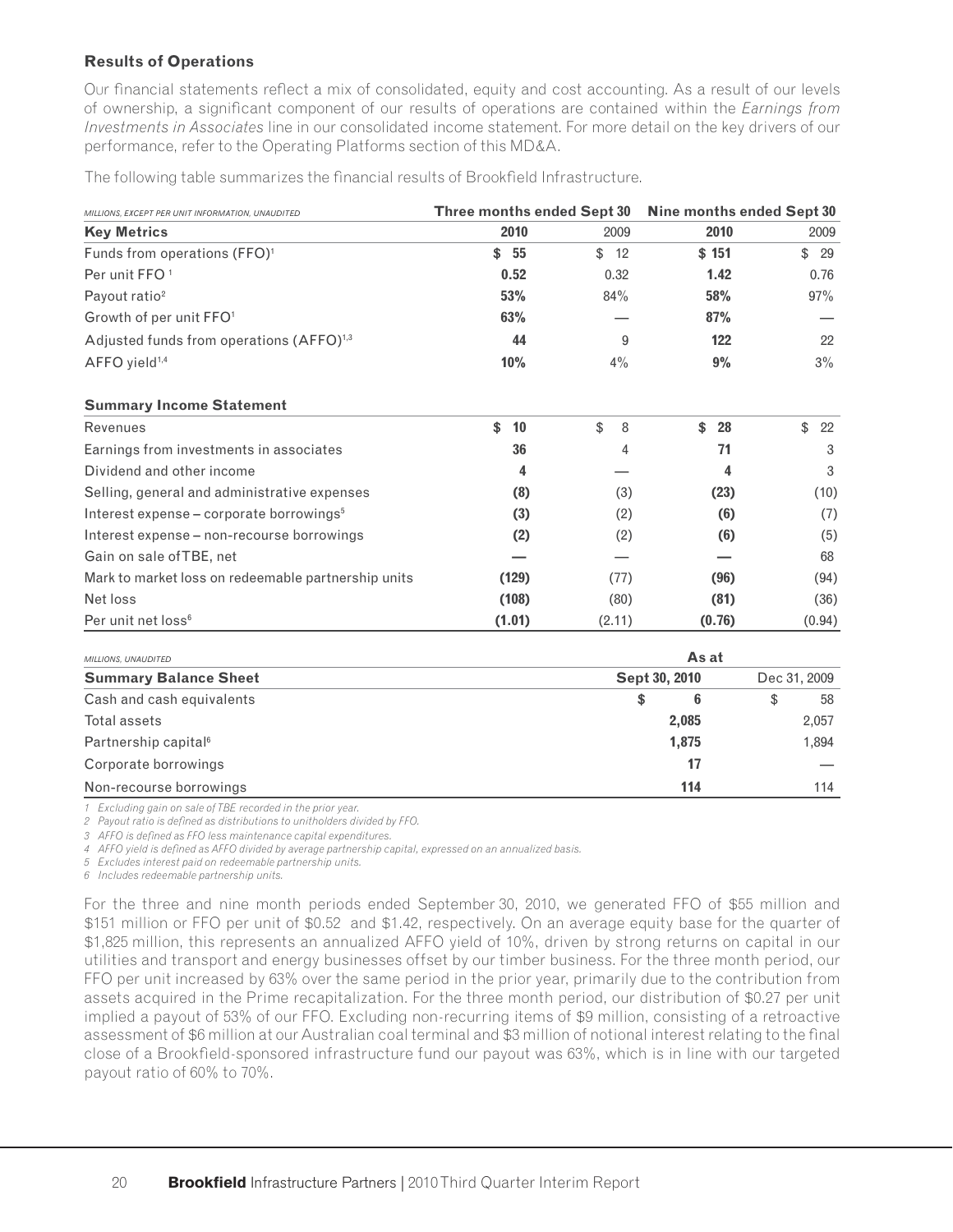For the three and nine month period ended September 30, 2010, we recorded a net loss of \$108 million and \$81 million, compared to a net loss of \$80 million and \$36 million in the same period of 2009. Our net losses are attributable to the significant non-cash, mark to market loss on our redeemable partnership units as a result of appreciation of BIP's unit price during the quarter.

As at September 30, 2010, we had \$2,085 million in assets and \$1,875 million in Partnership capital. Corporate borrowings totaled \$17 million at period end. Our consolidated balance sheet at September 30, 2010 reflects \$114 million of non-recourse borrowings in our Ontario transmission operations.

# **ACQUISITIONS AND DIVESTITURES**

On August 23, 2010, we announced that we entered into a definitive merger agreement with Prime Infrastructure whereby Prime securityholders will receive 0.24 BIP units per Prime unit held. Based on BIP's unit price as at September 30, 2010, the transaction values Prime Infrastructure implicitly at \$1.6 billion. Subsequent to quarter end, we announced that we increased the merger consideration to Prime securityholders by A\$ 0.20 per security. Upon successful completion of the transaction, Brookfield Infrastructure will increase its ownership of Prime from 40% to 100%. Our current expectation is that the transaction will be completed in the fourth quarter of 2010.

During the quarter, Brookfield announced the final closing of a \$2.7 billion infrastructure fund. Brookfield will manage the Fund and has committed 25% of the total capital commitments. Brookfield's intent is that its capital commitment would be primarily funded by Brookfield Infrastructure. The Fund's main investments to date are an Australian coal terminal, a UK port operator and a Texas transmission development project. In accordance with Brookfield's funding strategy, we committed the capital for these various investments. Following the final closing of this Fund, our ownership interest is 41%, 60% and 11%, respectively in the aforementioned operations.

Through our interest in Prime Infrastructure, we are co-owners of a European-based port operator. Prime's current interest in the port is 60%; however its ownership is subject to a share equalization scheme. Dependent upon the business' financial performance in 2012 and 2013, Prime's ownership will range between 35% and 65%. We currently expect that Prime's ownership will decrease to a level in the range of 40%.

# **SELECTED INCOME STATEMENT AND BALANCE SHEET INFORMATION**

| <b>INCOME STATEMENT</b>      | Three months ended Sept 30 |       |  | Nine months ended Sept 30 |    |       |    |       |  |
|------------------------------|----------------------------|-------|--|---------------------------|----|-------|----|-------|--|
| MILLIONS, UNAUDITED          |                            | 2010  |  | 2009                      |    | 2010  |    | 2009  |  |
| Net income (loss) by segment |                            |       |  |                           |    |       |    |       |  |
| <b>Utilities</b>             | \$                         | 9     |  | \$<br>3                   | \$ | 38    | \$ | 78    |  |
| Transport and energy         |                            | 34    |  |                           |    | 46    |    |       |  |
| Timber                       |                            |       |  |                           |    |       |    | (4)   |  |
| Corporate and other          |                            | (152) |  | (83)                      |    | (172) |    | (110) |  |
| Net losses                   | \$                         | (108) |  | \$<br>(80)                | \$ | (81)  | \$ | (36)  |  |
| <b>EBITDA</b> by segment     |                            |       |  |                           |    |       |    |       |  |
| <b>Utilities</b>             | \$                         | 62    |  | \$<br>19                  | \$ | 161   | \$ | 54    |  |
| Transport and energy         |                            | 37    |  |                           |    | 123   |    |       |  |
| Timber                       |                            | 7     |  | 6                         |    | 29    |    | 18    |  |
| Corporate and other          |                            | (11)  |  | (2)                       |    | (30)  |    | (8)   |  |
| <b>EBITDA</b>                | \$                         | 95    |  | \$<br>23                  | \$ | 283   | \$ | 64    |  |
| FFO by segment               |                            |       |  |                           |    |       |    |       |  |
| <b>Utilities</b>             | \$                         | 43    |  | \$<br>14                  | \$ | 102   | \$ | 109   |  |
| Transport and energy         |                            | 20    |  |                           |    | 72    |    |       |  |
| Timber                       |                            |       |  | 1                         |    | 9     |    |       |  |
| Corporate and other          |                            | (8)   |  | (3)                       |    | (32)  |    | (12)  |  |
| Funds from operations (FFO)  | \$                         | 55    |  | \$<br>12                  | \$ | 151   | \$ | 97    |  |

The following table presents selected income statement and balance sheet information by operating platform on a proportionate basis: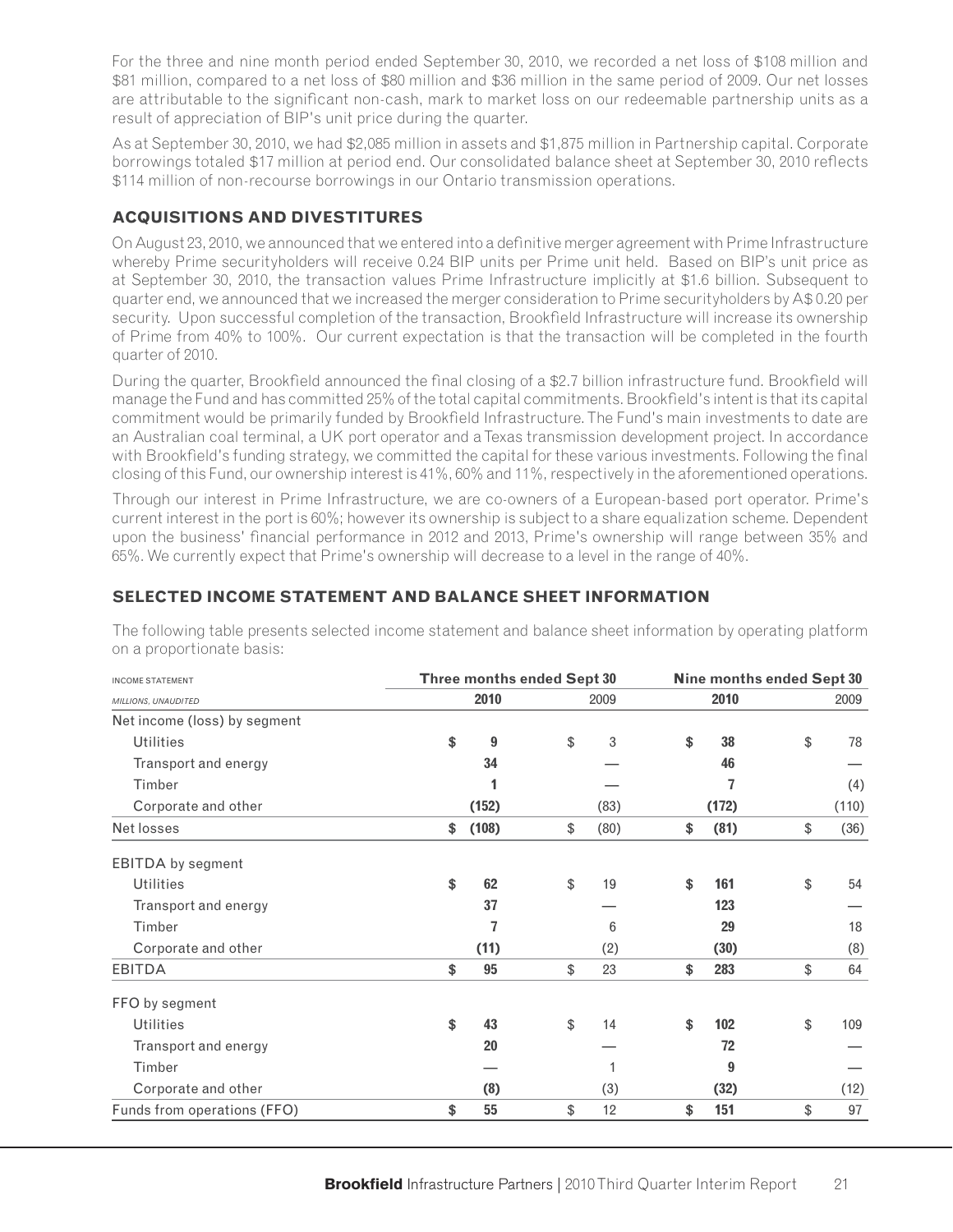## **Balance Sheet**

|                                | Sept 30, 2010 |       | Dec 31, 2009 |       |  |
|--------------------------------|---------------|-------|--------------|-------|--|
| Total assets by segment        |               |       |              |       |  |
| <b>Utilities</b>               | \$            | 2,058 | \$           | 2,088 |  |
| Transport and energy           |               | 1,497 |              | 1,390 |  |
| Timber                         |               | 1,041 |              | 1,037 |  |
| Corporate and other            |               | (25)  |              | (97)  |  |
| <b>Total assets</b>            | \$            | 4,571 | \$           | 4,418 |  |
| Net debt by segment            |               |       |              |       |  |
| <b>Utilities</b>               | \$            | 1,330 | \$           | 1,335 |  |
| Transport and energy           |               | 946   |              | 904   |  |
| Timber                         |               | 460   |              | 464   |  |
| Corporate and other            |               | (40)  |              | (179) |  |
| Total net debt                 | \$            | 2,696 | \$           | 2,524 |  |
| Partnership capital by segment |               |       |              |       |  |
| <b>Utilities</b>               | \$            | 728   | \$           | 753   |  |
| Transport and energy           |               | 551   |              | 486   |  |
| Timber                         |               | 581   |              | 573   |  |
| Corporate and other            |               | 15    |              | 82    |  |
| Total partnership capital      | \$            | 1,875 | \$           | 1,894 |  |

# **OPERATING PLATFORMS**

In this section, we review the results of our principal operating platforms: utilities, transport and energy and timber.

### **Utilities Operations**

Our utilities platform is comprised of regulated businesses which earn a return on their asset base as well as businesses with long term contracts designed to generate a return on capital over the life of the contract. In this segment, we own and operate assets that earn a return on a regulated or notionally stipulated asset base which we refer to as rate base. The rate base increases in accordance with capital that we invest to upgrade and expand our systems. Depending on the jurisdiction, our rate base may also increase by inflation and maintenance capital expenditures and decrease by regulatory depreciation. The return that we earn is typically determined by a regulator or contract for prescribed periods of time. Thereafter, it may be subject to customary reviews based upon established criteria. Due to the regulatory diversity we have within our utilities platform, we mitigate exposure to any single regulatory regime. In addition, due to the regulatory frameworks and economies of scale of our utilities businesses, we often have significant competitive advantages in competing for projects to expand our rate base. These competitive advantages often enable us to invest capital at attractive returns. Accordingly, we expect this segment to produce stable revenue and margins that should increase with investment of additional capital and inflation. Virtually 100% of our utility platform's EBITDA is supported by regulated or contractual revenues.

Our objectives for our utilities platform are to invest capital in the expansion of our rate base and to provide safe and reliable service for our customers on a cost efficient basis. If we do so, we will be in a position to earn an appropriate return on our rate base. Our performance can be measured by the growth in our rate base, our return on rate base, as well as our AFFO yield.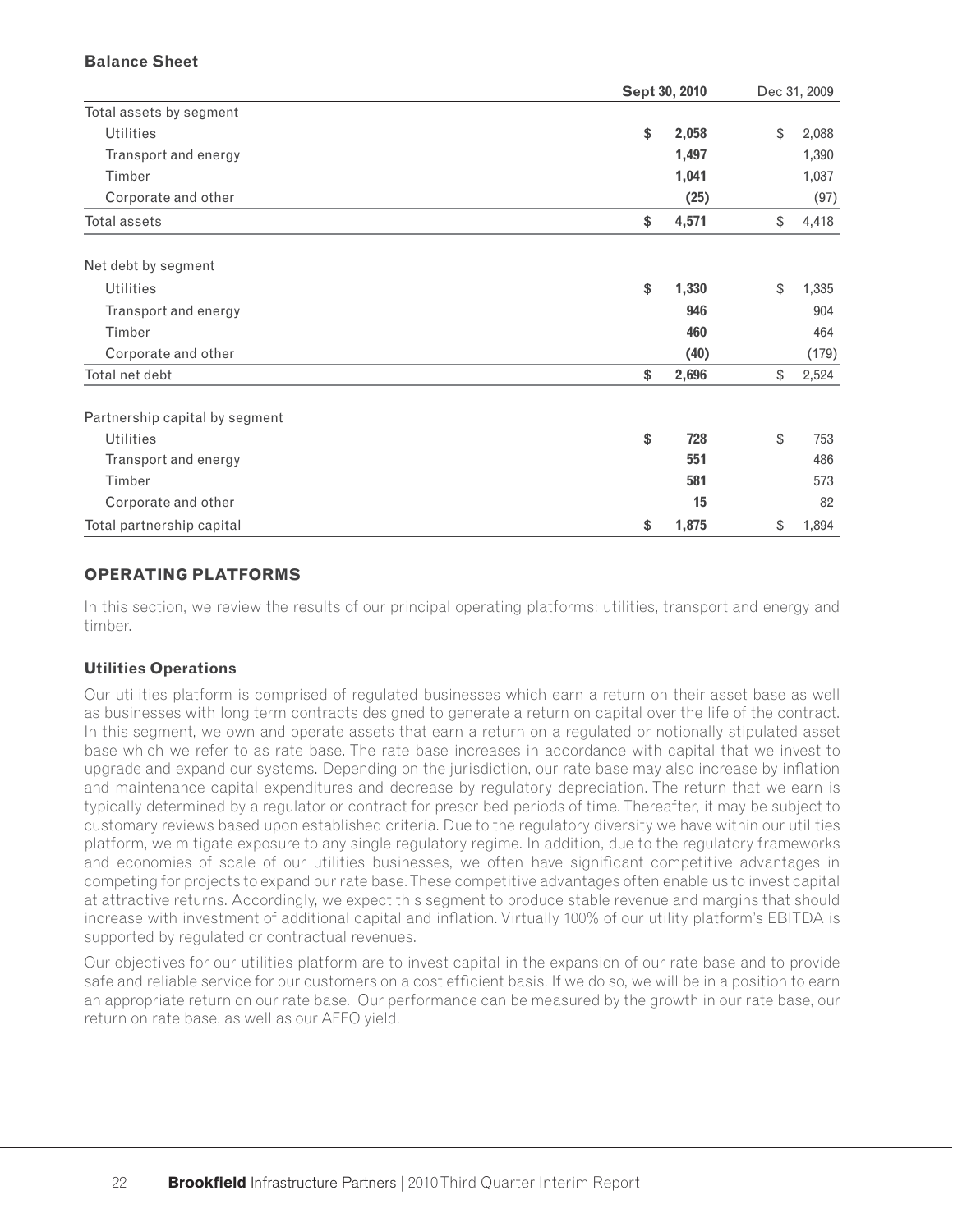Our utilities platform is comprised of the following:

*Coal Terminal Operations*

- Operate one of the world's largest coal export terminals, located in Queensland, Australia, with 85 mtpa of coal handling capacity
- Account for 20% of global seaborne metallurgical coal exports and 8% of global seaborne coal exports

# *Electricity Transmission*

- Operate 8,750 kilometers of transmission lines in North and South America
- Transmit electricity to 98% of the population of Chile

# *Energy Distribution*

- Operate 804,000 electricity and natural gas connections
- One of the largest distributors of energy in New Zealand and one of the largest independent operators of utility connections in the UK

# *Results of Operations*

The following table presents the roll-forward of our rate base and selected key metrics:

|                                          | Three months ended Sept 30 |    | Nine months ended Sept 30 |    |       |    |      |
|------------------------------------------|----------------------------|----|---------------------------|----|-------|----|------|
| MILLIONS, UNAUDITED                      | 2010                       |    | 2009                      |    | 2010  |    | 2009 |
| Rate base, start of period               | \$<br>1,816                | \$ | 531                       | \$ | 1,891 | \$ | 538  |
| Capital expenditures                     | 14                         |    | 6                         |    | 49    |    | 12   |
| Inflation and other indexation           | 8                          |    |                           |    | 49    |    | (13) |
| Regulatory depreciation                  | (10)                       |    | (2)                       |    | (38)  |    | (6)  |
| Foreign exchange                         | 10                         |    | 31                        |    | (113) |    | 35   |
| Rate base, end of period                 | \$<br>1,838                | \$ | 566                       | \$ | 1,838 | \$ | 566  |
| Funds from operations (FFO) <sup>1</sup> | \$<br>43                   | \$ | 14                        | \$ | 102   | \$ | 41   |
| Maintenance capital                      | (3)                        |    | (2)                       |    | (8)   |    | (5)  |
| Adjusted funds from operations (AFFO)    | \$<br>40                   | \$ | 12                        | \$ | 94    | \$ | 36   |
| Return on Rate base <sup>2</sup>         | 14%                        |    | 14%                       |    | 12%   |    | 13%  |
| AFFO yield <sup>3</sup>                  | 23%                        |    | 15%                       |    | 17%   |    | 15%  |

*1 Excludes gain on sale of TBE in 2009.* 

*2 Return on rate base is EBITDA divided by average rate base, expressed on an annualized basis.*

*3 AFFO yield is AFFO divided by average partnership capital, expressed on an annualized basis.* 

Our utilities platform generated FFO of \$43 million in the three month period ended September 30, 2010. Excluding non-recurring revenue, our FFO was \$37 million. After deducting maintenance capital expenditures of \$3 million, our AFFO yield, on a recurring basis, was 19% on an average capital base of \$704 million. The rate base for our utilities platform increased by 1% to \$1,838 million during the three month period ended September 30, 2010 due primarily to foreign exchange, growth capital expenditures and inflation indexation. In the quarter, our return on rate base was 14%, consistent with the prior year. Our AFFO yield and return on RAB for the quarter were driven by strong performances from our coal terminal operations and our electricity transmission business (see detail on page 24).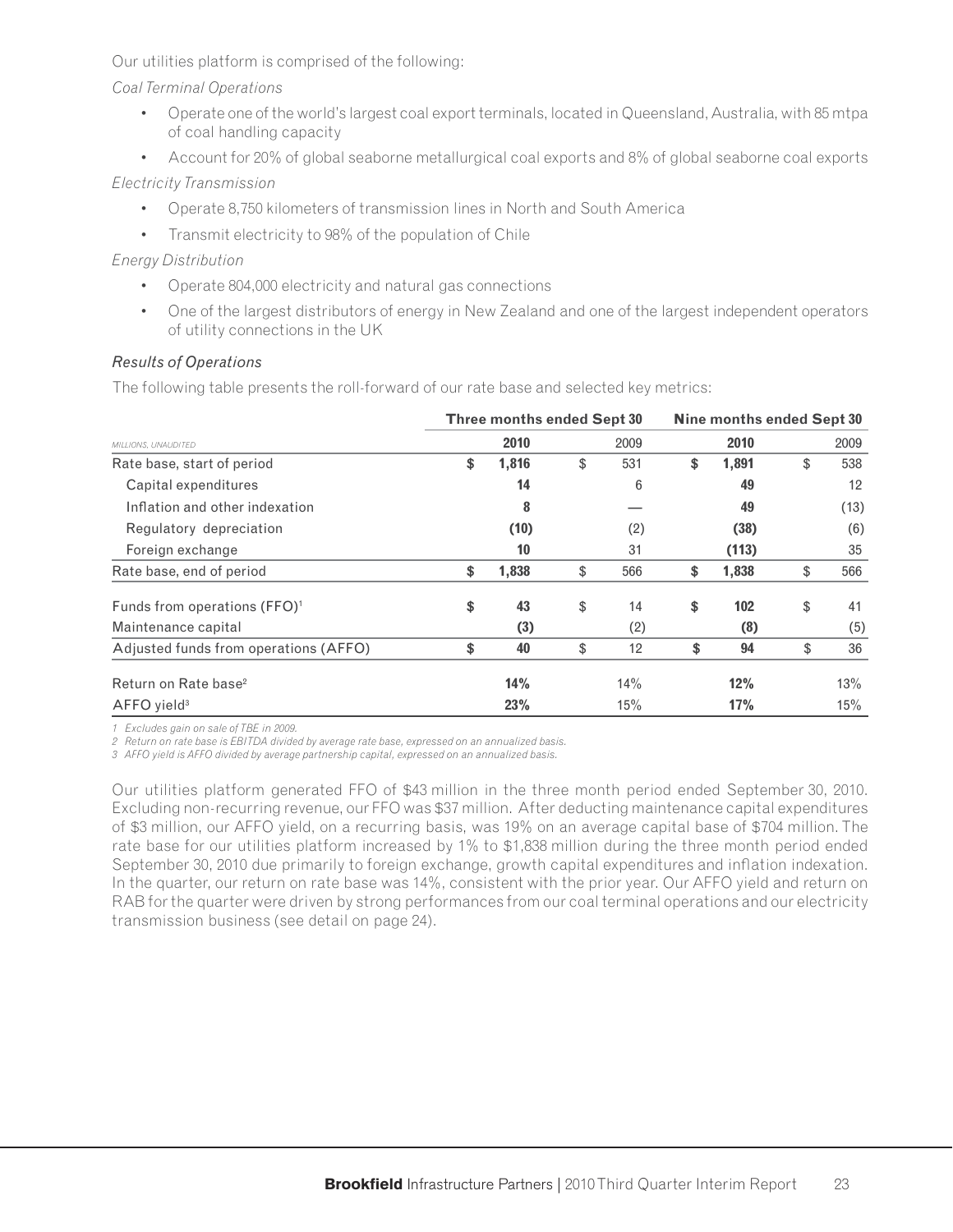The following table presents our utilities platform's proportionate share of financial results:

|                                                     | Three months ended Sept 30 |          | Nine months ended Sept 30 |      |    |                |  |  |
|-----------------------------------------------------|----------------------------|----------|---------------------------|------|----|----------------|--|--|
| MILLIONS, UNAUDITED                                 | 2010                       | 2009     |                           | 2010 |    | 2009           |  |  |
| Revenue                                             | \$<br>86                   | \$<br>23 | \$                        | 236  | \$ | 63             |  |  |
| Costs attributed to revenues                        | (24)                       | (4)      |                           | (75) |    | (12)           |  |  |
| Dividend income                                     |                            |          |                           |      |    | 3              |  |  |
| <b>EBITDA</b>                                       | 62                         | 19       |                           | 161  |    | 54             |  |  |
| Other income                                        |                            |          |                           |      |    | $\overline{2}$ |  |  |
| Gain on sale of investment (after-tax) <sup>1</sup> |                            |          |                           |      |    | 68             |  |  |
| Interest expense                                    | (18)                       | (5)      |                           | (57) |    | (14)           |  |  |
| Cash taxes                                          | (1)                        | (1)      |                           | (2)  |    | (1)            |  |  |
| Funds from operations (FFO)                         | 43                         | 14       |                           | 102  |    | 109            |  |  |
| Depreciation and amortization                       | (13)                       | (5)      |                           | (41) |    | (13)           |  |  |
| Unrealized losses on derivative instruments         | (11)                       | (1)      |                           | (11) |    | (10)           |  |  |
| Deferred taxes and other items                      | (10)                       | (5)      |                           | (12) |    | (8)            |  |  |
| Net income                                          | \$<br>9                    | \$<br>3  | \$                        | 38   | \$ | 78             |  |  |

*1 Gain on sale of TBE, net of cash taxes paid.*

For the three months ended September 30, 2010, our utilities platform generated EBITDA and FFO of \$62 million and \$43 million, respectively, compared to \$19 million and \$14 million in the comparable period of 2009. The increase in FFO is attributable primarily to the contribution from assets acquired in the Prime recapitalization.

The following table presents EBITDA and FFO for each operation in this platform:

|                                 |                                                                                      |    |    |      | <b>EBITDA</b> |         |          | <b>FFO</b> |    |         |         |      |     |      |     |
|---------------------------------|--------------------------------------------------------------------------------------|----|----|------|---------------|---------|----------|------------|----|---------|---------|------|-----|------|-----|
|                                 | Three months ended Nine months ended Three months ended Nine months ended<br>Sept 30 |    |    |      |               | Sept 30 |          |            |    | Sept 30 | Sept 30 |      |     |      |     |
| MILLIONS, UNAUDITED             | 2010                                                                                 |    |    | 2009 |               | 2010    |          | 2010       |    | 2009    |         | 2010 |     | 2009 |     |
| <b>CoalTerminal Operations</b>  |                                                                                      |    |    |      |               |         |          |            |    |         |         |      |     |      |     |
| Australasia                     | \$                                                                                   | 28 |    |      | \$            | 70      | \$       | \$         | 19 | \$      |         |      | 43  |      |     |
| <b>Electricity Transmission</b> |                                                                                      |    |    |      |               |         |          |            |    |         |         |      |     |      |     |
| South America                   |                                                                                      | 13 |    | 12   |               | 37      | 34       |            | 11 |         | 10      |      | 29  |      | 26  |
| North America                   |                                                                                      | 8  |    | 7    |               | 21      | 17       |            | 5  |         | 4       |      | 13  |      | 11  |
| <b>Energy Distribution</b>      |                                                                                      |    |    |      |               |         |          |            |    |         |         |      |     |      |     |
| Australasia                     |                                                                                      | 8  |    |      |               | 20      |          |            | 5  |         |         |      | 10  |      |     |
| Europe                          |                                                                                      | 5  |    |      |               | 13      |          |            | 3  |         |         |      |     |      |     |
| Other                           |                                                                                      |    |    |      |               |         | 3        |            |    |         |         |      |     |      | 72  |
| Total                           | \$                                                                                   | 62 | \$ | 19   | \$            | 161     | \$<br>54 | \$         | 43 | \$      | 14      | \$   | 102 | \$   | 109 |

Our coal terminal and our South American transmission operations are responsible for 66% and 70%, respectively, of EBITDA and FFO in our utilities platform.

Our coal terminal operations reported EBITDA and FFO of \$28 million and \$19 million, respectively, for the period, which exceeded our expectations. During the quarter, our regulator authorized inclusion of incremental costs of the Phase 2/3 expansion in our RAB. Our FFO for the quarter, reflected a rate increase as a result of this additional RAB, as well as a non-recurring payment of \$6 million associated with retroactive application of the rate increase.

Our South American transmission operations' EBITDA and FFO for the period were \$13 million and \$11 million, respectively, versus \$12 million and \$10 million in the comparable period of 2009. The improved performance is primarily a result of returns on growth capital expenditures and lower interest costs.

Non-cash expenses are primarily comprised of depreciation and amortization, non-cash inflation indexation on our Chilean peso denominated debt and unrealized mark to market losses on derivative contracts. Depreciation and amortization totalled \$13 million for the three months ended September 30, 2010, compared to \$5 million in the prior year. The increase primarily related to our larger asset base.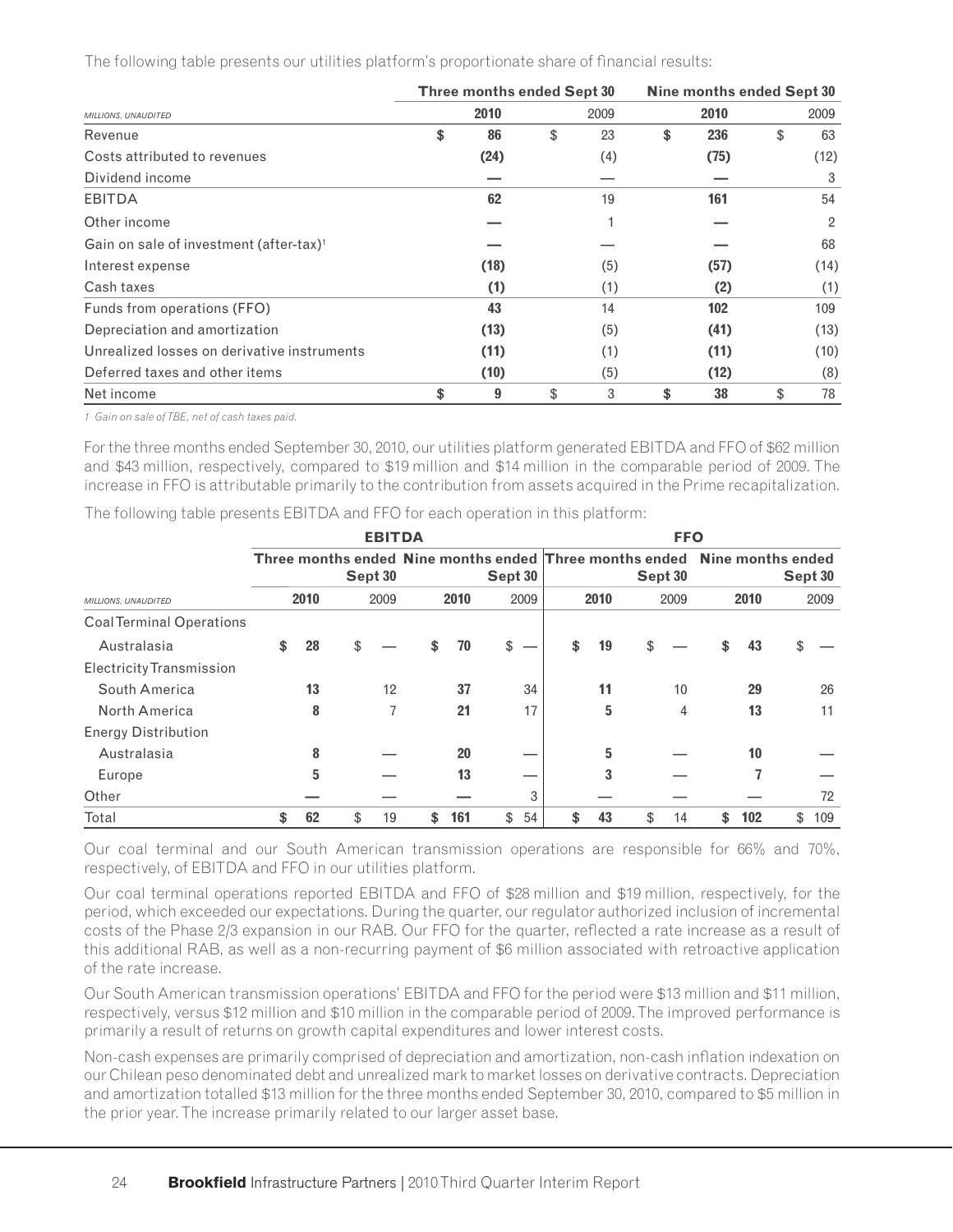## *Regulatory Update*

Our utilities businesses have periodic reviews of their rates by regulators. However, our regulatory risk is reduced due to the number of jurisdictions in which we operate.

In September 2010, our Australian coal terminal's Draft Access Undertaking (DAU) was approved by the Queensland Competition Authority (QCA), effectively maintaining the current formula for calculating our regulated weighted average cost of capital (WACC).This access undertaking had the full support of all of our customers. The WACC that will apply to the new access undertaking is 9.86% compared with 8.89% for the prior period. This increased WACC translates into an incremental \$45 million of revenue and EBITDA over the 5.5 year regulatory period commencing January 1, 2011.

### *Business Development*

Within our utility operations, we have numerous opportunities to upgrade and expand our rate base. While we are required to make certain capital expenditures to maintain safety and reliability, we will direct discretionary capital to those businesses that provide the highest risk-adjusted returns. In our utility platform, we expect to earn a return on the equity that we invest which is consistent with our existing AFFO yield.

Our capital project backlog is comprised of investments that will increase our rate base. It is defined as projects that have been awarded to us as well as projects that have been fi led with the regulator with scheduled expenditures within the next two years, for which we have not invested the capital.

The following table presents the roll-forward of our capital project backlog:

| <b>MILLIONS, UNAUDITED</b>               |      |
|------------------------------------------|------|
| Capital project backlog, start of period | 191  |
| Additional capital projects              | 22   |
| Less capital expenditures                | (14) |
| Foreign exchange and other               |      |
| Capital project backlog, end of period   |      |

During the quarter, our capital project backlog increased by \$15 million due primarily to new project mandates that our Chilean transmission business won during the quarter as the transmission grid is built out to support economic growth in the country. Furthermore, there were additions to our capital backlog in our North American electricity transmission operations and our UK connections business.

Finally, we made progress on the potential expansion of our Australian coal terminal during the quarter. Our coal terminal serves as the critical link in the export of metallurgical coal from the Bowen Basin, one of the lowest cost resources in the world. Due to the global demand for metallurgical coal, there has been considerable customer demand to expand our facility. Any expansion of our facility greater than 5% will require us to build a facility at an adjacent location. In July, the Queensland government announced that we were appointed as one of two preferred providers for the development of a new coal export facility at Dudgeon Point, approximately 4 kilometers north of our current facility. During the quarter, we progressed the operational concept studies which allocate the land at Dudgeon Point between ourselves and the other preferred provider as well as the framework agreement with the Queensland government. As a result of our ability to leverage our existing infrastructure, we believe we have a substantial cost advantage over a greenfield facility. If successful, we anticipate that our share of the expansion will require an investment exceeding \$2 billion.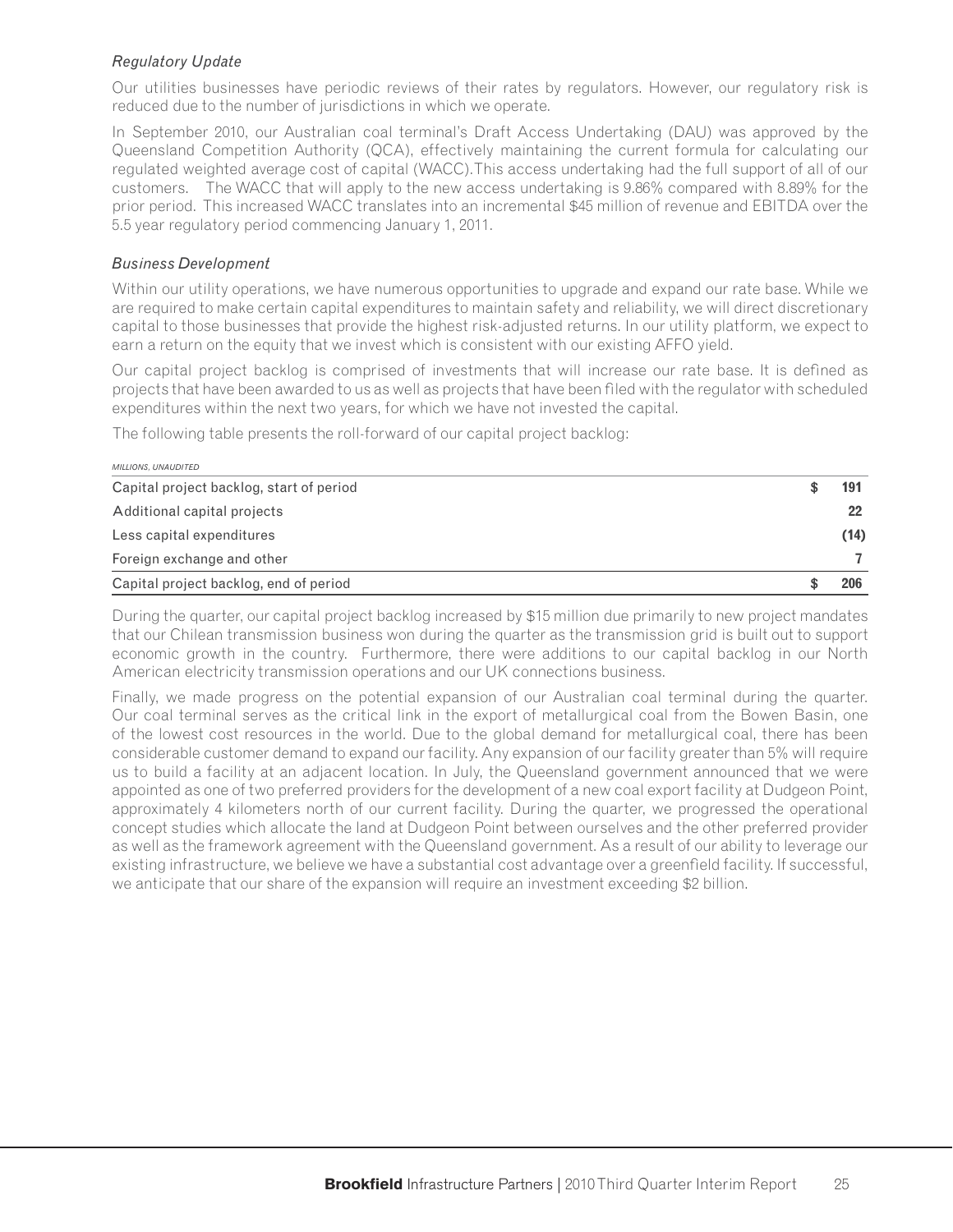# **Transport and Energy Operations**

Our transport and energy platform is comprised of open access systems that provide transportation, storage and handling of energy, freight and bulk commodities. This operating platform is comprised of businesses with price ceilings as a result of regulation, such as our energy transmission and rail operations, as well as unregulated businesses, such as our ports. Transport and energy businesses typically have high barriers to entry and in many instances have very few substitutes in their local markets. While these businesses have greater sensitivity to market prices and volume than our utilities platform, revenues are generally stable and, in many cases, are supported by long-term contracts or customer relationships. Our transport and energy platform is expected to benefit from increases in demand for commodities as well as increases in the global movement of goods. Furthermore, the diversification within our transport and energy platform mitigates the impact of fluctuations in demand from any particular sector, commodity or customer. Approximately 70% of our transport and energy platform's EBITDA is supported by long-term contractual revenues.

Our objectives for our transport and energy platform are to provide safe and reliable service to our customers and to satisfy their growth requirements by increasing the utilization of our assets and expanding our capacity in a capital efficient manner. If we do so, we will be able to charge an appropriate price for our services, and we will be able to earn an attractive return on the capital that we have deployed as well as the capital that we will invest to increase the capacity of our operations. Our performance can be measured by our revenue growth, EBITDA margin as well as our AFFO yield.

Our transport and energy platform is comprised of the following:

### *Energy Transmission*

- Operate 15,500 kilometers of natural gas transmission lines primarily in the U.S.
- Serve 60% of the Chicago/Northern Indiana natural gas market
- Operate 7% of U.S. natural gas storage capacity

### *Rail Operations*

- Operate 5,100 kilometers of tracks
- Sole provider of rail service in Southwestern Western Australia

### *Ports Operations*

- Handle 85 million tonnes of goods annually
- Operate 20 ports across the UK, Europe and China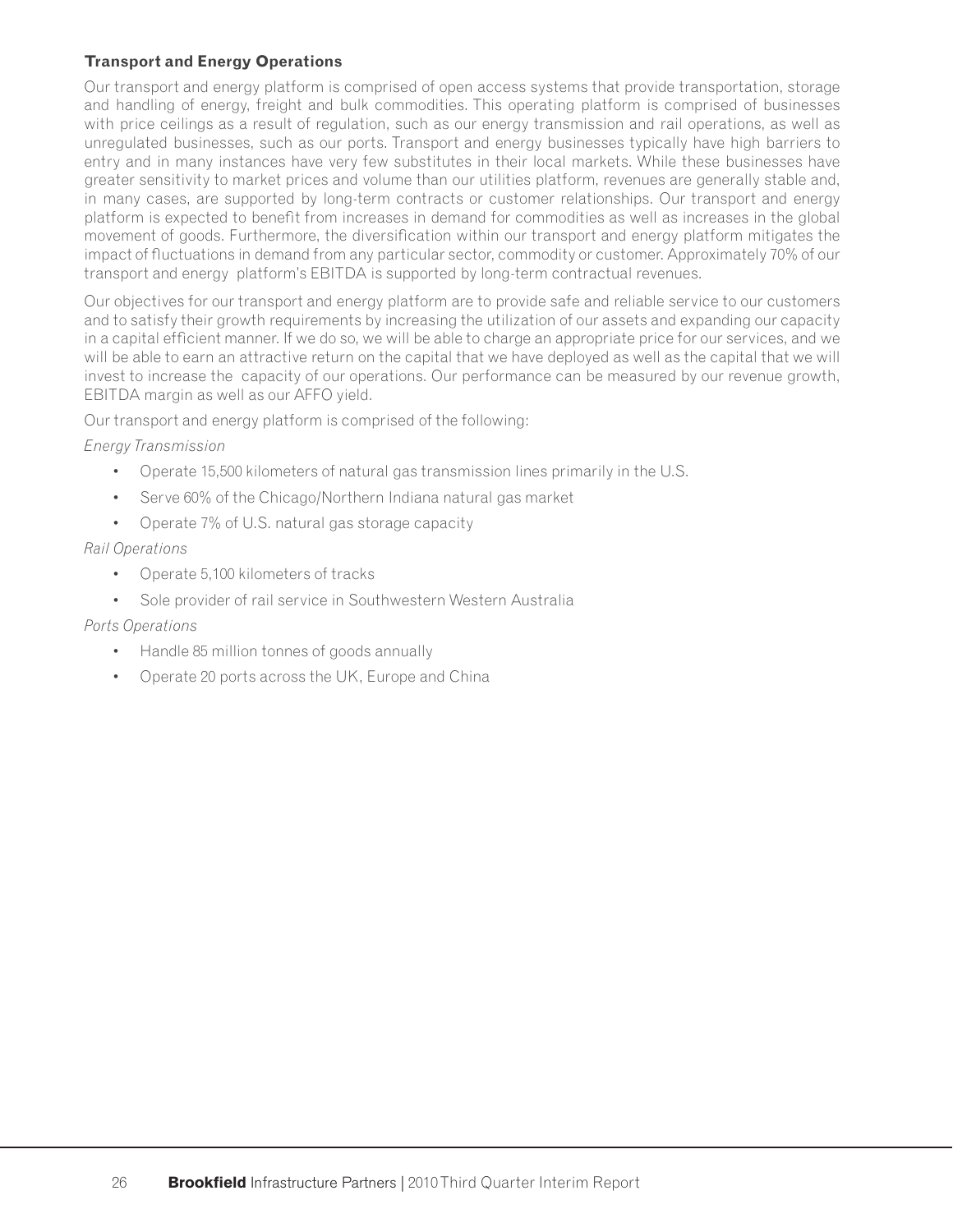# *Results of Operations*

The following table presents the key metrics of our transport and energy platform:

|                                       |          | Three months ended Sept 30 | Nine months ended Sept 30 |      |      |  |  |
|---------------------------------------|----------|----------------------------|---------------------------|------|------|--|--|
| MILLIONS, UNAUDITED                   | 2010     | 2009                       |                           | 2010 | 2009 |  |  |
| Growth capital expenditures           | \$<br>8  | \$                         | \$                        | 14   | \$   |  |  |
| Revenue growth:                       |          |                            |                           |      |      |  |  |
| Acquisitions                          | 100%     |                            |                           | 100% |      |  |  |
| Volume                                |          |                            |                           |      |      |  |  |
| Rates                                 |          |                            |                           |      |      |  |  |
|                                       | 100%     |                            |                           | 100% |      |  |  |
| EBITDA Margin <sup>1</sup>            | 29%      |                            |                           | 33%  |      |  |  |
| Funds from operations (FFO)           | \$<br>20 | \$                         | \$                        | 72   | \$   |  |  |
| Maintenance capital                   | (8)      |                            |                           | (21) |      |  |  |
| Adjusted funds from operations (AFFO) | \$<br>12 | \$                         | \$                        | 51   | \$   |  |  |
| AFFO yield <sup>2</sup>               | 9%       |                            |                           | 13%  |      |  |  |

*1 EBITDA margin is EBITDA divided by revenues.*

*2 AFFO yield is AFFO divided by average partnership capital, expressed on an annualized basis.*

Our transport and energy platform earned FFO of \$20 million in the quarter ended September 30, 2010. After deducting maintenance capital expenditures of \$8 million, we generated an AFFO yield of 9% on an average capital base of \$515 million during the quarter, compared with 16% in the prior quarter. The lower AFFO yield is a result of lower FFO in our North American gas transmission business (see detail on page 28), higher maintenance capex in our western Australia railroad and UK ports and higher invested capital as a result of foreign exchange and the impact of non-cash deferred taxes.

The following table presents our transport and energy platform's proportionate share of financial results:

|                                          |    |      | Three months ended Sept 30 | Nine months ended Sept 30 |          |    |      |  |  |
|------------------------------------------|----|------|----------------------------|---------------------------|----------|----|------|--|--|
| MILLIONS, UNAUDITED                      |    | 2010 | 2009                       |                           | 2010     |    | 2009 |  |  |
| Revenues                                 | \$ | 127  | \$                         |                           | 377<br>S | \$ |      |  |  |
| Cost attributed to revenues              |    | (90) |                            |                           | (254)    |    |      |  |  |
| <b>EBITDA</b>                            |    | 37   |                            |                           | 123      |    |      |  |  |
| Other income                             |    |      |                            |                           |          |    |      |  |  |
| Interest expense                         |    | (17) |                            |                           | (53)     |    |      |  |  |
| Cash taxes                               |    | (1)  |                            |                           |          |    |      |  |  |
| Funds from operations (FFO)              |    | 20   |                            |                           | 72       |    |      |  |  |
| Depreciation, depletion and amortization |    | (17) |                            |                           | (51)     |    |      |  |  |
| Deferred taxes and other items           |    | 31   |                            |                           | 25       |    |      |  |  |
| Net income                               | S  | 34   |                            |                           | 46       | S  |      |  |  |

For the three months ended September 30, 2010, our transport and energy platform generated EBITDA and FFO of \$37 million and \$20 million, respectively, compared to \$nil in the same period of 2009, as a result of the contribution from our newly acquired assets.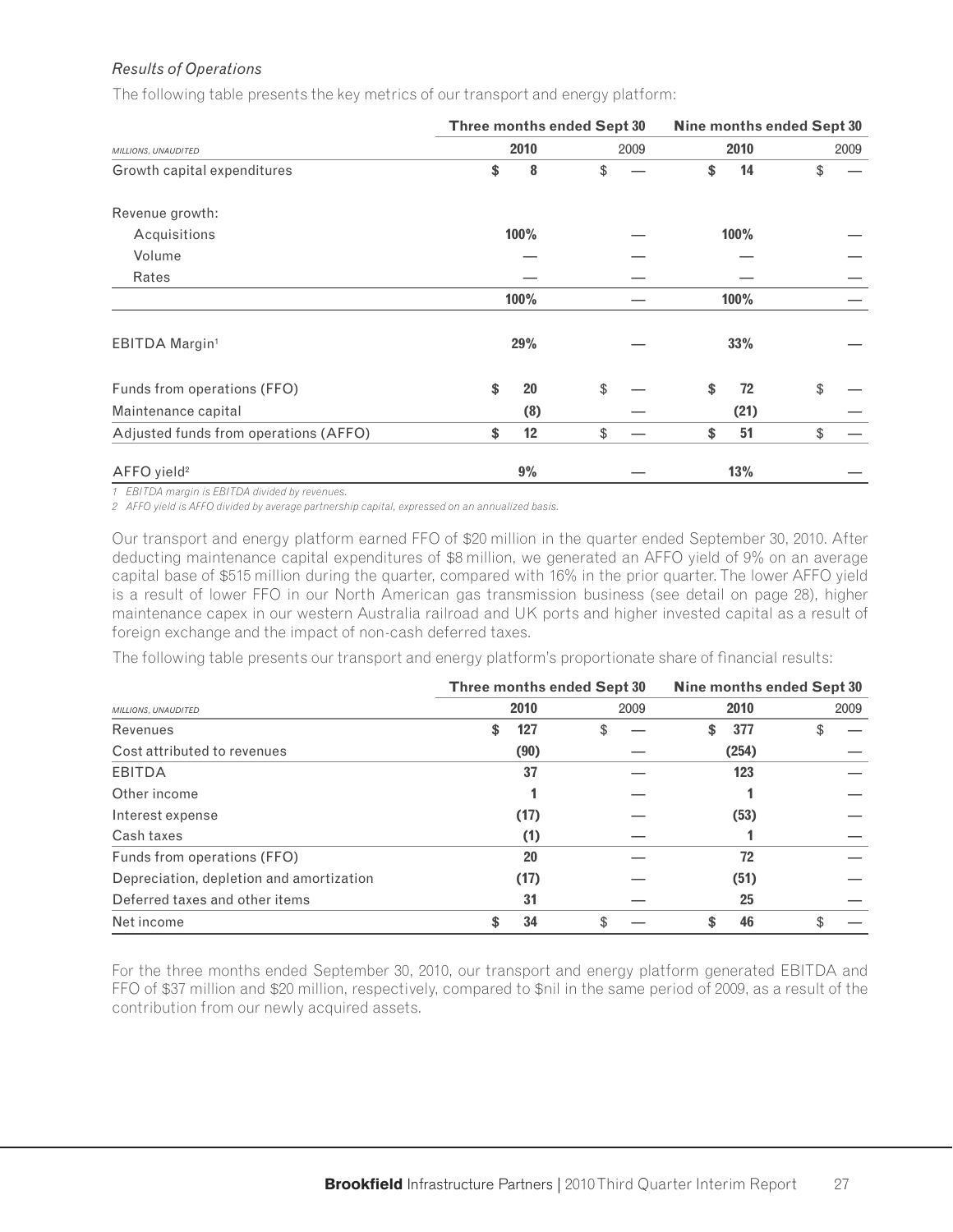The following table presents EBITDA and FFO for each operation in this operating platform:

|                            | <b>EBITDA</b>                                                         |      |    |      |    |      |         |      |    | <b>FFO</b> |                              |      |  |      |    |      |  |
|----------------------------|-----------------------------------------------------------------------|------|----|------|----|------|---------|------|----|------------|------------------------------|------|--|------|----|------|--|
|                            | Nine months ended Three months ended<br>Three months ended<br>Sept 30 |      |    |      |    |      | Sept 30 |      |    | Sept 30    | Nine months ended<br>Sept 30 |      |  |      |    |      |  |
| MILLIONS, UNAUDITED        |                                                                       | 2010 |    | 2009 |    | 2010 |         | 2009 |    | 2010       |                              | 2009 |  | 2010 |    | 2009 |  |
| <b>Energy Transmission</b> |                                                                       |      |    |      |    |      |         |      |    |            |                              |      |  |      |    |      |  |
| North America              | \$                                                                    | 14   | \$ |      | \$ | 45   | \$      |      | \$ | 7          | \$                           |      |  | 28   | \$ |      |  |
| Other                      |                                                                       |      |    |      |    |      |         |      |    |            |                              |      |  | 5    |    |      |  |
| Railroad                   |                                                                       |      |    |      |    |      |         |      |    |            |                              |      |  |      |    |      |  |
| Australasia                |                                                                       | 8    |    |      |    | 30   |         |      |    | 5          |                              |      |  | 20   |    |      |  |
| Ports                      |                                                                       |      |    |      |    |      |         |      |    |            |                              |      |  |      |    |      |  |
| UK                         |                                                                       | 9    |    |      |    | 24   |         |      |    | 5          |                              |      |  | 12   |    |      |  |
| Europe                     |                                                                       | 6    |    |      |    | 17   |         |      |    | 3          |                              |      |  |      |    |      |  |
| Total                      | \$                                                                    | 37   | \$ |      |    | 123  |         |      |    | 20         | \$                           |      |  | 72   | \$ |      |  |

Our North American gas transmission, Australian railroad and UK ports operations are responsible for 84% and 85%, respectively, of EBITDA and FFO in our transport and energy platform.

Our North American gas transmission business reported EBITDA and FFO of \$14 million and \$7 million, respectively, for the quarter. This performance was below expectations due to the implementation of the FERC rate settlement on July 30, combined with softening market conditions for certain products that are exposed to market pricing, offset by lower maintenance expenses. The business also generated FFO which was lower than the prior period as a result of a one-time cash tax refund of \$4 million recorded in the prior period.

Our UK ports operation reported EBITDA and FFO of \$9 million and \$5 million, respectively, for the quarter which was in line with expectations. We continue to benefit from volume growth in our container operations, which increased by 50% over the first nine months of last year. During the quarter, volume growth was somewhat offset by lower margins in our containerized operations due to inefficiencies arising from operating at full capacity. In addition, our results were favorably impacted by higher conservancy revenues.

Our Australian railroads reported EBITDA and FFO of \$8 million and \$5 million, respectively, for the quarter, which was below expectations as a result of weak grain freight volumes. Our results were also impacted by higher maintenance costs that were deferred from earlier in the year. We expect a similar level of maintenance costs in the fourth quarter of this fiscal year.

### *Business Development and Outlook*

In our transport and energy platform, we strive to increase the amount of goods that we can transport or handle in a capital efficient manner. Due to the economies of scale or strategic locations of our networks, we are often able to earn very attractive returns when we invest capital to expand our facilities to serve our customers' growth requirements.

The following table presents our proportionate share anticipated growth capital expenditures for the next 24 months for our transport and energy platform:

| <b>MILLIONS</b>                   |     |
|-----------------------------------|-----|
| Australian railroad               | 196 |
| UK port operations                |     |
| Total growth capital expenditures |     |

Our Australian railroad primarily ships bulk commodities (iron ore, alumina, coal, minerals, and grain) to ports along the west coast of Australia. Due to high costs and inefficiency of road transportation, our rail network often provides the sole economic access to the export market for our customers. With the significant ironore mining developments currently underway in Western Australia, we are currently proceeding with two substantial expansions of our system at a total capital cost of A\$196 million to support 9 mtpa of iron-ore projects.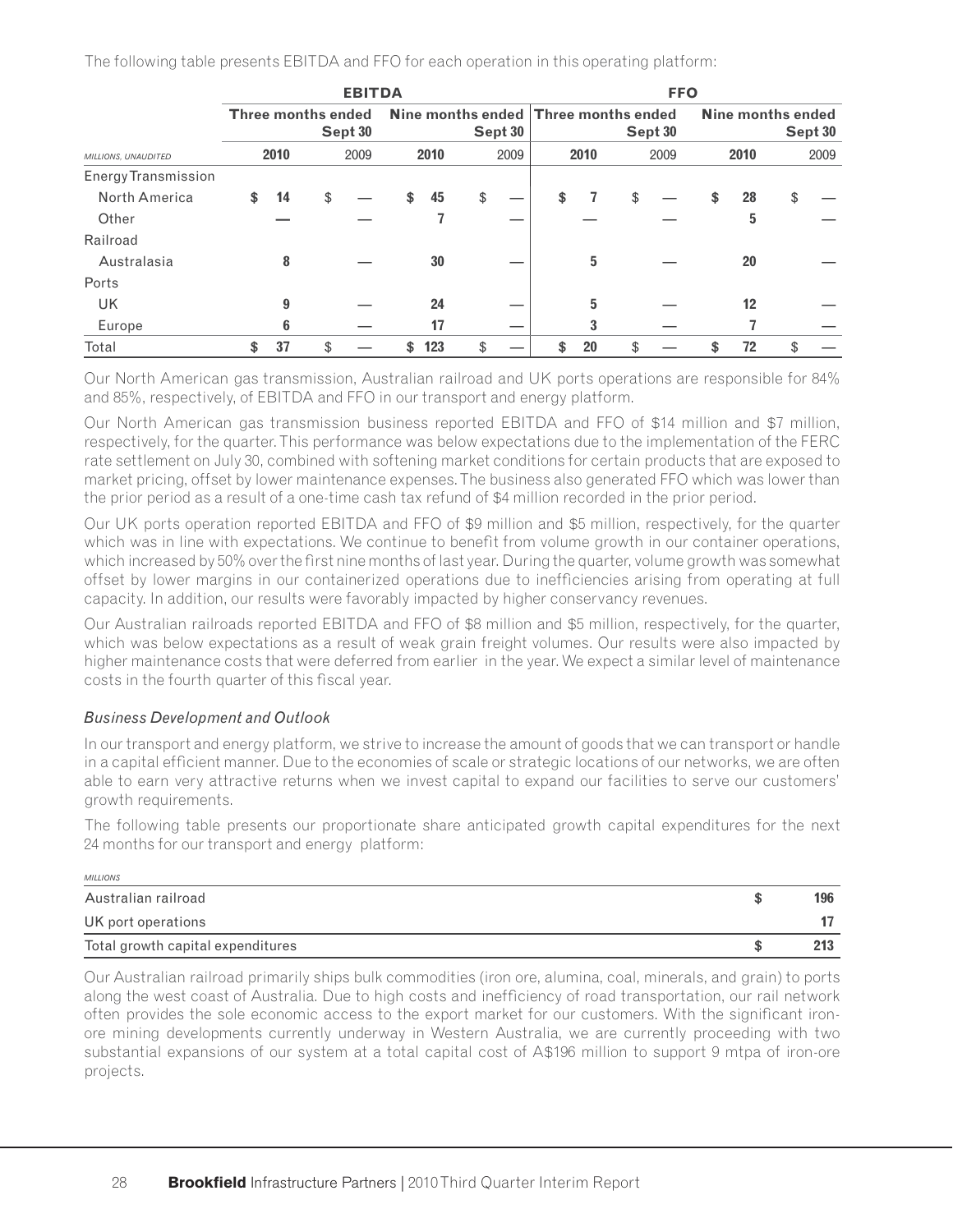As a result of one of the lowest recorded periods of rainfall on record in Western Australia, the outlook for the 2010 grain harvest has been significantly downgraded. Transporting grain is a major source of revenue for our Australian railroad, representing around 20% of annual revenue during an average grain harvest year. The revised forecast for the 2010 grain harvest projects a 40% drop in grain revenues, which implies a reduction of our share of revenues of approximately A\$8 million through the middle of 2011. As this business has a predominately fixed cost structure, this decline in revenues will largely fall to the bottom line. We are aggressively reviewing operational cost saving initiatives to mitigate this negative impact.

In our port operations, our volumes of containerized goods have increased as our customers seek to maximize the seaborne movement of their cargo. Seaborne transportation is increasingly viewed as more efficient and cost effective than other modes of transportation in Europe given poor rail access, heavily congested roads and the increased cost of fuel. In addition, through the reduction of road miles traveled to deliver goods, our customers are able to mitigate their carbon footprint, an area receiving increasing attention from local and federal governments. Our UK port has been successful in attracting leading retailers to locate distribution facilities on or near our port. In the first half of 2010, container volumes at our UK port increased by over 50% compared to the first nine months of 2009. As a result, we are currently operating at capacity. We recently announced the £11 million first phase of an approximate £19 million plan to expand our container facility. The expansion will modernize our operations and increase capacity from 235,000 to 450,000 TEU's<sup>1</sup>.

Prior to the acquisition of our UK ports, it was announced that Corus, one of our largest customers, would be mothballing its blast furnace and steel export operations at Teesport. The closure, which is now substantially complete, resulted in a loss of activity from both the import of raw materials to feed the blast furnace and the export of finished steel slab. In August, 2010, SSI, the largest steel manufacturer in Thailand, announced that it signed a memorandum of understanding with Corus to acquire the blast furnace for £500 million and restart operations. Based on Corus' historical performance, this could increase our EBITDA by up to \$7 million per annum.

# **Timber**

Our timber platform consists of high-quality, freehold timberlands located in the coastal region of British Columbia, Canada and the Pacific Northwest region of the U.S. Our timberlands are predominantly comprised of premium Douglas-fir, whitewood and cedar species suitable for high value structural and appearance applications. In addition, our timberlands are uniquely situated near the Pacific coast which provides ready access to export markets. While we benefit from strong export markets, North American market conditions remain the primary driver of our timber operations' results. Our land holdings also include a substantial holding of higher and better use (HBU) lands, which may have greater value if used for real estate development or other purposes.

The following table presents our proportionate share of selected statistics of our timberlands:

|                                                       | As at Sept 30 |      |  |  |  |  |
|-------------------------------------------------------|---------------|------|--|--|--|--|
| <b>UNAUDITED</b>                                      | 2010          | 2009 |  |  |  |  |
| Timberlands (000's acres)                             | 419           | 420  |  |  |  |  |
| HBU lands (000's acres)                               | 12            | 12   |  |  |  |  |
| Long-run sustainable yield (millions $m^3$ per annum) | 1.6           | 1.6  |  |  |  |  |
| Deferred harvest volume (millions m <sup>3</sup> )    | 2.9           | 2.8  |  |  |  |  |

Our timberlands have an estimated merchantable inventory of 29.1 million  $m<sup>3</sup>$  of timber, which includes a deferred harvest volume of 2.9 million m<sup>3</sup>. This deferred harvest volume is in addition to harvest volumes that reflect annual timber growth as determined through our long-run sustainable yield (LRSY). As markets improve, we plan to ramp-up our production to monetize this deferred harvest volume over an approximate 10 year period.

One of the key attributes of our timber platform is its operating flexibility, which allows us to optimize our harvest mix and harvest levels as well as the markets into which we sell in order to maximize value. Based on anticipated market conditions, we plan our annual harvest to produce the products that offer the most attractive margins. Furthermore, we shift product sales between the domestic and export markets to maximize realized prices of our logs, net of transportation costs. When log prices are attractive, we increase harvest

*1. TEU denotes twenty foot equivalent units, the standard box size for shipping containers.*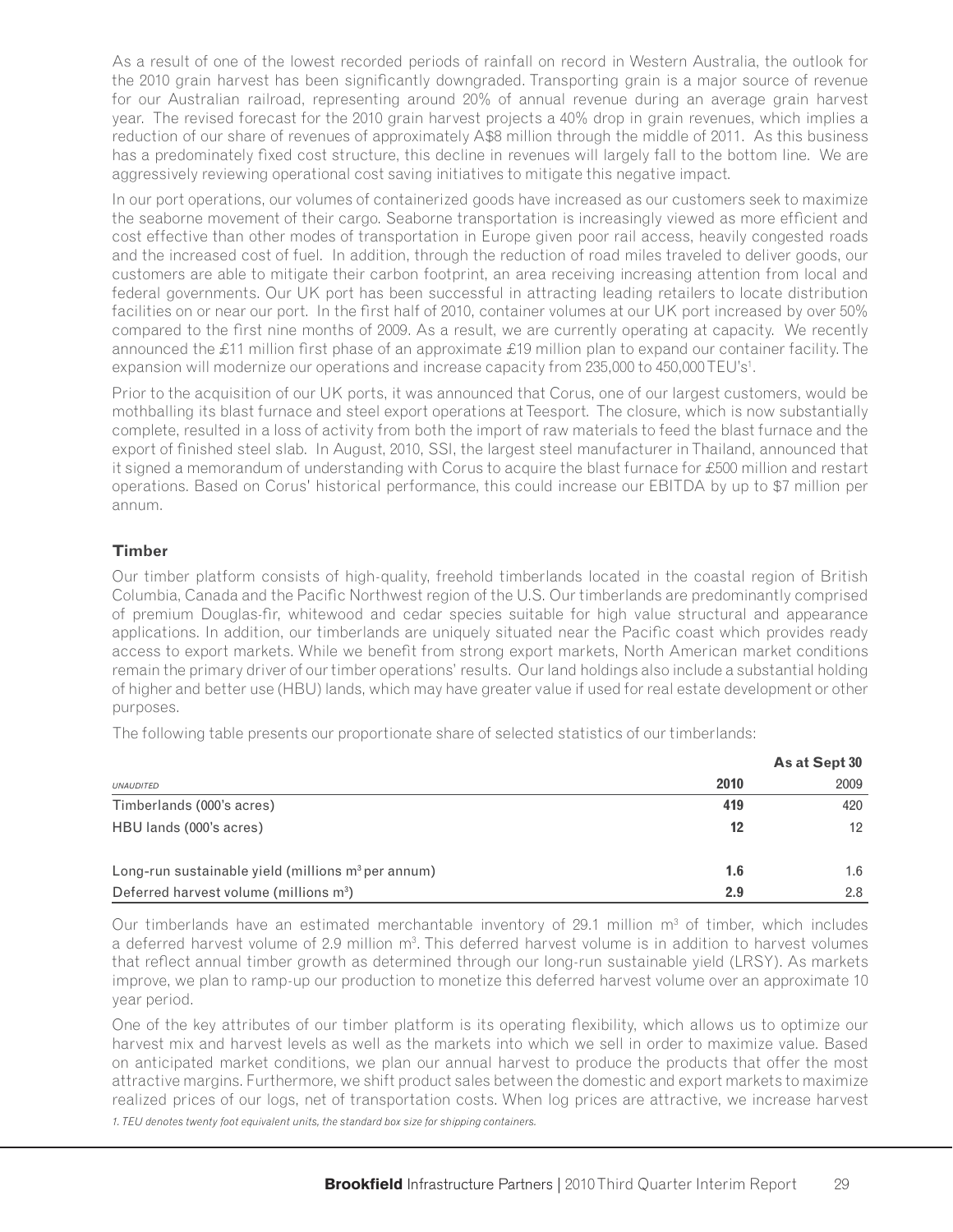levels to monetize the value of our inventory. When log prices are weak, we grow inventory on the stump to enhance value through capital appreciation. Our objective for our timber platform is to maximize the total return on the capital that we invest. Our performance can be measured by our harvest levels, EBITDA margin and AFFO yield.

### *Results of Operations*

The following table summarizes our harvest, sales and sales price realizations by species for our timber operations:

|                     |                                           | Three months ended September 30, 2010               |   |    |               | Three months ended September 30, 2009 |                                           |                                                     |    |    |               |         |
|---------------------|-------------------------------------------|-----------------------------------------------------|---|----|---------------|---------------------------------------|-------------------------------------------|-----------------------------------------------------|----|----|---------------|---------|
| <b>UNAUDITED</b>    | <b>Harvest</b><br>(000's m <sup>3</sup> ) | <b>Sales</b><br>$(000's m3)$ Revenue/m <sup>3</sup> |   |    | (\$ millions) | Revenue                               | <b>Harvest</b><br>(000's m <sup>3</sup> ) | <b>Sales</b><br>$(000's m3)$ Revenue/m <sup>3</sup> |    |    | (\$ millions) | Revenue |
| Douglas-fir         | 117                                       | 141                                                 | S | 85 | \$            | $12 \overline{ }$                     | 112                                       | 118                                                 | \$ | 76 | S             | 9       |
| Whitewood           | 85                                        | 93                                                  |   | 65 |               | 6                                     | 87                                        | 83                                                  |    | 60 |               | 5       |
| Other species       | 70                                        | 72                                                  |   | 69 |               | 5                                     | 67                                        | 70                                                  |    | 57 |               | 4       |
|                     | 272                                       | 306                                                 |   | 75 | S             | 23                                    | 266                                       | 271                                                 | S  | 66 | \$            | 18      |
| HBU and other sales |                                           |                                                     |   |    |               |                                       |                                           |                                                     |    |    |               |         |
| Total               |                                           |                                                     |   |    |               | 23                                    |                                           |                                                     |    |    |               | 19      |

# **Nine months ended September 30, 2010 Nine months ended September 30, 2009**

| <b>UNAUDITED</b>    | <b>Harvest</b><br>(000's m <sup>3</sup> ) | <b>Sales</b><br>$(000's m3)$ Revenue/m <sup>3</sup> |          | <b>Revenue</b><br>(\$ millions) |    | <b>Harvest</b><br>(000's m <sup>3</sup> ) | <b>Sales</b><br>$(000's m3)$ Revenue/m <sup>3</sup> |          | (\$ millions) | <b>Revenue</b> |
|---------------------|-------------------------------------------|-----------------------------------------------------|----------|---------------------------------|----|-------------------------------------------|-----------------------------------------------------|----------|---------------|----------------|
| Douglas-fir         | 449                                       | 486                                                 | \$<br>86 | \$                              | 42 | 386                                       | 419                                                 | \$<br>79 | \$            | 33             |
| Whitewood           | 265                                       | 287                                                 | 66       |                                 | 19 | 171                                       | 187                                                 | 59       |               | 11             |
| Other species       | 210                                       | 219                                                 | 73       |                                 | 16 | 175                                       | 197                                                 | 71       |               | 14             |
|                     | 924                                       | 992                                                 | \$<br>78 |                                 | 77 | 732                                       | 803                                                 | \$<br>72 | S             | 58             |
| HBU and other sales |                                           |                                                     |          |                                 |    |                                           |                                                     |          |               |                |
| Total               |                                           |                                                     |          | Φ                               | 77 |                                           |                                                     |          | S             | 59             |

From a macroeconomic perspective, seasonally adjusted, annualized U.S. housing starts fell 5% from the second quarter of 2010, reflecting the continuing overhang from the inventory of foreclosed homes and the expiration of the U.S. home buyer tax credit in April. This level remains at approximately 40% of long-term trend levels.

In the third quarter, our average realized price for Douglas-fir and whitewood increased by 12% and 8%, respectively, over the prior year. However, compared with the previous quarter, our average price for both Douglas-fir and whitewood declined by 7% and 8%, respectively. While conditions in the domestic market are considerably better then a year ago, third quarter demand softened considerably from the prior quarter, which benefitted from inventory restocking by saw mills.

In response to the weaker price environment, we reduced harvest levels for both our higher margin Douglas-fir and whitewood logs compared to the previous quarter. Our harvest levels were 2% ahead of the comparable quarter in 2009 when we initially reduced our cut in response to weak market conditions, due to strong demand from Asia for whitewood and lower-grade Douglas-fir, we continued to shift a significant proportion of our timber to off-shore markets. Export volumes represented 46% of shipments in the quarter, compared to 49% in the comparable quarter of 2009.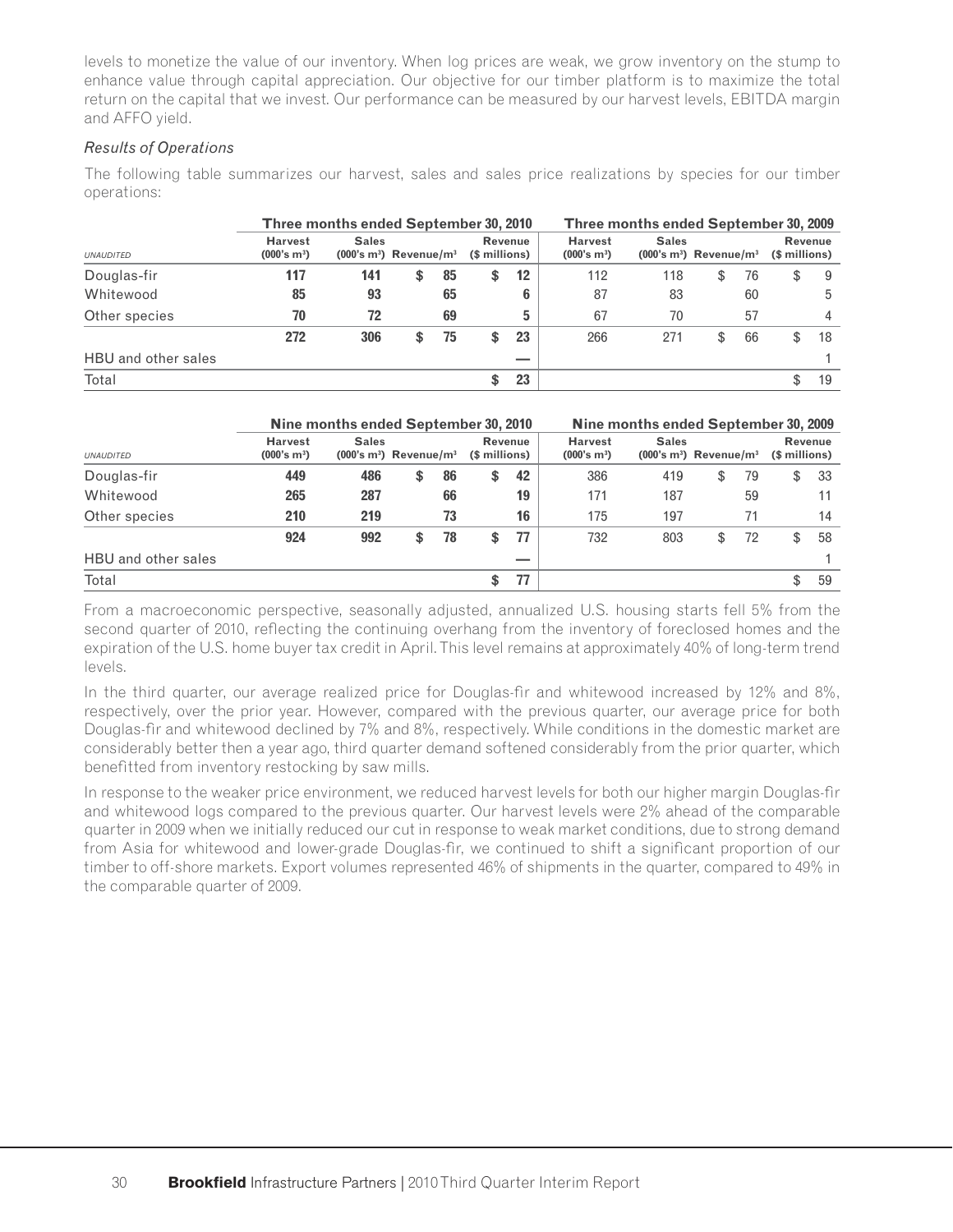The following table presents an analysis of the timber platform's key metrics:

|                                             | Three months ended Sept 30 |     |       | Nine months ended Sept 30 |      |    |         |  |  |
|---------------------------------------------|----------------------------|-----|-------|---------------------------|------|----|---------|--|--|
| MILLIONS, UNAUDITED, UNLESS OTHERWISE NOTED | 2010                       |     | 2009  |                           | 2010 |    | 2009    |  |  |
| Harvest $(000's m3)$                        |                            | 272 | 266   |                           | 924  |    | 732     |  |  |
| EBITDA margin <sup>1</sup>                  | 30%                        |     | 32%   |                           | 38%  |    | 31%     |  |  |
| Funds from operation (FFO)                  |                            |     | \$    | \$.                       | 9    | \$ |         |  |  |
| Maintenance capital                         |                            |     | (1)   |                           |      |    | (2)     |  |  |
| Adjusted funds from operations (AFFO)       | \$                         |     |       | \$                        | 9    | \$ | (2)     |  |  |
| $AFFO$ yield <sup>2</sup>                   |                            | 0%  | $0\%$ |                           | 2%   |    | $(1\%)$ |  |  |

*1 EBITDA divided by revenue.*

*2 AFFO divided by average partnership capital, expressed on an annualized basis.*

The following table presents our timber platform's proportionate share of financial results:

|                                |    | <b>Three months ended Sept 30</b> |      |      | Nine months ended Sept 30 |      |      |      |  |  |
|--------------------------------|----|-----------------------------------|------|------|---------------------------|------|------|------|--|--|
| MILLIONS, UNAUDITED            |    |                                   | 2009 |      | 2010                      |      | 2009 |      |  |  |
| Revenue                        | \$ | 23                                | S    | 19   | \$                        | 77   |      | 59   |  |  |
| Cost attributed to revenues    |    | (16)                              |      | (13) |                           | (48) |      | (41) |  |  |
| <b>EBITDA</b>                  |    |                                   |      | 6    |                           | 29   |      | 18   |  |  |
| Other income                   |    |                                   |      |      |                           |      |      |      |  |  |
| Interest expense               |    | (7)                               |      | (6)  |                           | (21) |      | (19) |  |  |
| Funds from operations (FFO)    |    |                                   |      |      |                           |      |      |      |  |  |
| Performance fee                |    |                                   |      |      |                           |      |      |      |  |  |
| Fair value adjustments         |    |                                   |      |      |                           |      |      | (8)  |  |  |
| Deferred taxes and other items |    | (1)                               |      | (2)  |                           | (4)  |      | 3    |  |  |
| Net income (loss)              | \$ |                                   |      |      | \$                        |      |      | (4)  |  |  |

For the quarter, our timber platform generated FFO of \$nil, down marginally compared to the prior year. Our timber platform is not expected to earn a normalized AFFO yield until there is a sustained recovery in log prices that justifies increasing harvest levels of our high-margin Douglas-fir logs to our harvest plan.

Our average realized log price for the quarter increased by 12% over the prior year to \$76/m<sup>3</sup>, reflecting improved market conditions in both domestic and export markets. Overall, sales volumes increased by 13% compared with the prior year, versus a 2% increase in harvest levels, mainly due to timing issues. Harvest and delivery costs per unit increased 23% compared to 2009 due to the impact of foreign exchange on our Canadian dollar denominated costs, operating in higher cost areas and increased road maintenance and construction activity. As a result of these factors, EBITDA margin decreased to 30% from 32% in the prior year. In a normal market environment, we expect our timber operations to generate EBITDA margins in the range of 45%.

Our revenue from HBU land and other sales was \$nil for the period compared to \$1 million for the comparable period of 2009.

For the three months ended September 30, 2010, positive fair value adjustments were \$2 million compared to \$1 million in the prior year. The change is primarily due to an increase in deferred harvest as growth in the period exceeded harvest volumes.

### *Outlook*

The rapid development of the Chinese market is particularly encouraging. Historically, the Chinese market bought low-grade logs that were primarily converted into packaging and cement forming products. As a result of changes to building codes, the Chinese market is beginning to buy higher-grade Douglas-fi r logs for use in structural lumber. Year-to-date 2010, shipments to China have nearly quadrupled, accounting for 15% of our volume shipped during the period. These sales have offset weak demand in the domestic market this year, and we expect this trend to continue into the foreseeable future.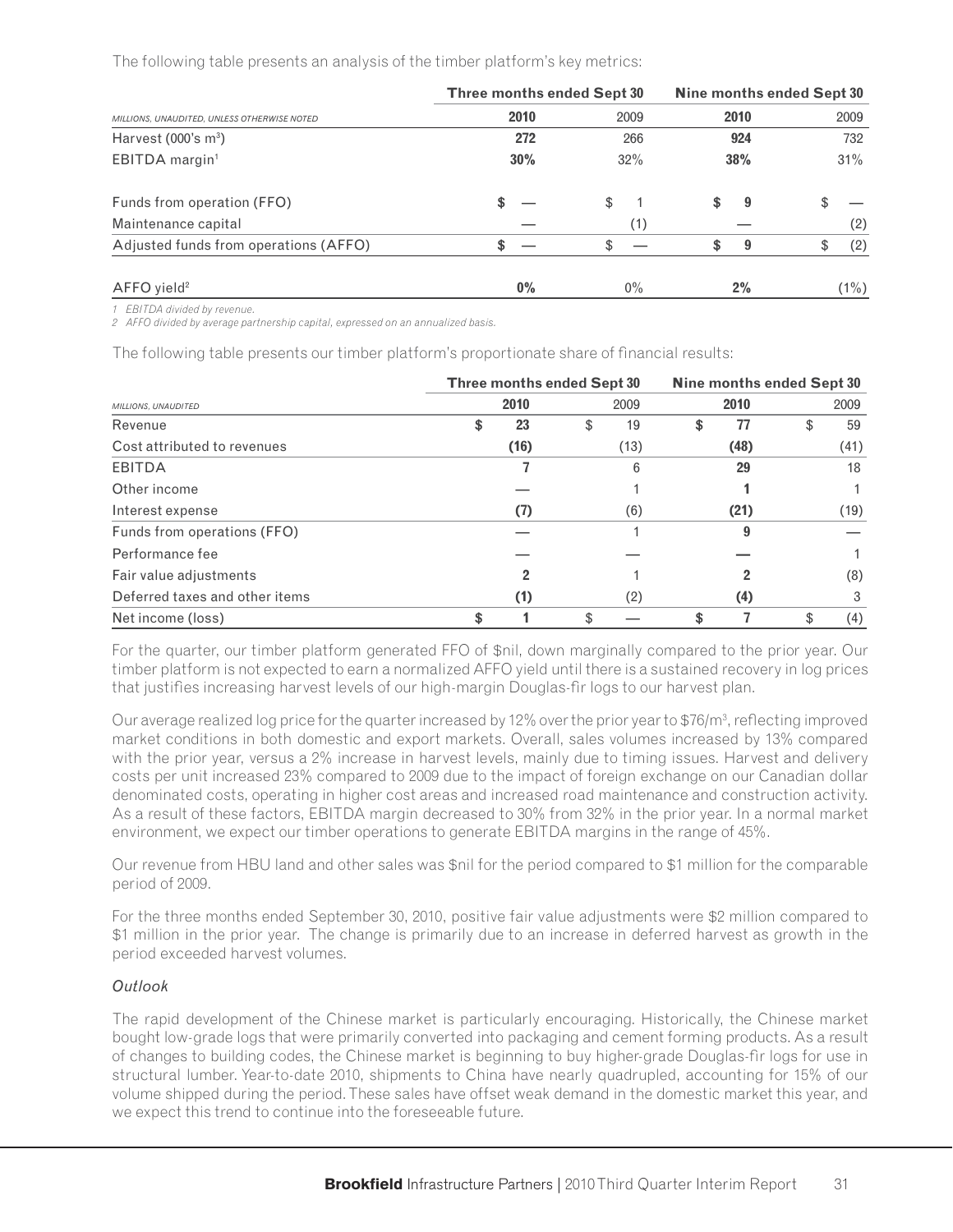Over the mid-to-long term, we expect that our timber operations will be positively impacted by a number of fundamental factors affecting the supply of timber in the markets that we serve:

- The mountain pine beetle infestation, which is having a significant impact on the supply of timber from the interior of British Columbia, Alberta and the U.S. Inland;
- Increasing demand from Asian markets and the rapidly expanding bio-fuel industry; and
- Continuing withdrawals of timberlands for conservation and alternate uses.

# **CORPORATE AND OTHER**

The following table presents the components of Corporate and other, on a proportionate basis, for the three and nine months ended September 30, 2010 and 2009:

|                                                               | Three months ended Sept 30 |       |      | Nine months ended Sept 30 |   |       |    |       |  |
|---------------------------------------------------------------|----------------------------|-------|------|---------------------------|---|-------|----|-------|--|
| MILLIONS, UNAUDITED                                           |                            | 2010  | 2009 |                           |   | 2010  |    | 2009  |  |
| General and administrative costs                              | \$                         | (4)   | \$   | (1)                       | S | (13)  | \$ | (4)   |  |
| Base management fee                                           |                            | (7)   |      | (2)                       |   | (18)  |    | (5)   |  |
| Other income                                                  |                            | 4     |      |                           |   | 5     |    |       |  |
| Financing costs                                               |                            | (1)   |      | (1)                       |   | (6)   |    | (4)   |  |
| Funds from operations (FFO)                                   |                            | (8)   |      | (3)                       |   | (32)  |    | (12)  |  |
| Mark to market gains (losses) on redeemable partnership units |                            | (129) |      | (77)                      |   | (96)  |    | (94)  |  |
| Interest on redeemable partnership units                      |                            | (12)  |      | (4)                       |   | (36)  |    | (12)  |  |
| Deferred taxes and other                                      |                            | (3)   |      |                           |   | (8)   |    | 8     |  |
| Corporate and other                                           |                            | (152) |      | (83)                      |   | (172) |    | (110) |  |

General and administrative costs were higher in 2010 compared to the prior year primarily as a result of the inclusion of our proportionate share of Prime's corporate, general and administrative expenses.

Pursuant to our Master Services Agreement, we pay a quarterly base management fee to Brookfield based on our market value. This fee increased over the prior year due to the \$940 million equity offering that was completed in November of 2009 and the increased trading price of our partnership units.

Included in other income is non-recurring interest income of \$3 million earned on the final close of the Brookfield-sponsored infrastructure fund. Also included in other income are realized gains of \$1 million on the settlement of forward contracts to purchase Sterling Pounds with respect to the equity injection in the Peterborough Hospital project.

Financing costs include dividends paid on our preferred shares, interest expense and standby fees on our committed credit facility, less ancillary interest earned on cash balances. These costs exclude non-cash amortization of financing costs of \$1 million for the three month period ended September 30, 2010. Financing costs for the quarter were in line with the comparable period in the prior year.

In accordance with IFRS, our redeemable partnership units are treated as long-term liabilities of the Partnership. Accordingly, the Partnership records distributions paid on these units as interest expense and also records a mark to market adjustment each period to record these units at fair value, which is based on the volume weighted average price of the units for the last five trading days of the period.

### **Other Investments**

Our other investments include the results from our 30% interest in a U.S. hydro facility and our investments in three public private partnerships (PPP's). These resluts are included as a part of other income. On a proportionate basis, our other investments earned FFO of \$nil for the period ended September 30, 2010, down from \$1 million earned in the comparable period in 2009.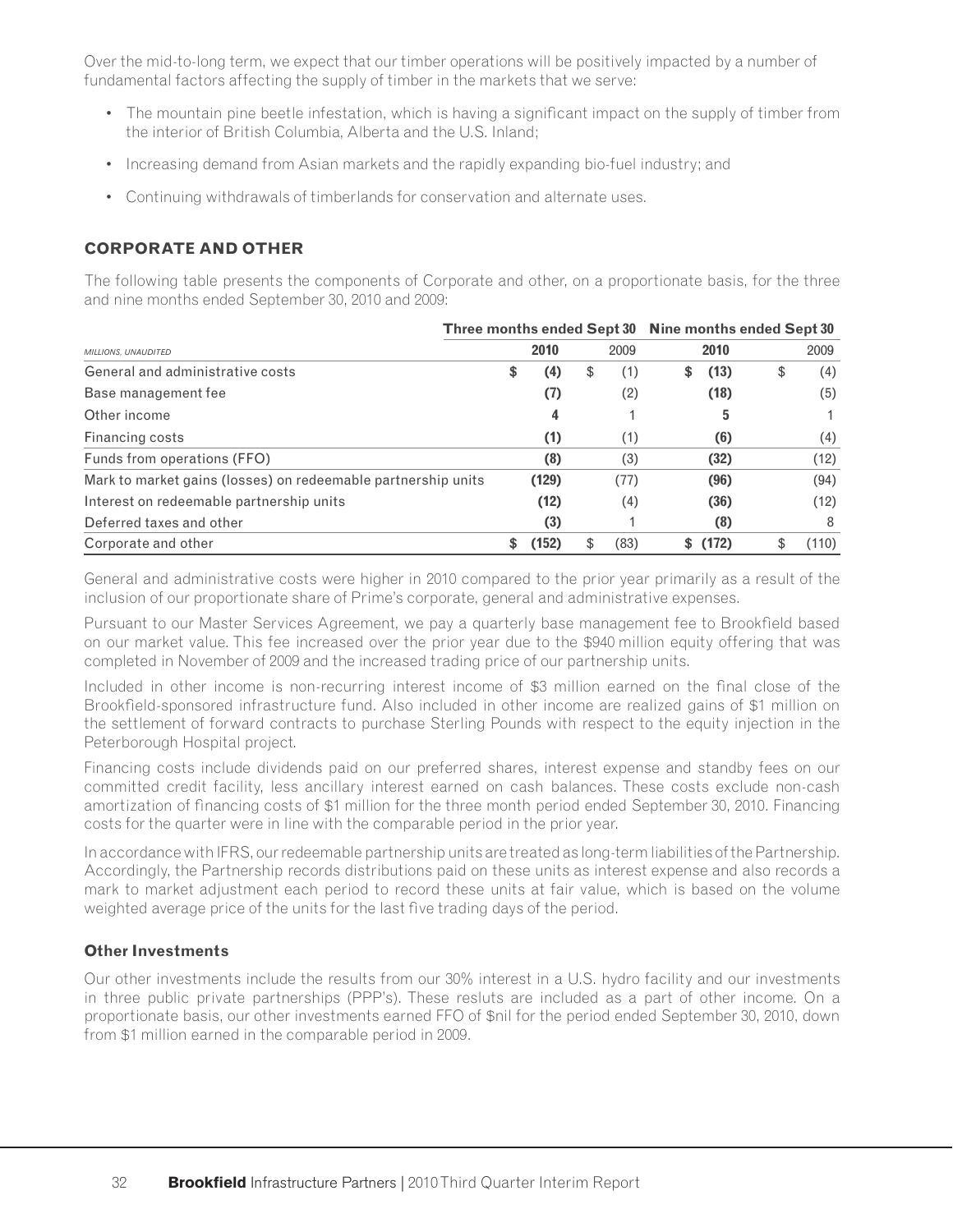The interest in the U.S. hydro facility was acquired on March 17, 2010 for \$11 million. Both units of this two unit hydro electric generating station are being rebuilt, and we expect to invest an additional \$1 million to fund our share of these repairs.

The PPP's differ from our other infrastructure assets, as PPP's have finite concessions of between 25-30 years, and cash generated from these projects must fully retire project debt over the term of the concession. Thus, FFO for our PPP operations include GAAP net income plus depreciation less debt amortization payments, which approximates the distributions to us from these operations. These projects are expected to generate stable cash flows from long-term contracts combined with long-term financing arrangements.

We have a commitment to fund our share of the additional required equity investment for the Peterborough Hospital project. During the quarter, we funded approximately \$10 million, and as at September 30, 2010, the unfunded balance was \$2 million.

# **CAPITAL RESOURCES AND LIQUIDITY**

The nature of our asset base and the quality of our associated cash flows enable us to maintain a stable and low cost capitalization. We attempt to maintain sufficient financial liquidity at all times so that we are able to participate in attractive opportunities as they arise, better withstand sudden adverse changes in economic circumstances and maintain a relatively high distribution of our FFO to unitholders. Our principal sources of liquidity are cash flows from our operations, undrawn credit facilities and access to public and private capital markets. We also structure the ownership of our assets to enhance our ability to monetize them to provide additional liquidity, if necessary.

Our estimated corporate liquidity as at September 30, 2010 was as follows:

| <b>MILLIONS, UNAUDITED</b>                                | <b>As at Sept 30, 2010</b> |
|-----------------------------------------------------------|----------------------------|
| Cash <sup>1</sup>                                         |                            |
| Availability under committed credit facility <sup>1</sup> | 500                        |
| Draw on credit facility                                   | (17)                       |
| Estimated corporate liquidity <sup>1</sup>                | 485                        |
|                                                           |                            |

*1* Brookfield Infrastructure corporate level only.

In addition to our \$485 million of corporate liquidity, our share of unremitted cash within our operations at period end was \$232 million. This cash will predominantly be used to pay down debt and fund organic capital expenditures at Prime and certain other operating companies.

In conjunction with the Prime Merger Agreement, Prime's A\$300 million credit facility was replaced with a US\$280 million committed credit facility from Brookfield Infrastructure. To accommodate the extension of credit to Prime, we increased the size of the our credit facility to \$500 million with our existing bank group, and we are currently in the process of further upsizing it to \$700 million, which we expect to close in the fourth quarter. This revolving credit facility is available for investments and acquisitions, as well as general corporate purposes. Commitments under the facility will be available on a revolving basis until September 2013. All amounts outstanding at that time will be repayable in full. The facility is intended to be a bridge to equity financing rather than a permanent source of capital. At September 30, 2010, \$17 million was drawn on this facility.

In our European port operations, we have substantially agreed to terms for the refinancing of one of our credit facilities, and our banks are currently seeking final credit approval. This €250 million refinancing will result in a sweep of future free cash flow to repay debt on this facility. During the quarter, we also made significant progress on debt refinancings in our electricity transmission and Australian coal terminal operations. We expect to complete these refinancings by the end of 2010 or early 2011.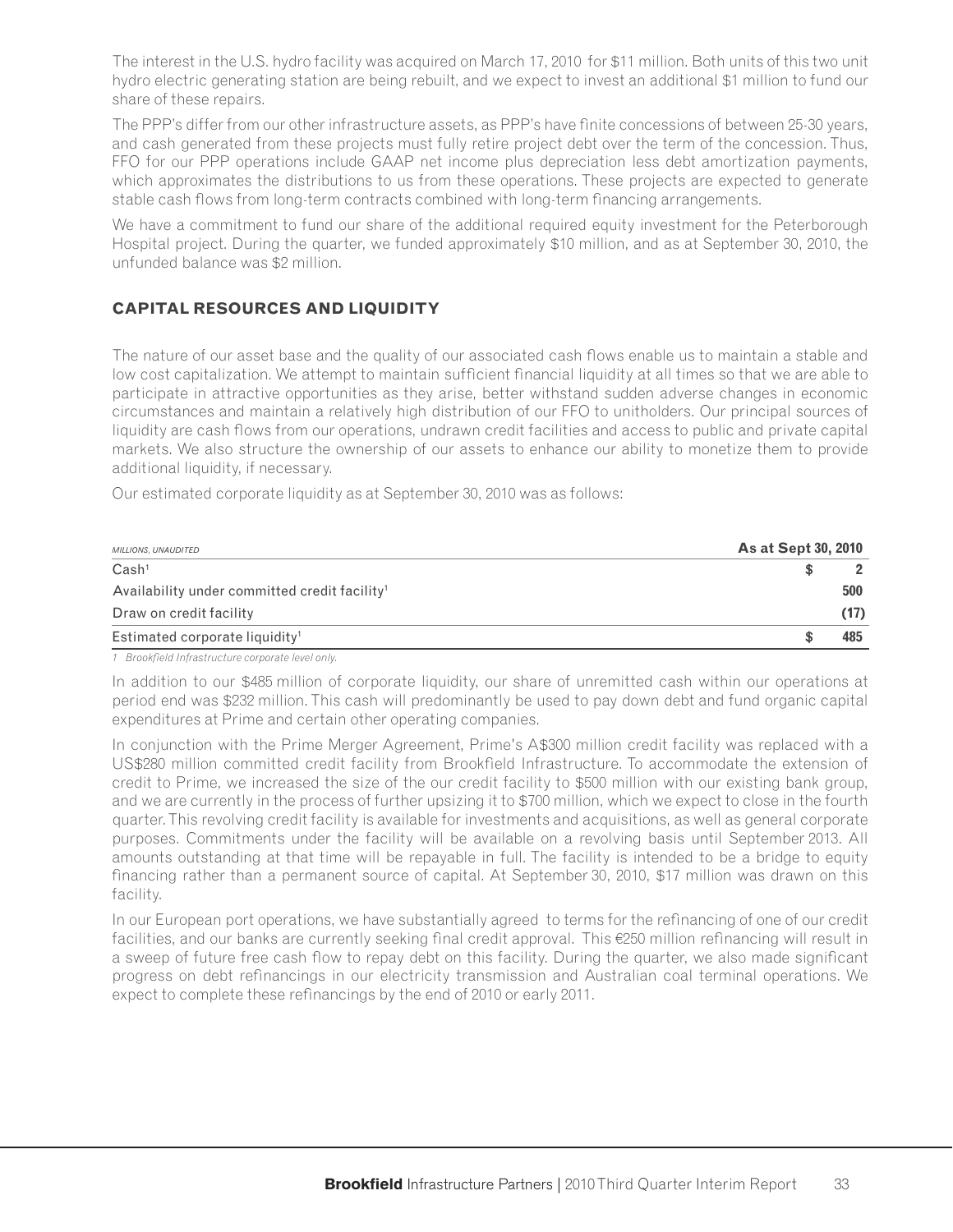We finance our assets principally at the operating entity level with debt which generally has long-term maturities, few restrictive covenants and no recourse to either the Partnership or our other operations. At the operating company level, we endeavour to maintain prudent levels of debt. We also strive to ladder our principal repayments over a number of years. On a proportionate basis, scheduled principal repayments as at September 30, 2010 for our borrowings over the next five years are as follows:

|                                              | <b>Average Term</b> |               |                          |               |      |           |               |      |               |     |             |             |
|----------------------------------------------|---------------------|---------------|--------------------------|---------------|------|-----------|---------------|------|---------------|-----|-------------|-------------|
|                                              | (years)             |               | 2010                     |               | 2011 | 2012      |               | 2013 |               |     | 2014 Beyond | Total       |
| Recourse borrowings                          |                     |               |                          |               |      |           |               |      |               |     |             |             |
| Corporate borrowings                         | 3                   | $\sqrt[6]{2}$ |                          | $\sqrt[6]{2}$ |      | \$        | \$            | 17   | $\sqrt[6]{2}$ |     | \$          | \$<br>17    |
| Subsidiary borrowings                        | 2                   |               |                          |               |      | 43        |               |      |               |     |             | 43          |
| Total recourse borrowings                    | $\overline{2}$      |               |                          |               |      | 43        |               | 17   |               |     |             | 60          |
| Non-recourse borrowings <sup>1,2</sup>       |                     |               |                          |               |      |           |               |      |               |     |             |             |
| <b>Utilities</b>                             | 6                   |               |                          |               | 324  | 30        |               | 279  |               | 62  | 687         | 1,382       |
| Transport and energy                         | 7                   |               | 94                       |               | 43   | 161       |               | 122  |               | 184 | 407         | 1,011       |
| Timber                                       | 7                   |               | $\overline{\phantom{0}}$ |               |      |           |               | 136  |               |     | 339         | 475         |
| Total non-recourse borrowings <sup>1,2</sup> | $\overline{7}$      |               | 94                       |               | 367  | 191       |               | 537  |               | 246 | 1,433       | 2,868       |
| Total borrowings                             | $\overline{7}$      | $\frac{1}{2}$ | 94                       | \$            | 367  | \$<br>234 | $\frac{1}{2}$ | 554  | $\sqrt[6]{2}$ | 246 | \$<br>1,433 | \$<br>2,928 |
|                                              |                     |               |                          |               |      |           |               |      |               |     |             |             |
| Cash retained in businesses                  |                     |               |                          |               |      |           |               |      |               |     |             |             |
| <b>Utilities</b>                             |                     |               |                          |               |      |           |               |      |               |     |             | \$<br>52    |
| Transport and energy                         |                     |               |                          |               |      |           |               |      |               |     |             | 65          |
| Timber                                       |                     |               |                          |               |      |           |               |      |               |     |             | 15          |
| Corporate                                    |                     |               |                          |               |      |           |               |      |               |     |             | 100         |
| Total cash retained                          |                     |               |                          |               |      |           |               |      |               |     |             | \$<br>232   |
|                                              |                     |               |                          |               |      |           |               |      |               |     |             |             |
| Net debt                                     |                     |               |                          |               |      |           |               |      |               |     |             |             |
| <b>Utilities</b>                             |                     |               |                          |               |      |           |               |      |               |     |             | \$<br>1,330 |
| Transport and energy                         |                     |               |                          |               |      |           |               |      |               |     |             | 946         |
| Timber                                       |                     |               |                          |               |      |           |               |      |               |     |             | 460         |
| Corporate                                    |                     |               |                          |               |      |           |               |      |               |     |             | (40)        |
| Total net debt                               |                     |               |                          |               |      |           |               |      |               |     |             | \$<br>2,696 |

1 Represents non-recourse debt to Brookfield Infrastructure as the holders have recourse only to the underlying operations.

*2 Non-recourse project debt from our social infrastructure operations has been excluded from the above tables as this is long-term debt which is fully amortized during the term of our concession contracts.*

Our debt has an average term of 6.7 years. On a proportionate consolidated basis, our net debt-to-capitalization ratio as at September 30, 2010 was 59%.

The following table summarizes our proportionate share of debt allocated to our operating platforms:

|                                 |                                      | <b>Three Months Ended</b><br><b>September 30, 2010</b>          | <b>Three Months Ended</b><br><b>September 30, 2009</b> |                                      |      |                  |  |
|---------------------------------|--------------------------------------|-----------------------------------------------------------------|--------------------------------------------------------|--------------------------------------|------|------------------|--|
| MILLIONS, UNAUDITED             | Proportionate<br><b>Average Debt</b> | <b>Average Cash</b><br>Cash<br><b>Interest Rate</b><br>Interest |                                                        | Proportionate<br><b>Average Debt</b> |      | Cash<br>Interest |  |
| <b>Utilities</b>                | 1,346<br>\$                          | 5.4%                                                            | 18<br>\$                                               | 375<br>\$                            | 5.3% | \$<br>5          |  |
| Transport and energy            | 1,018                                | 6.7%                                                            | 17                                                     |                                      |      |                  |  |
| Timber                          | 475                                  | 5.9%                                                            |                                                        | 475                                  | 5.0% | 6                |  |
| Subsidiary corporate borrowings | 42                                   |                                                                 |                                                        |                                      |      |                  |  |
| Corporate borrowings            |                                      |                                                                 |                                                        | 91                                   | 4.4% |                  |  |
| Total                           | \$2,888                              | 6.0%                                                            | 43<br>\$.                                              | 941<br>\$                            | 5.1% | 12<br>\$         |  |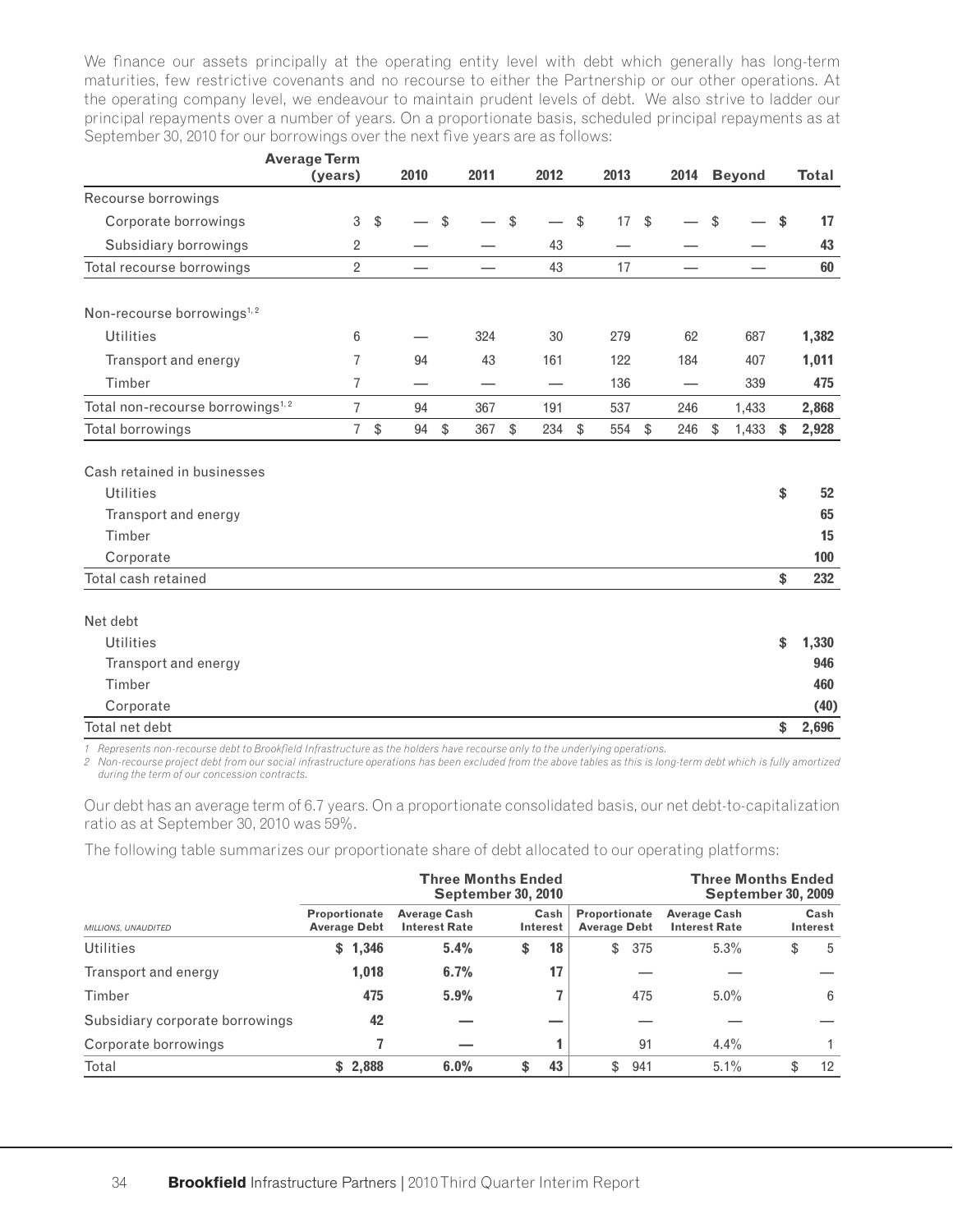Our equity strategy is to issue equity in conjunction with future acquisitions. However, we may also issue an amount of equity opportunistically to enhance our liquidity to pursue future acquisitions. In December 2009, we filed shelf registrations to enable us to issue securities in both the U.S. and Canadian markets.

# **FOREIGN CURRENCY HEDGING STRATEGY**

To the extent it makes economic sense to do so, our strategy is to hedge the net investment and/or cash flows exposed to foreign currencies within our business. The following key principles form the basis of our foreign currency hedging strategy:

- − We leverage any natural hedges that may exists within our assets;
- − We utilize local currency financing to the extent possible;
- − We utilize derivative contracts to the extent that natural hedges are insufficient; and
- − We establish hedge levels based in part on the credit/liquidity requirements of the program.

The following table presents the hedged position of our net investments in foreign currencies as at September 30, 2010:

|                                       |   | <b>Net Investment Hedges</b> |   |            |    |                  |    |            |    |            |    |                 |
|---------------------------------------|---|------------------------------|---|------------|----|------------------|----|------------|----|------------|----|-----------------|
| <b>MILLIONS</b>                       |   | <b>USD</b>                   |   | <b>AUD</b> |    | <b>NZD</b>       |    | <b>CAD</b> |    | <b>GBP</b> |    | <b>EUR</b>      |
| Net investment - US\$                 | S | ,285                         | S | 742        | \$ | 195              | \$ | 84         | \$ | 291        | \$ | 72              |
| FX contracts - US\$                   |   | 557                          |   | (369)      |    | (70)             |    |            |    | (84)       |    | (34)            |
| Net unhedged - US\$                   |   | 1.842                        |   | 373        |    | 125              |    | 84         |    | 207        |    | 38              |
| Net investment – natural currency     |   | 1.285                        |   | 7671       |    | 266 <sup>1</sup> |    | 86         |    | $185^{1}$  |    | 53 <sup>1</sup> |
| FX contracts – natural currency       |   | 505                          |   | (350)      |    | (95)             |    |            |    | (40)       |    | (25)            |
| % of Net investment hedged            |   | $(39)\%$                     |   | 46%        |    | 36%              |    | $0\%$      |    | 22%        |    | 47%             |
| Unhedged position in natural currency | S | 1.790                        |   | 417        | S  | 171              | \$ | 86         | \$ | 145        | \$ | 28              |

*1 Presents net investment in Prime at 100% of take-up. We note that the net investment positions will likely change when we complete detailed purchase price accounting.*

At September 30, 2010, we had hedges in place equal to approximately 40% of our net investment in foreign currencies. We recorded unrealized losses of \$35 million in comprehensive income relating to these contracts, which were more than offset by foreign currency translation gains of \$104 million recorded during the quarter.

# **CAPITAL REINVESTMENT**

Our financing plan is to fund our recurring growth capital expenditures with cash flow generated by our operations, as well as debt financing that is sized to maintain our credit profile. To fund large scale development projects and acquisitions, we will evaluate a variety of capital sources including proceeds from selling noncore assets, equity and debt financing. We will seek to raise additional equity if we believe that we can earn appropriate risk adjusted returns on these investments in excess of the cost of the incremental equity. During the quarter, we generated \$61 million of cash available for re-investment in our business, and we invested \$22 million in growth capital projects.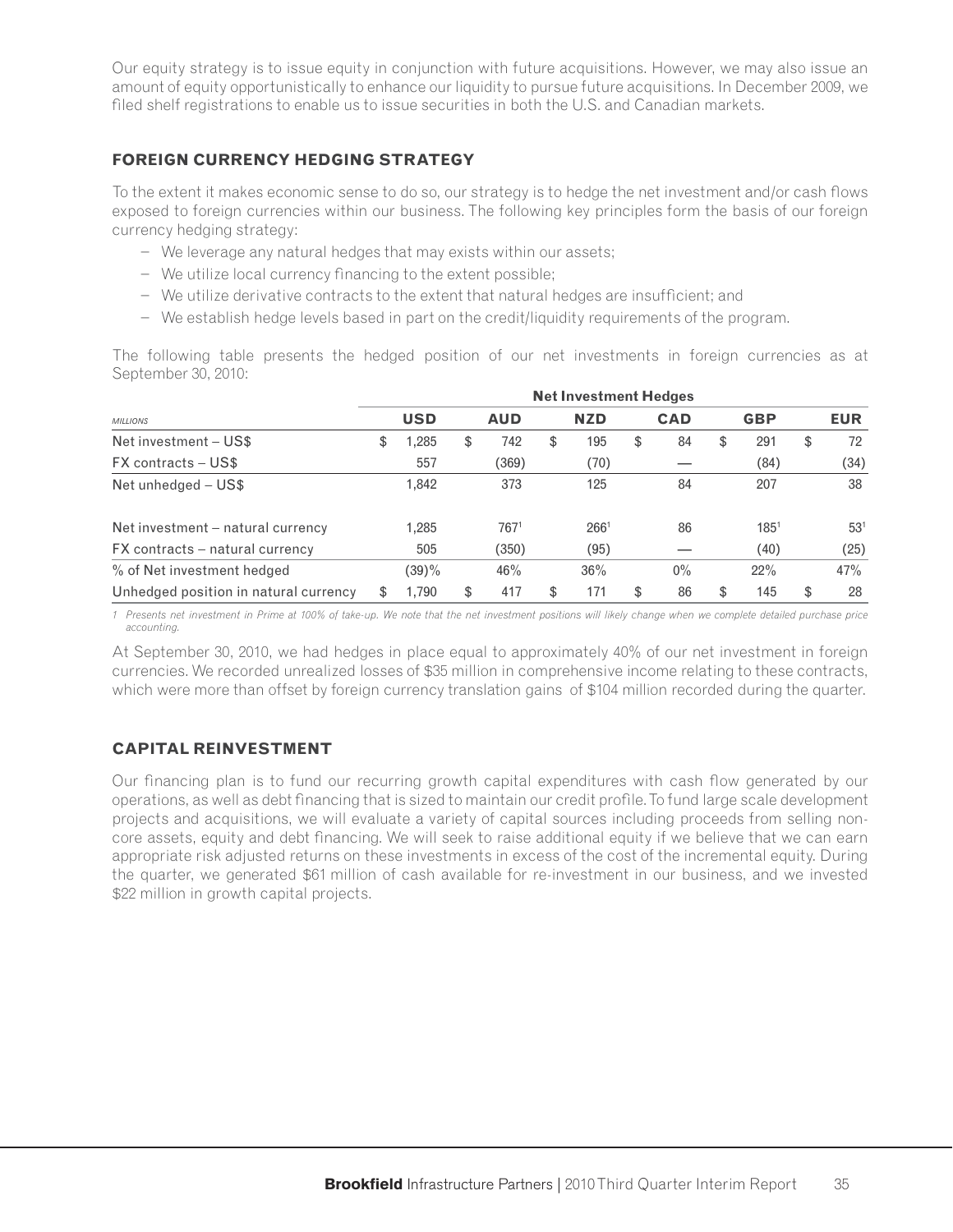The following table highlights the cashflow that was generated in the quarter which was available for reinvestment in our business:

| MILLIONS, UNAUDITED                   | Sept 30, 2010 | Three months ended Nine months ended<br>Sept 30, 2010 |    |      |
|---------------------------------------|---------------|-------------------------------------------------------|----|------|
| Funds from operations (FFO)           | \$            | 55                                                    | \$ | 151  |
| Less maintenance capital              |               | (11)                                                  |    | (29) |
| Adjusted funds from operations (AFFO) |               | 44                                                    |    | 122  |
| <b>Disposals</b>                      |               | 46                                                    |    | 74   |
| <b>Distributions</b>                  |               | (29)                                                  |    | (88) |
| Funds available for reinvestment      | S             | 61                                                    | S  | 108  |

The following table presents the components of growth and maintenance capital expenditures:

|                                             | Three months ended Sept 30 |    |                |    | Nine months ended Sept 30 |    |                 |  |
|---------------------------------------------|----------------------------|----|----------------|----|---------------------------|----|-----------------|--|
| MILLIONS, UNAUDITED                         | 2010                       |    | 2009           |    | 2010                      |    | 2009            |  |
| Growth capital expenditures by segment      |                            |    |                |    |                           |    |                 |  |
| <b>Utilities</b>                            | \$<br>14                   | \$ | 6              | \$ | 49                        | \$ | 12              |  |
| Transport and energy                        | 8                          |    |                |    | 14                        |    |                 |  |
| Timber                                      |                            |    |                |    |                           |    |                 |  |
|                                             | \$<br>22                   | \$ | 6              |    | 63                        |    | 12 <sup>°</sup> |  |
| Maintenance capital expenditures by segment |                            |    |                |    |                           |    |                 |  |
| <b>Utilities</b>                            | \$<br>3                    | \$ | $\overline{2}$ | \$ | 8                         | \$ | 5               |  |
| Transport and energy                        | 8                          |    |                |    | 21                        |    |                 |  |
| Timber                                      |                            |    |                |    |                           |    | 2               |  |
|                                             | \$<br>11                   | \$ | 3              |    | 29                        | \$ |                 |  |

# **PARTNERSHIP CAPITAL**

As at September 30, 2010, the Partnership owned limited partnership units that represented 59% of Brookfield Infrastructure's total outstanding units, and Brookfield owned redeemable partnership units that represented 40% of Brookfield Infrastructure's total outstanding units. The redeemable partnership units, at the request of the holder, require Brookfield Infrastructure to redeem all or a portion of the holder's units of Brookfield Infrastructure at the market price for cash. This right is subject to the Partnership's right of first refusal which entitles it, at its sole discretion, to elect to acquire any unit presented to Brookfield Infrastructure in exchange for one of its units, subject to certain customary adjustments. Based on the number of the partnership units outstanding as at September 30, 2010, Brookfield's aggregate limited partnership interest in the Partnership would be 41% if Brookfield fully exercised its redemption right and the Partnership fully exercised its right of first refusal.

Brookfield also owns general partnership units that represent 1% of Brookfield Infrastructure's total outstanding units. The general partnership units are entitled to receive incentive distributions which are calculated in increments based on the amount by which quarterly distributions on the limited partnership units of Brookfield Infrastructure exceed specified target levels as set forth in Brookfield Infrastructure's limited partnership agreement.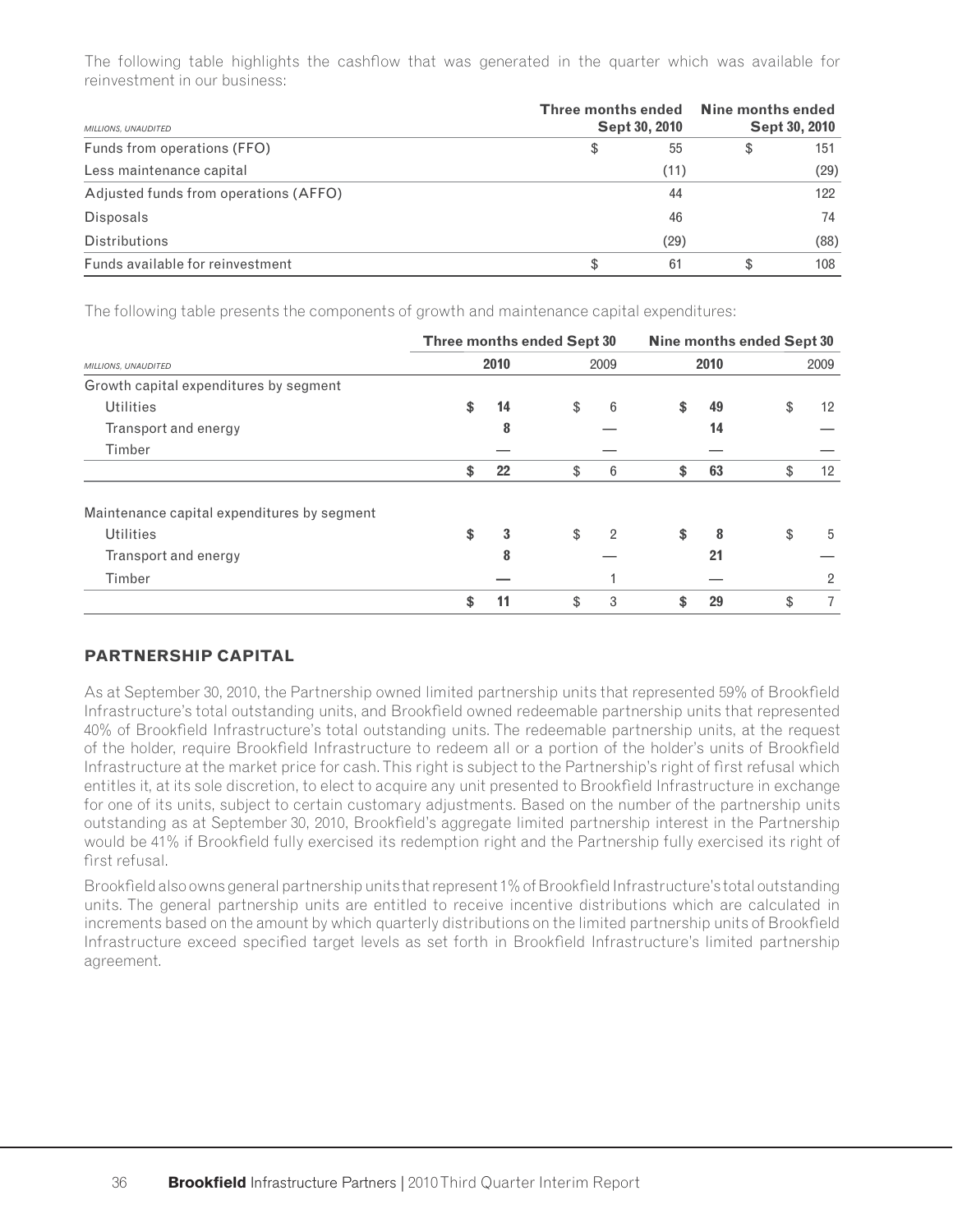The total number of Brookfield Infrastructure units outstanding was comprised of the following:

| MILLIONS, PARTNERSHIP UNITS  | <b>September 30, 2010</b> | December 31, 2009 |
|------------------------------|---------------------------|-------------------|
| General partnership units    | 1.1                       |                   |
| Limited partnership units    | 63.2                      | 63.2              |
| Redeemable partnership units | 42.4                      | 42.4              |
| Total                        | 106.7                     | 106.7             |

# **RECONCILIATION OF NON-GAAP FINANCIAL MEASURES**

To measure performance, we focus on net income as well as FFO. We define FFO as net income excluding the impact of depreciation, depletion and amortization, deferred taxes and other items as shown in the reconciliation below. For our social infrastructure operations we also subtract debt amortization from FFO as these are finite life concessions and debt must be fully amortized during the concession term. FFO is a measure of operating performance that is not calculated in accordance with, and does not have any standardized meaning prescribed by GAAP. FFO is therefore unlikely to be comparable to similar measures presented by other issuers. FFO has limitations as an analytical tool:

- FFO does not include depreciation and amortization expense; because we own capital assets with finite lives, depreciation and amortization expense recognizes the fact that we must maintain or replace our asset base in order to preserve our revenue generating capability;
- FFO does not include deferred income taxes, which may become payable if we own our assets for a long period of time;
- FFO does not include any non-cash fair value adjustments or mark to market adjustments recorded to net income; and
- FFO does not include performance fees accrued relating to our Canadian timber operations, which must be paid in cash and represents a fee we expect to accrue in the future.

Because of these limitations, FFO should not be considered as the sole measure of our performance and should not be considered in isolation from, or as a substitute for, analysis of our results as reported under GAAP. We compensate for these limitations by relying on our GAAP results and using FFO only supplementally. However, FFO is a key measure that we use to evaluate the performance of our operations and forms the basis for our Partnership's distribution policy.

When viewed with our GAAP results, we believe that FFO provides a more complete understanding of factors and trends affecting our underlying operations. FFO allows us to evaluate our businesses on the basis of cash return on net capital deployed by removing the effect of non-cash and other items. We add back depreciation and amortization to remove the implication that our assets decline in value over time since we believe that the value of most or our assets will typically increase over time provided we make all necessary maintenance expenditures.

We add back depletion because we endeavor to manage our timberlands on a sustainable basis over the long term. Furthermore, changes in asset values typically do not decline on a predetermined schedule, as suggested by accounting depreciation or depletion, but instead will inevitably vary upwards and downwards based on a number of market and other conditions that cannot be determined in advance. We add back deferred income taxes because we do not believe this item reflects the present value of the actual cash tax obligations we will be required to pay, particularly if our operations are held for a long period of time. We add back interest expense on the redeemable partnership units and treat these distributions in the same manner as distributions to other unitholders. We add back fair value adjustments and mark to market adjustments recorded in net income as these are non-cash in nature and indicate a point in time approximation of value on long-term items. Finally, we add back a performance fee payable to Brookfield by Island Timberlands. This performance fee was calculated based upon a percentage of the increased appraised value of the renewable resources and HBU land assets held by our Canadian timber operations over a threshold level. We believe it is appropriate to measure our performance excluding the impact of this accrual as we expect that over time the financial impact of this fee will be more than offset by increased income associated with the increased appraised value of these assets, a benefit which is not reflected in the period in which the related fee accrues. In addition, as a result of our feenetting mechanism, which is designed to eliminate any duplication of fees, any performance fees will reduce future incentive distributions that may otherwise be made to Brookfield by Brookfield Infrastructure. As this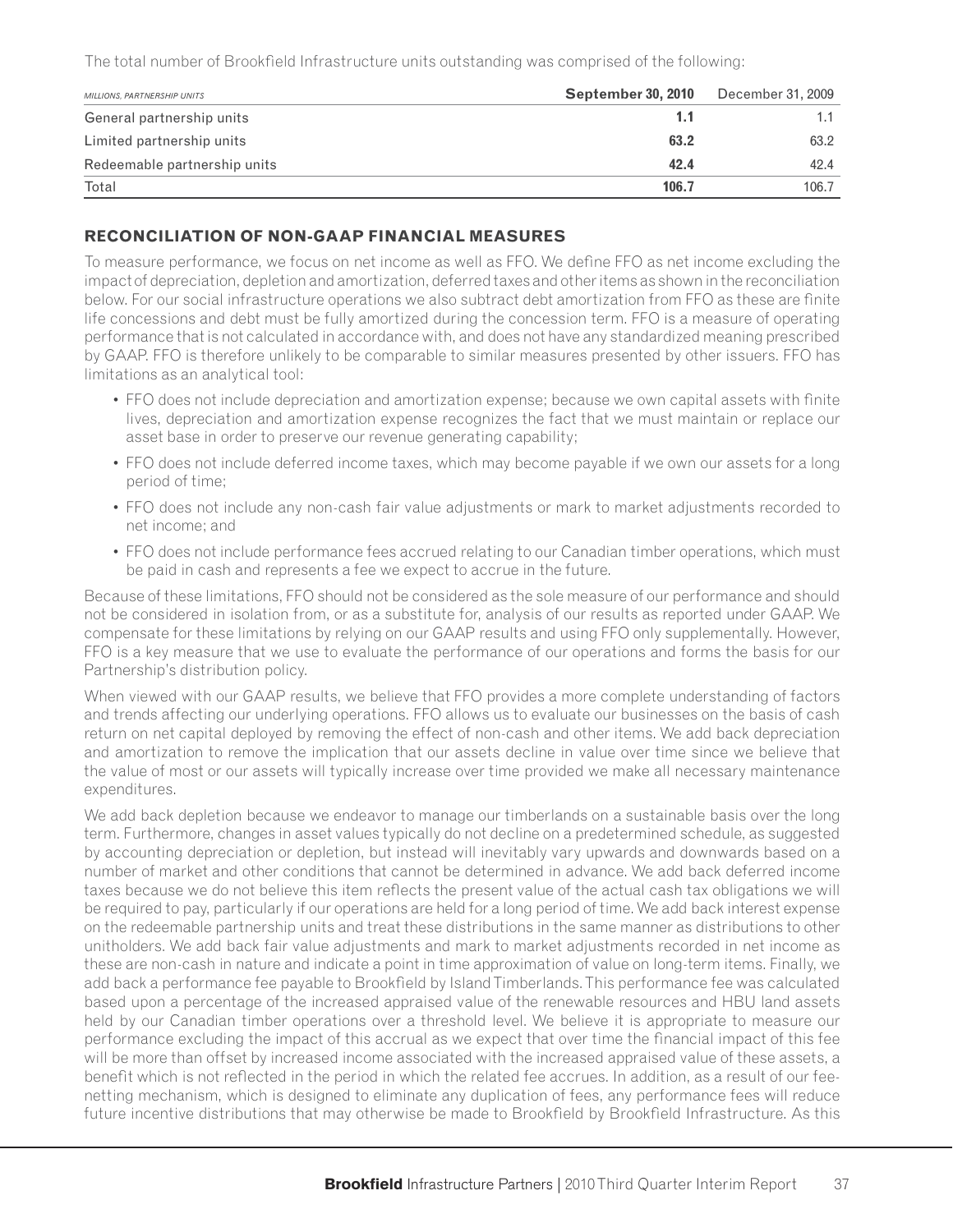credit is reflected as a reduction in distributions to Brookfield, it would not be reflected in FFO without adding back the performance fee.

The following table reconciles FFO to the most directly comparable GAAP measure, which is net income. We urge you to review the GAAP financial measures within the MD&A, and to not rely on any single financial measure to evaluate Brookfield Infrastructure.

|                                                     | Three months ended Sept 30 |          | Nine months ended Sept 30 |            |  |  |
|-----------------------------------------------------|----------------------------|----------|---------------------------|------------|--|--|
| MILLIONS, UNAUDITED                                 | 2010                       | 2009     | 2010                      | 2009       |  |  |
| Net loss                                            | \$(108)                    | \$ (80)  | \$ (81)                   | (36)<br>\$ |  |  |
| Add back or deduct the following:                   |                            |          |                           |            |  |  |
| Depreciation, depletion and amortization            | 30                         | 5        | 92                        | 13         |  |  |
| Unrealized losses on derivative instruments         | 11                         |          | 11                        | 10         |  |  |
| Performance fees                                    |                            |          |                           | (1)        |  |  |
| Fair value adjustments                              | (2)                        | (1)      | (2)                       | 8          |  |  |
| Mark to market loss on redeemable partnership units | 129                        | 77       | 96                        | 94         |  |  |
| Interest expense on redeemable partnership units    | 12                         | 4        | 36                        | 12         |  |  |
| Deferred taxes and other items                      | (17)                       | 6        | (1)                       | (3)        |  |  |
| <b>FFO</b>                                          | 55<br>S                    | 12<br>\$ | 151<br>S.                 | 97<br>\$   |  |  |

The difference between net income and FFO is primarily attributable to depreciation and depletion expense.

In addition, we focus on adjusted funds from operations or AFFO, which is defined as funds from operations (FFO) less maintenance capital expenditures. Management uses AFFO as a measure of long-term sustaining cashflow.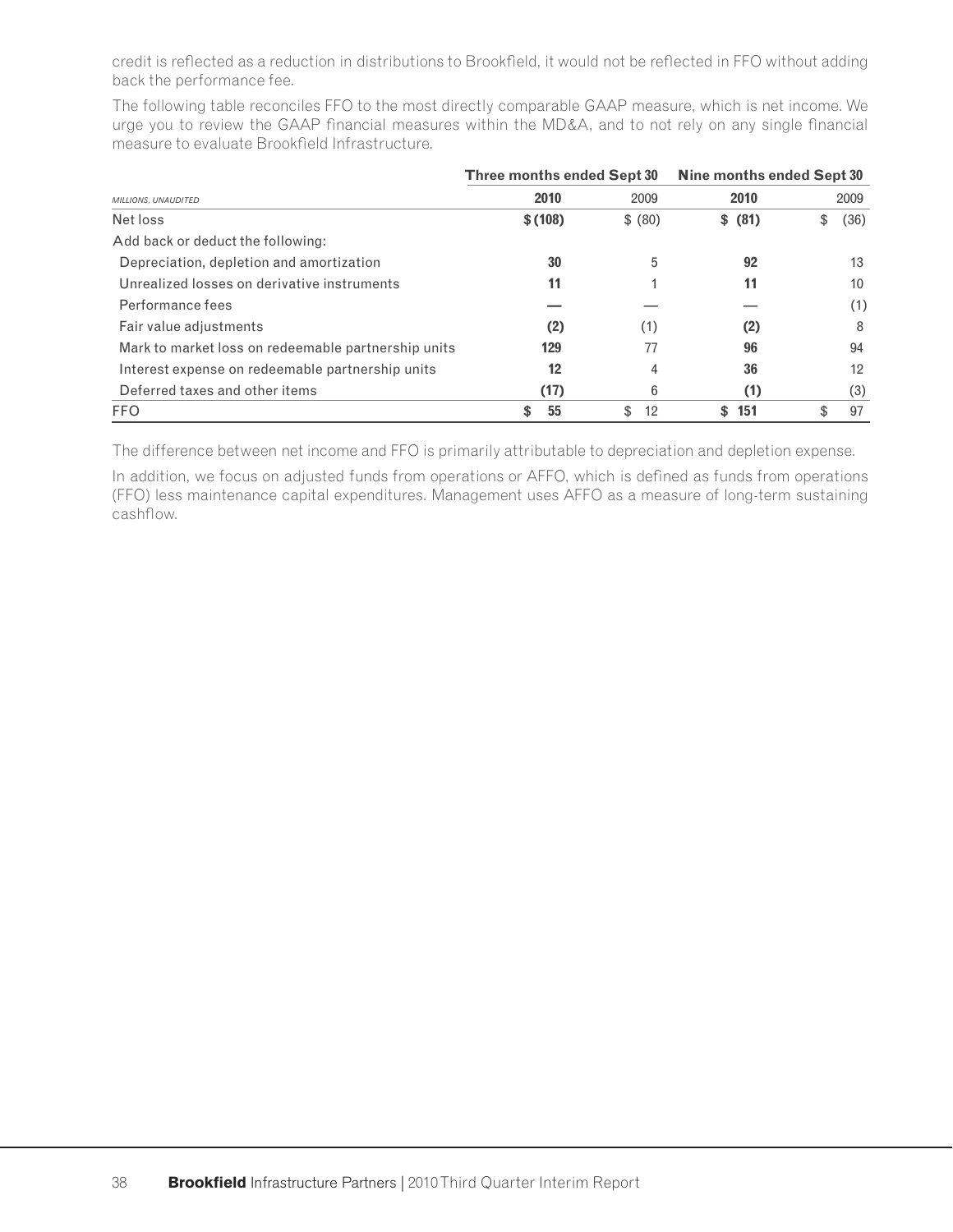### **CAUTIONARY STATEMENT REGARDING FORWARD-LOOKING STATEMENTS**

This MD&A contains forward-looking information within the meaning of Canadian provincial securities laws and "forward-looking statements" within the meaning of certain securities laws including Section 27A of the U.S. Securities Act of 1933, as amended, Section 21E of the U.S. Securities Exchange Act of 1934, as amended, "safe harbor" provisions of the United States Private Securities Litigation Reform Act of 1995 and in any applicable Canadian securities regulations. We may make such statements in this report, in other filings with Canadian regulators or the SEC or in other communications. The words "believe," "expect," "tend," "seeks," "should," "anticipate," "intend," "objective," "sustain," "enable", "endeavour," "estimate," "likely," "typically," "stable," "enhance," "attempt," "strategy," "pursue," "strive,","vision," "positions," derivatives thereof and other expressions of similar import, or the negative variations thereof, and similar expressions of future or conditional verbs such as "will", "may", "should," which are predictions of or indicate future events, trends or prospects and which do not relate to historical matters, identify forward-looking statements. Forward-looking statements in this MD&A include among others, statements with respect to our ability to participate in the global market recovery, our capacity to take advantage of opportunities in the marketplace, the future prospects of the assets that Brookfield Infrastructure operates or will operate, partnering with institutional investors, ability to identify, acquire and integrate new acquisition opportunities, long-term target return on our assets, sustainability of distribution levels, distribution growth and payout ratios, the appreciation of assets over time, operating results and margins for our business and each operation, future ownership of 100% of Prime Infrastructure, future ownership levels in assets held within the Brookfield sponsored infrastructure fund, future prospects for the markets for our products, Brookfield Infrastructure's plans for growth through internal growth and capital investments, ability to achieve stated objectives, ability to drive operating efficiencies, return on capital expectations for the business, increases in tolls, contract prices and regulated rates for our operations, impact of the restarting of the blast furnace in the UK ports business, ability to obtain operational cost savings in the timber operations, expected timing and outcome with respect to increasing sales in timber business, value of higher and better use timber lands, our expected future maintenance and capital expenditures, ability to deploy capital in accretive investments, impact on the business resulting from our view of future economic conditions, our ability to maintain sufficient financial liquidity, our ability to draw down funds under our bank credit facilities, our ability to secure financing through the issuance of equity or debt expansions of existing operations, financing plan for operating companies, foreign currency management activities, financial impact of Island Timberlands fee, and other statements with respect to our beliefs, outlooks, plans, expectations and intentions. Although we believe that the Partnership's anticipated future results, performance or achievements expressed or implied by the forward-looking statements and information are based upon reasonable assumptions and expectations, the reader should not place undue reliance on forward-looking statements and information because they involve known and unknown risks, uncertainties and other factors which may cause the actual results, performance or achievements of the Partnership to differ materially from anticipated future results, performance or achievement expressed or implied by such forward-looking statements and information.

Factors that could cause actual results to differ materially from those contemplated or implied by forwardlooking statements include: general economic and financial conditions in the countries in which we do business generally which may impact market demand, we do not have a controlling interest in Prime, unitholder votes relating to the Prime merger transaction, foreign currency risk, the high level of government regulation affecting our businesses, the outcome and timing of various regulatory, legal and contractual issues, global credit and financial markets, the competitive business environment in our renewable resources business, the competitive market for acquisitions and other growth opportunities, availability of equity and debt financing, acts of God or similar events outside of our control, and other risks and factors detailed from time to time in documents filed by the Partnership with the securities regulators in Canada and the United States, including the Partnership' most recent Annual Report on Form 20-F under the heading "Risk Factors".

We caution that the foregoing list of important factors that may affect future results is not exhaustive. When relying on our forward-looking statements to make decisions with respect to the Partnership or Brookfield Infrastructure, investors and others should carefully consider the foregoing factors and other uncertainties and potential events. Except as required by law, the Partnership undertakes no obligation to publicly update or revise any forward-looking statements or information, whether written or oral, that may be as a result of new information, future events or otherwise.